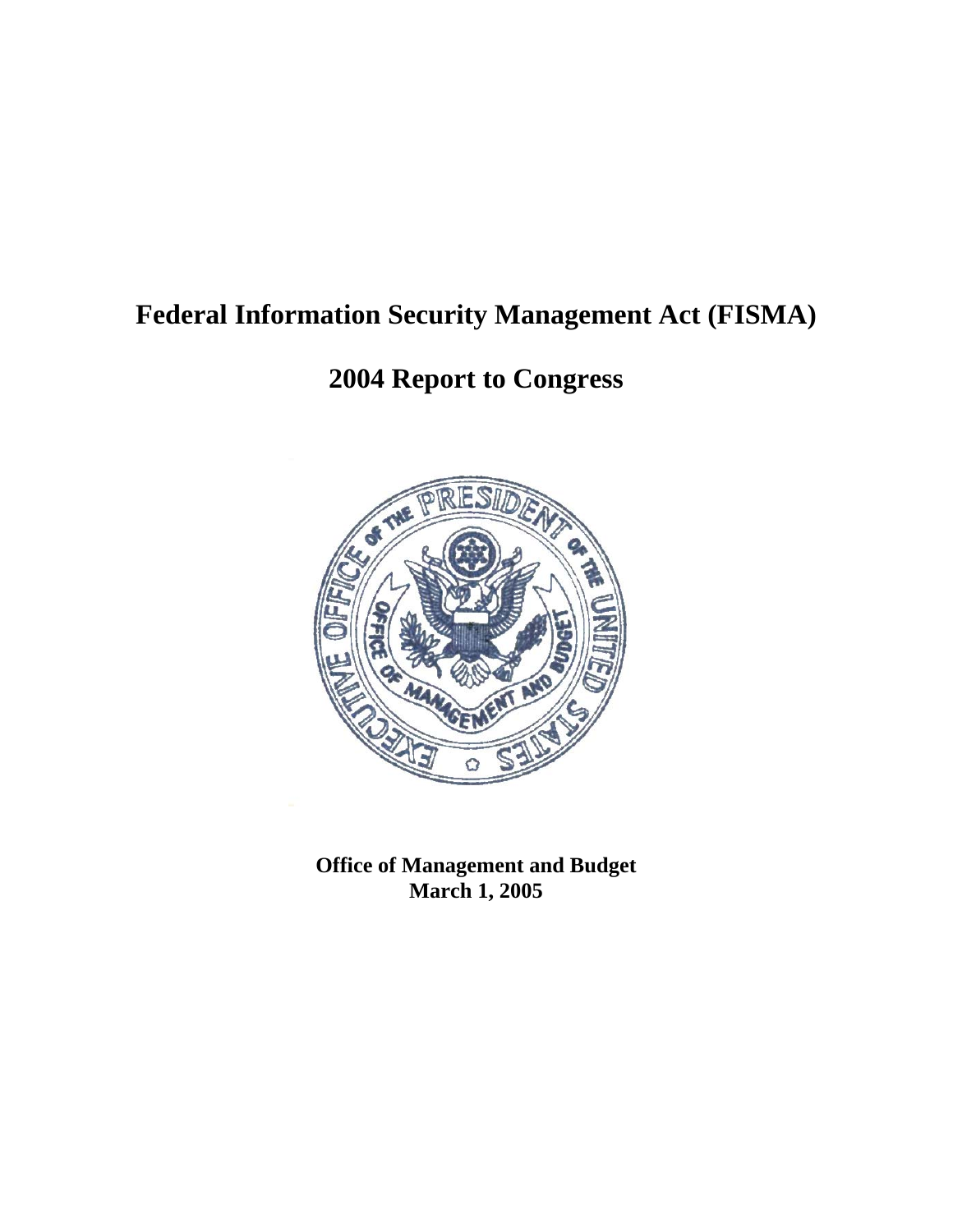|     |                                                                              | i.                                                             |
|-----|------------------------------------------------------------------------------|----------------------------------------------------------------|
| I.  |                                                                              | $\mathbf 1$<br>$\mathbf 1$<br>1                                |
| II. | B. OMB Circular A-11 "Preparation, Submission and Execution of the Budget"   | $\overline{2}$<br>$\overline{2}$<br>3                          |
| Ш.  | D. Inspector General Assessment of Certification and Accreditation Processes | $\overline{4}$<br>$\overline{\mathbf{4}}$<br>5<br>5<br>8<br>10 |
|     |                                                                              | 11<br>11<br>12<br>12                                           |
| V.  |                                                                              | 13                                                             |
|     | Appendix C: Federal Government's Information Technology Security Program     | 14<br>15<br>41<br>45                                           |

# **TABLE OF CONTENTS**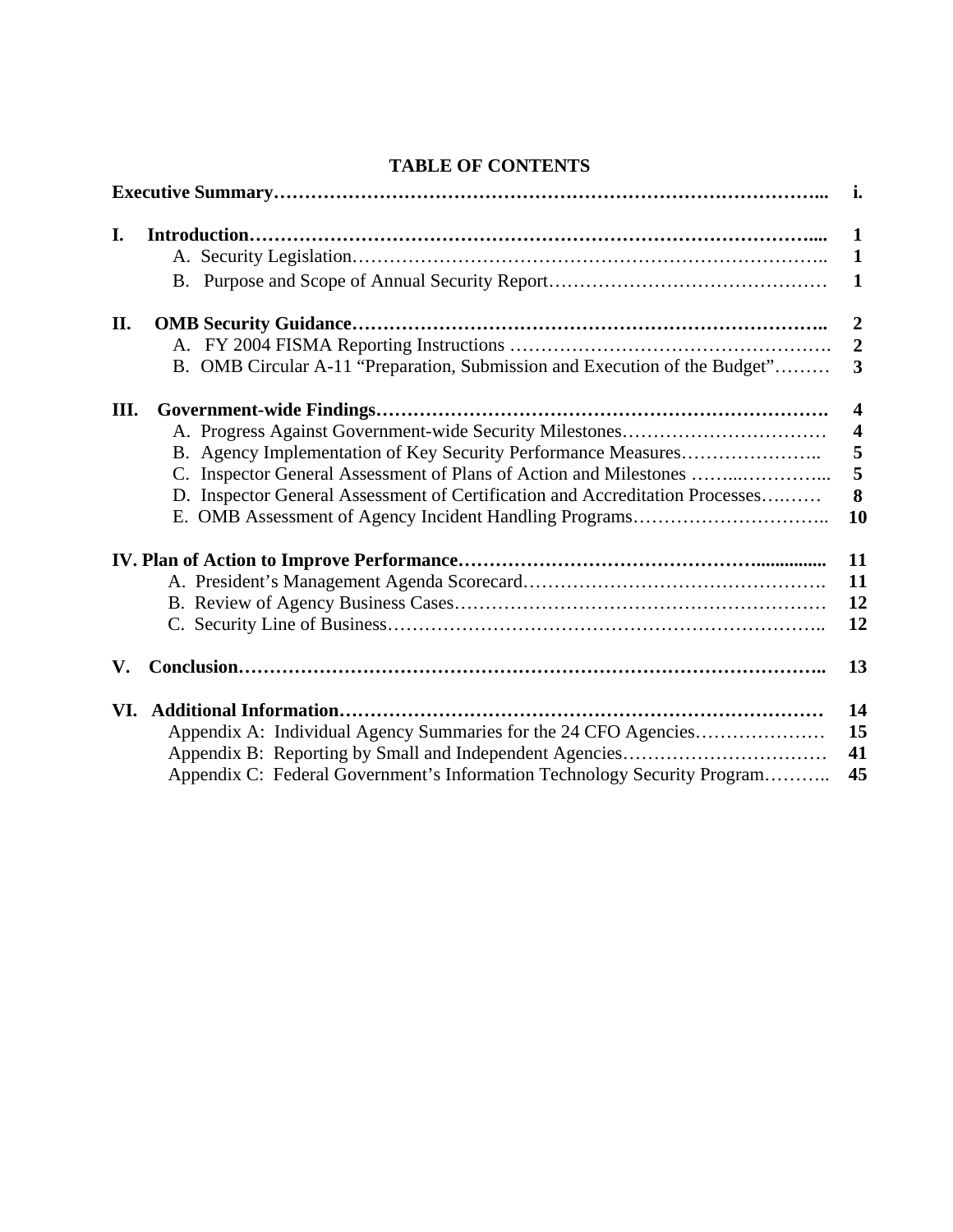# **Executive Summary**

# **The Federal Information Security Management Act of 2002**

The Federal Information Security Management Act (FISMA) was passed by Congress and signed into law by the President as part of the Electronic Government Act of 2002. Its goals include development of a comprehensive framework to protect the government's information, operations, and assets. Providing adequate security for the Federal government's investment in information technology is a significant undertaking. In FY 2004, the Federal agencies spent \$4.2 billion securing the government's total information technology investment of approximately \$59 billion or about seven percent of the total information technology portfolio.

The Act assigns specific responsibilities to Federal agencies, the National Institute of Standards and Technology (NIST) and the Office of Management and Budget (OMB) in order to strengthen information system security. In particular, FISMA requires the head of each agency to implement policies and procedures to cost-effectively reduce information technology security risks to an acceptable level.

To ensure the adequacy and effectiveness of information security controls, FISMA requires agency program officials, Chief Information Officers, and Inspectors General (IGs) to conduct annual reviews of the agency's information security program and report the results to OMB. OMB uses this data to assist in its oversight responsibilities and to prepare this annual report to Congress on agency compliance with the Act. The report is based primarily on agency and IG reports submitted to OMB in October 2004.

This report to Congress provides:

- A summary of government-wide performance in the area of information technology security management
- An analysis of government-wide weaknesses in information technology security practices, and,
- A plan of action to improve information technology security performance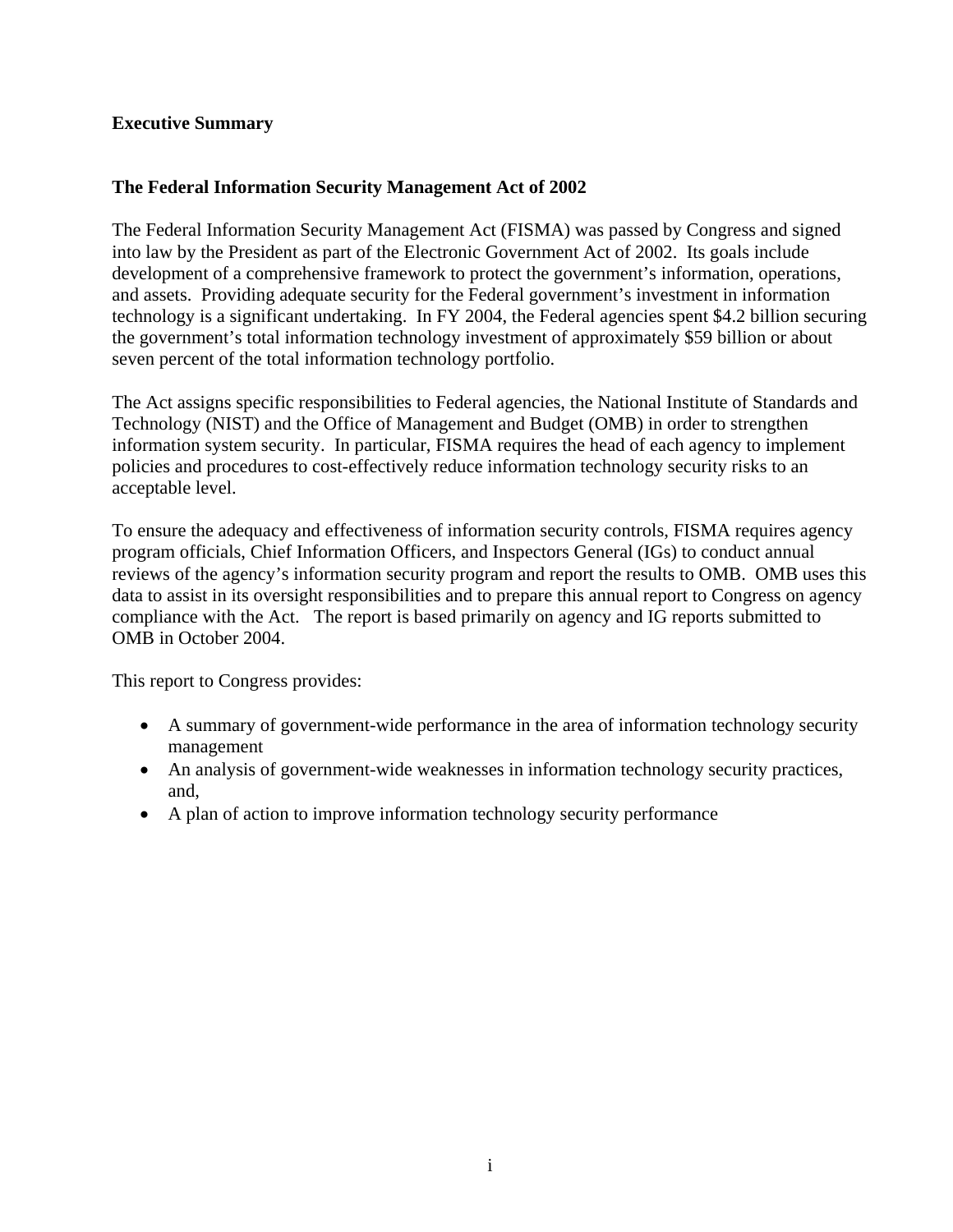# **Progress in Meeting Key Security Performance Measures**

The report to Congress examines agency status against key security performance measures from FY 2002 through FY 2004. These measures were originally selected because they represent most of the significant information technology security issues for Federal agencies. Agencies have demonstrated significant progress in each:

- Certification and accreditation of systems. In FY 2004, 77% of Federal systems underwent risk assessment and testing of security controls, resulting in an official management approval to operate. In FY 2003, this was 62%. Several agencies have made outstanding progress in FY 2004. The Department of Labor moved from 58% to 96% of systems certified and accredited and the Department of Transportation improved from 33% to 98%.
- "Built-in" security costs. In FY 2004, 85% of systems had security costs incorporated into the system lifecycle planning costs. In FY 2003, this was 77%.
- Annual testing of system controls. In FY 2004, 76% percent of all systems had their management, operational and technical controls tested. This was 64% in 2003.
- Contingency planning. In FY 2004, 75% of systems had contingency plans designed to ensure continuity of operations. Of these, 57% were tested. In 2003, 68% of systems had contingency plans, and only 48% were tested.
- Implementation of security configuration requirements. In FY 2004, for the first time, agencies reported on the degree to which they implemented security configurations for operating systems and software applications. All agencies have begun developing and implementing security configuration policies for at least some of their operating systems.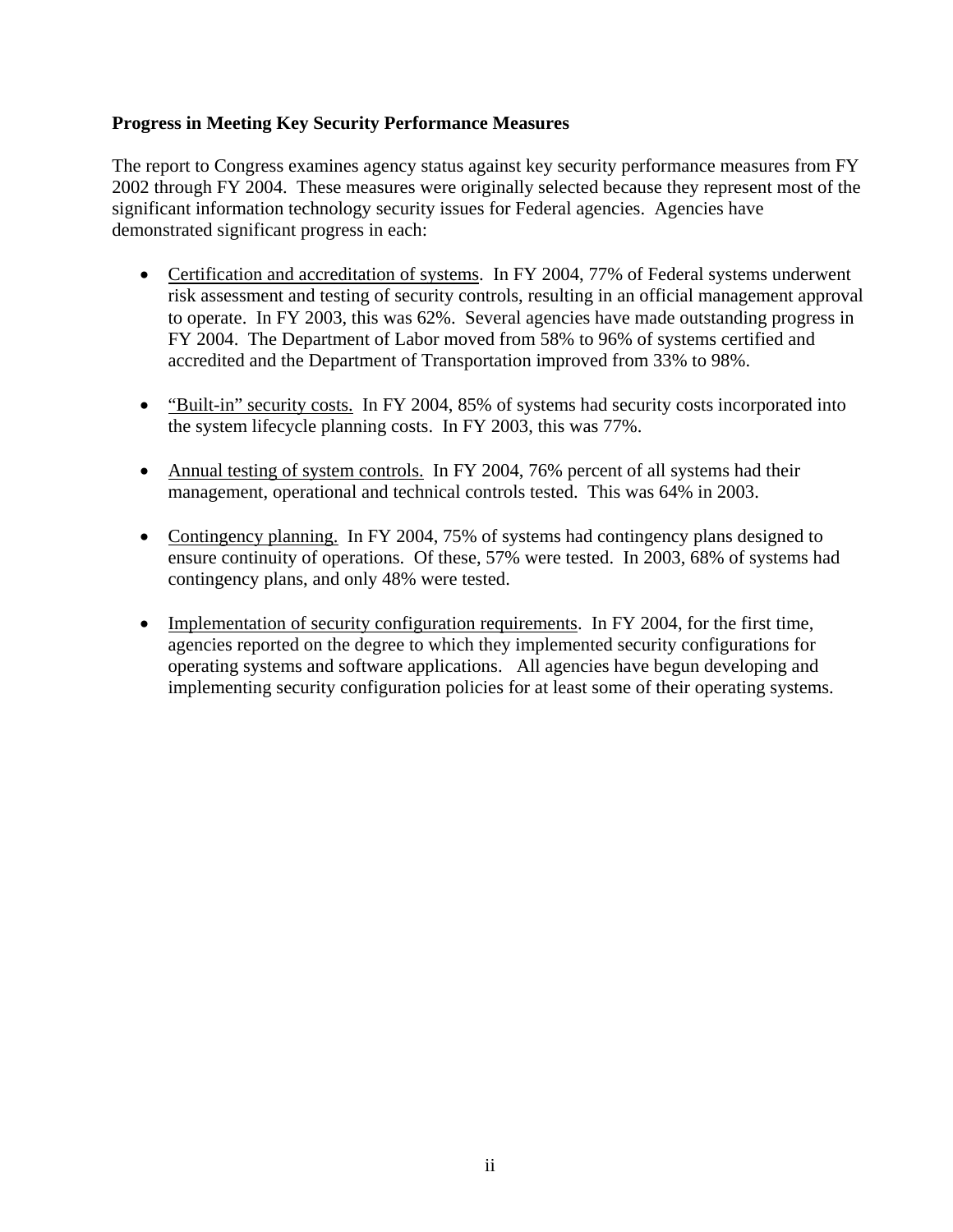Below is a summary table showing progress from the baseline comparing FY 2002, FY 2003, and FY 2004 for the number and percentage of agency systems having:

- Authorization to process following certification and accreditation
- Security control costs "built into" the life cycle of the system
- Security controls tested and evaluated in the past year, and,
- Contingency plans tested in the past year

| Overall Security Status and Progress from FY2002 to FY2004 |             |             |             |
|------------------------------------------------------------|-------------|-------------|-------------|
|                                                            | <b>FY02</b> | <b>FY03</b> | <b>FY04</b> |
| Number of Systems and<br>Percentage of Systems* with:      |             |             |             |
| Effective                                                  | 3772        | 4969        | 6607        |
| Security and Privacy<br>Controls (C&A)                     | 47%         | 62%         | $77\%$      |
| "Built in"                                                 | 4919        | 6182        | 7295        |
| <b>Security Costs</b>                                      | 62%         | 77%         | 85%         |
|                                                            | 4751        | 5143        | 6515        |
| <b>Tested Security Controls</b>                            | 60%         | 64%         | 76%         |
|                                                            | 2768        | 3835        | 4886        |
| <b>Tested Contingency Plans</b>                            | 35%         | 48%         | 57%         |

\*Total number of systems reported: FY2002= 7957; FY03= 7998; FY2004= 8623. The system count changes as agencies refine their system inventory and acquire, consolidate, or retire systems.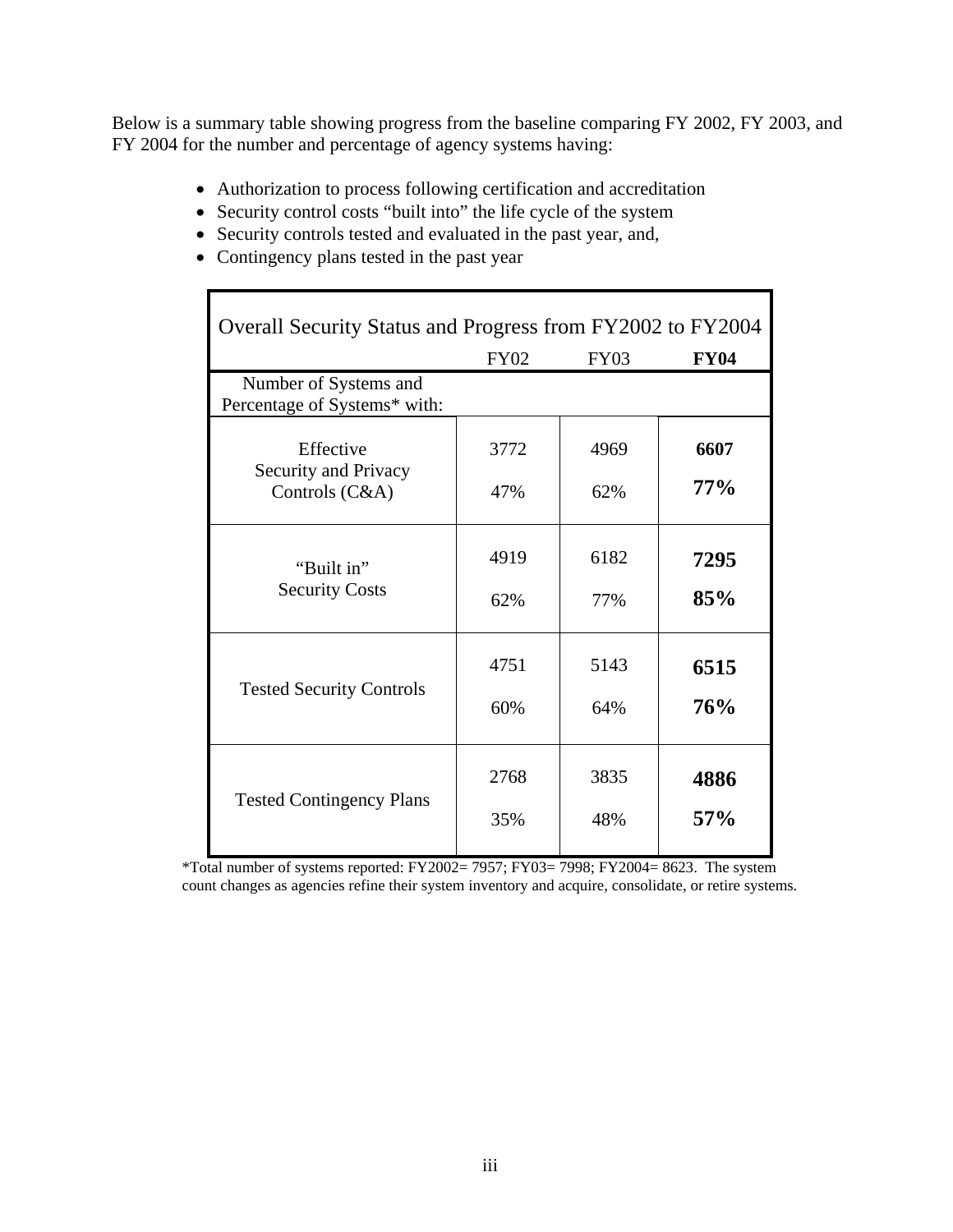# **Continuing Security Challenges**

While progress has been made, agency IGs continue to identify deficiencies in security policy, procedure and practice. Continuing weaknesses reflect the complexity of securing the Federal government's vast number of information systems. Examples of common deficiencies noted by IGs include:

- Agency-wide Plans of Action and Milestones (POA&Ms). OMB asked agency IGs to assess, against specific criteria, the quality of the agency-wide POA&M process. OMB policy requires agencies to prepare POA&Ms for all programs and systems where a security weakness has been found. Although 18 IGs have verified their agency's management of an effective POA&M process, six IGs revealed overall deficiencies in their agency's process.
- Quality of certification and accreditation process*.* This year for the first time, IGs were asked to assess the overall quality of their agency's certification and accreditation process, including the degree to which agencies follow NIST guidance. Six IGs rated the agency certification and accreditation process as "good", and nine rated it as "satisfactory"; however, seven IGs rated the process as "poor" and two were not able to complete the evaluation. None of the IGs rated the certification and accreditation process as failing.

# **Conclusion**

The Federal government continues to make significant progress in identifying and addressing its security weaknesses. However, much work remains and OMB will continue to work with agencies, IGs, GAO, and the Congress to strengthen the Federal government's information technology security program and improve compliance with FISMA.

A copy of this report is available at [www.whitehouse.gov/omb](http://www.whitehouse.gov/omb).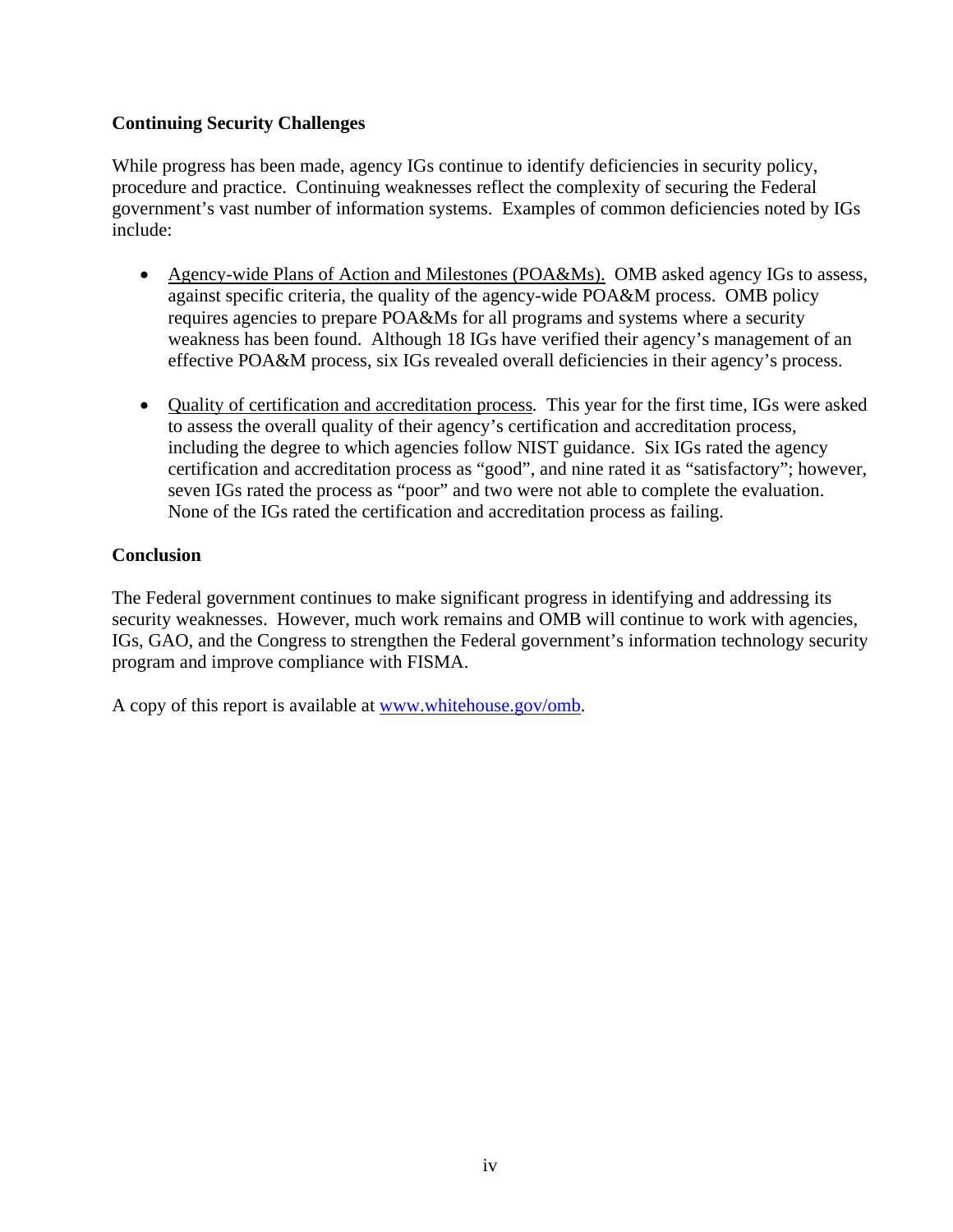## **I. Introduction**

## A. Security Legislation

The Federal Information Security Management Act of 2002 (FISMA) provides a comprehensive framework for securing the Federal government's information technology. The Act directs the National Institute of Standards and Technology (NIST) to develop information technology security standards and guidelines and each agency to implement an information security program. In addition, the Act requires that the Office of Management and Budget (OMB) oversee information technology security policies and practices across the Federal enterprise.

Agencies must report annually to OMB on the effectiveness of their information technology security programs. The reports must include an independent evaluation by either the agency Inspector General or an external auditor.

B. Purpose and Scope of OMB's Annual FISMA Report

This report informs Congress and the public of the Federal government's security performance, and fulfills OMB's requirement under FISMA to submit an annual report to the Congress. It provides OMB's assessment of government-wide information technology security strengths and weaknesses and a plan of action to improve performance. It also examines agency status against key security performance measures from FY 2002 through FY 2004.

This report is based primarily on FY 2004 agency and IG reports to OMB. Appendix A contains statistical summaries of security performance within the twenty-four Chief Financial Officer Act agencies. Appendix B provides a summary of small and independent agency compliance with FISMA. Finally, Appendix C of the report summarizes the roles and responsibilities within the Federal government's information technology security program.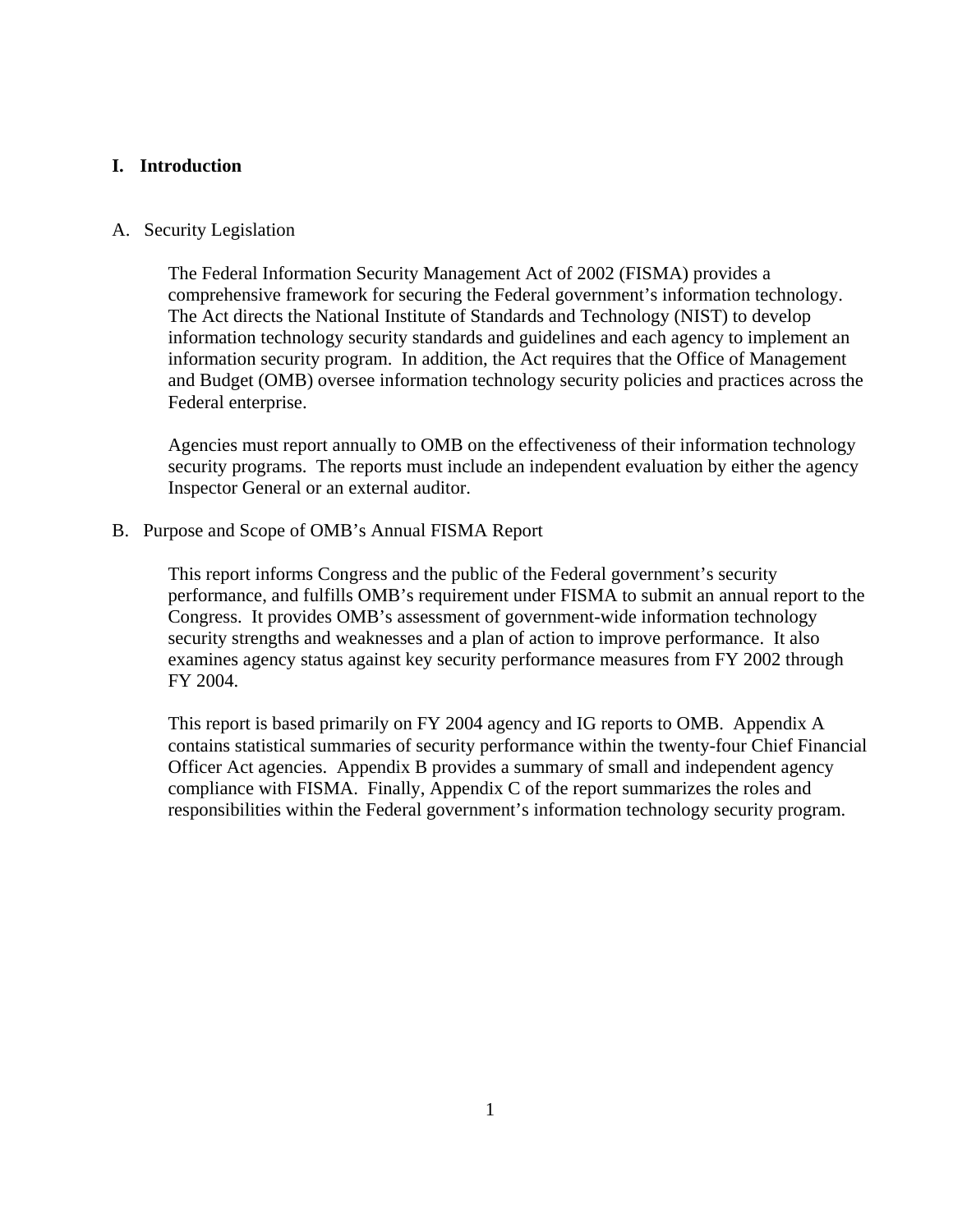# **II. OMB Security Guidance**

## A. FY 2004 FISMA Reporting Instructions

In August 2004, OMB issued M-04-25 "FY2004 Reporting Instructions for the Federal Information Security Management Act" to promote consistent reporting across the government. As in the past, it included quantitative performance measures for the major provisions of FISMA, helping to determine agency status and progress. Many of this year's performance measures are identical to past years' guidance and thus changes from the prior baseline are easily discernable.

FISMA requires agencies to report annually to OMB on the adequacy and effectiveness of information security policies, procedures, and practices, and compliance with the requirements of the Act. OMB's reporting guidance directs agencies to provide an overall view of their security program as well as an evaluation of each major agency component (e.g. bureaus or operating divisions). OMB uses this data to distinguish good performing agency components from poor performers and to better focus oversight and assistance.

OMB's reporting guidance also includes specific questions about individual FISMA requirements, including:

- Inventory of Systems. FISMA continues the Paperwork Reduction Act of 1995 requirement for agencies to develop and maintain an inventory of major information systems (including national security systems) operated by or under the control of the agency. The inventory must be used to support monitoring, testing and evaluation of information security controls.
- Contractor Operations and Facilities. FISMA requires agency programs to include security for information and information systems provided or managed by another agency, contractor, or other source. Thus, agencies must provide evaluations extending, as appropriate, beyond traditional agency boundaries.
- Implementation of security configurations. FISMA requires agencies to develop and implement minimally acceptable system configuration requirements. Agencies must explain the degree to which they implement and enforce security configurations.
- Plan of Action and Milestones. FISMA requires agencies to develop a process for planning, implementing, evaluating, and documenting remedial action to address any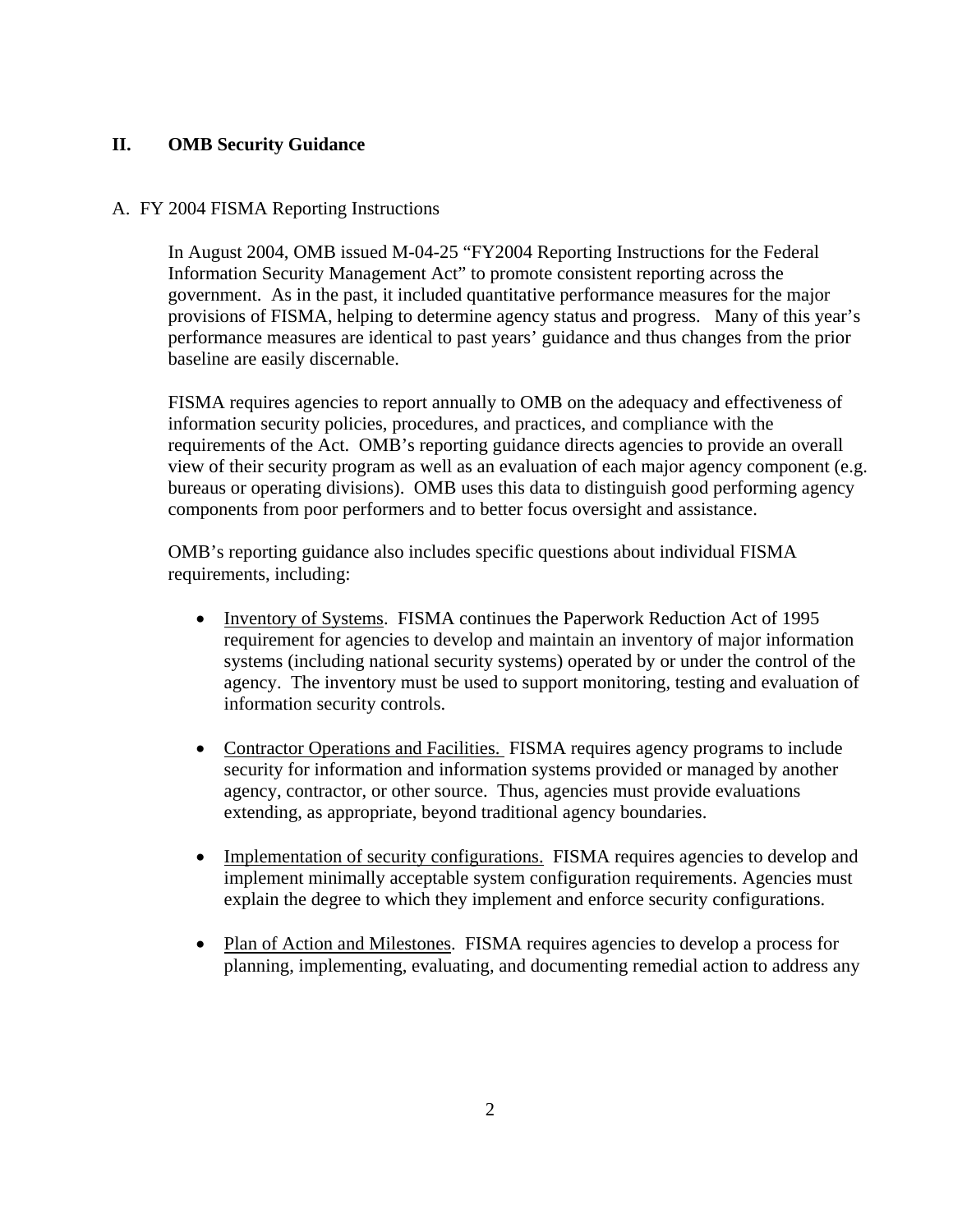deficiencies in the information security policies, procedures, and practices of the agency. [1](#page-8-0)

## B. OMB Circular A-11 "Preparation, Submission and Execution of the Budget"

OMB has integrated information technology security into the capital planning and investment control process to promote greater attention to security as a fundamental management priority. To guide agency resource decisions and assist OMB oversight, OMB Circular A-11 "Preparation, Submission and Execution of the Budget" requires agencies to:

- Report security costs for all information technology investments
- Document that adequate security controls and costs have been incorporated into the life cycle planning of each investment, and,
- Tie the POA&Ms for a system directly to the funding request for the system

 $\overline{\phantom{a}}$ 

<span id="page-8-0"></span><sup>&</sup>lt;sup>1</sup> In OMB's FISMA guidance this process is called a security plan of action and milestones (POA&M). POA&Ms are the authoritative management tool used by the agency (including the IG) to detail specific program and system-level security weaknesses, remediation needs, the resources required to implement the plan, and scheduled completion dates.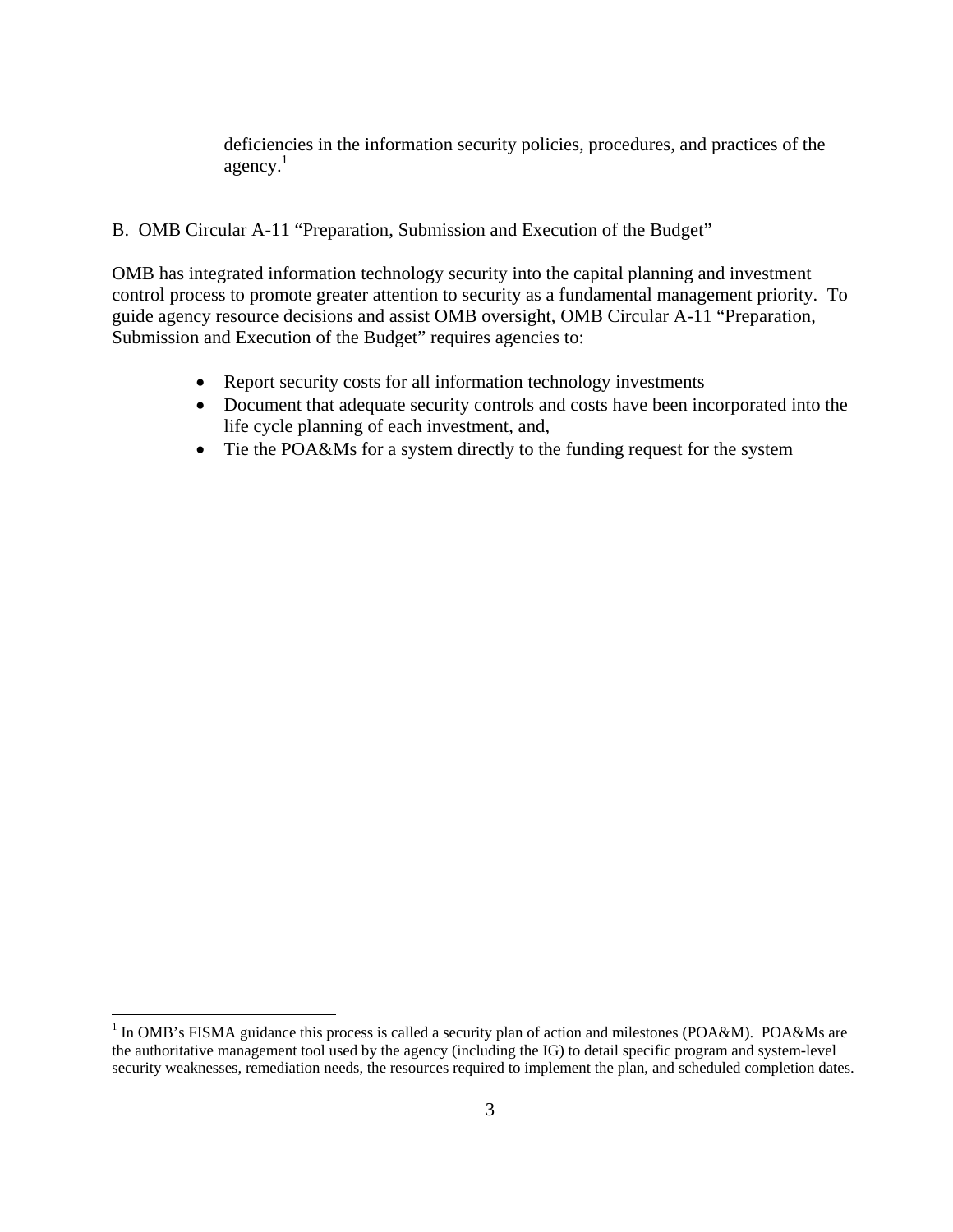## **III. Government-wide Findings**

A. Progress Against Government-wide Security Milestones

The Administration established three government-wide security goals in the 2004 President's budget:

• Goal 1 –More agencies must establish and maintain an agency-wide process for developing and implementing program and system level remediation plans. Plans of action and milestones must serve as an agency's authoritative management tool, to ensure program and system level IT security weaknesses, once identified, are tracked and corrected. By the end of 2003, all agencies should have an adequate process in place.

 Status – While each Federal agency now has a security remediation process, the effectiveness of those processes vary greatly. Out of 24 Federal agencies, IGs verified 18 as meeting OMB's criteria. OMB will continue to work with the remaining agencies to achieve this goal by the end of calendar year 2005.

• Goal 2 – By the end of 2003, 80% of Federal IT systems shall be certified and accredited.<sup>2</sup>

 Status – As of October 6, 2004, 77% of Federal information technology systems were certified and accredited. As the federal government works to achieve this goal, OMB has asked IGs to determine the quality of agency processes for certifying and accrediting systems. In particular, this will assure sufficient quality is achieved and agencies are following NIST guidance as we continue to make progress.

• Goal 3 – By the end of 2003, 80% of the Federal government's 2004 major IT investments shall appropriately integrate security into the lifecycle of the investment.

<span id="page-9-0"></span><sup>&</sup>lt;sup>2</sup> This goal and requirement derive from OMB policy found in Circular A-130, Appendix III, "Security of Federal Automated Information Resources," February 20, 1996, not FISMA. Sections 3a(4) and 3b(4) of Appendix III uses the term "authorize processing" to describe the certification and accreditation process. NIST Federal Information Processing Standard 102, September 1983, "Guideline for Computer Security Certification and Accreditation" provided detailed guidance on the process for unclassified systems, and was superseded in May 2004 by NIST Special Publication 800-37, "Guide for Security Certification and Accreditation of Federal Information Systems." Classified systems below the Sensitive Compartmented Information level are certified and accredited in accordance with NSTISSI 1000 "National Information Assurance Certification and Accreditation Process". Systems containing SCI information are certified and accredited in accordance with Director of Central Intelligence Directive 6/3 "Protecting Sensitive Compartmented Information within Information Systems".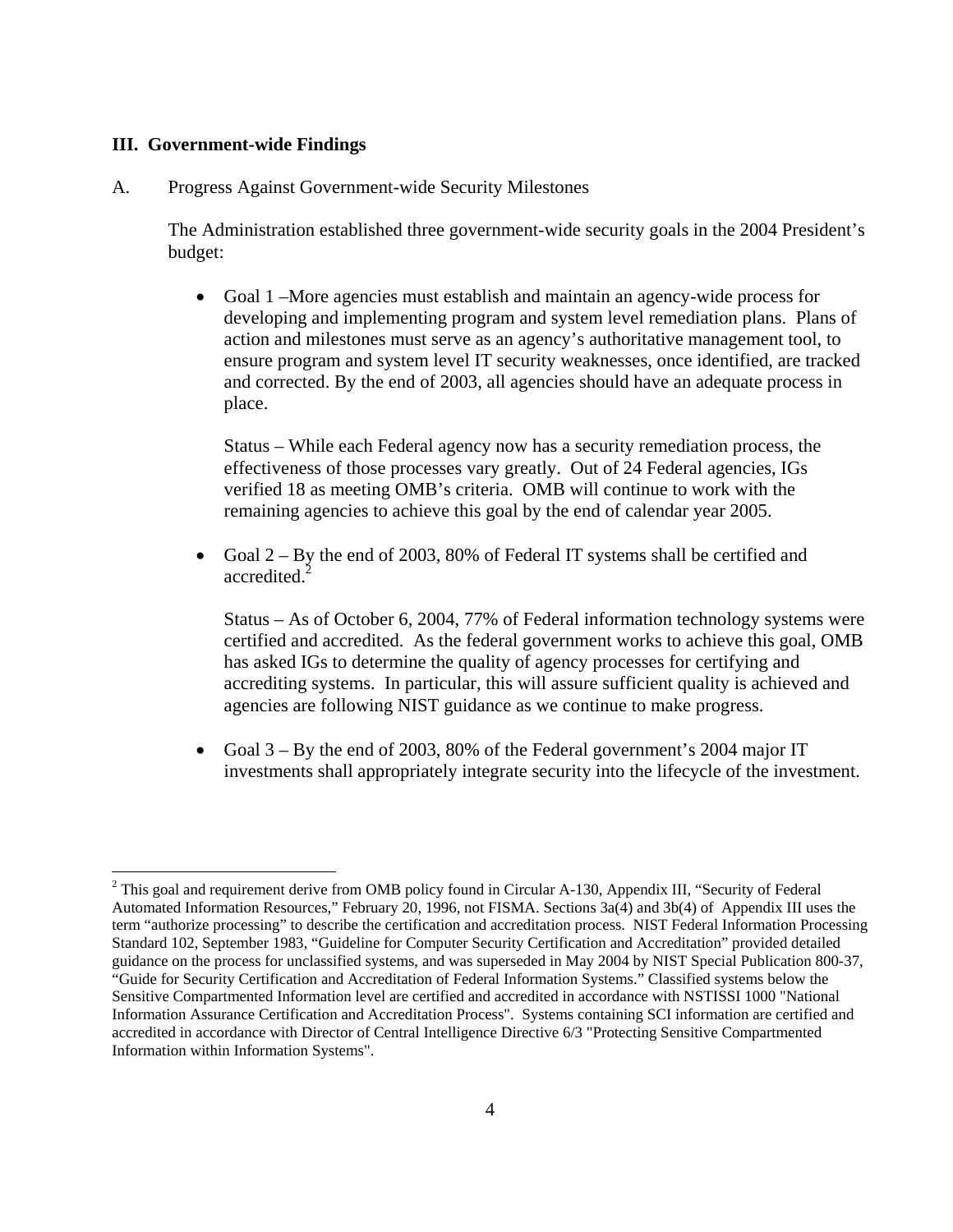Status – As of October 6, 2004, 85% of Federal information technology investments included security costs integrated into and funded over the lifecycle of the system's development and maintenance.

Below is a summary table showing progress in meeting these government-wide goals:

| Table 1:<br>Overall Security Status and Progress from FY2002 to FY2004                    |                                         |             |             |
|-------------------------------------------------------------------------------------------|-----------------------------------------|-------------|-------------|
|                                                                                           | <b>FY02</b>                             | <b>FY03</b> | <b>FY04</b> |
| Goal 1: Number of Agencies<br>and Percentage of Agencies<br>with an IG Verified POA&M     | Data Not<br>collected in<br><b>FY02</b> | 12<br>50%   | 18<br>75%   |
| Goal 2: Number of Systems<br>and Percentage of Systems*<br>with C&A                       | 3772<br>47%                             | 4969<br>62% | 6607<br>77% |
| Goal 3: Number of Systems<br>and Percentage of Systems*<br>with "Built-in" Security Costs | 4919<br>62%                             | 6182<br>77% | 7295<br>85% |

\*Total number of systems reported: FY2002= 7957; FY03= 7998; FY2004= 8623. System count changes as agencies refine their system inventory and acquire, consolidate, or retire systems.

## B. Agency Implementation of Key Security Performance Measures

Appendix A provides additional detail on Federal agencies' performance against key security performance measures. The tables within the appendix contain information from the agencies' FY 2004 FISMA reports.

C. Inspector General Assessment of Agency Plan of Action and Milestone Process

FISMA requires each agency to develop a process for planning, implementing, evaluating, and documenting remedial action to address any deficiencies in the information security policies, procedures, and practices of the agency. OMB's FISMA implementing guidance refers to this process as a security plan of action and milestones (POA&M).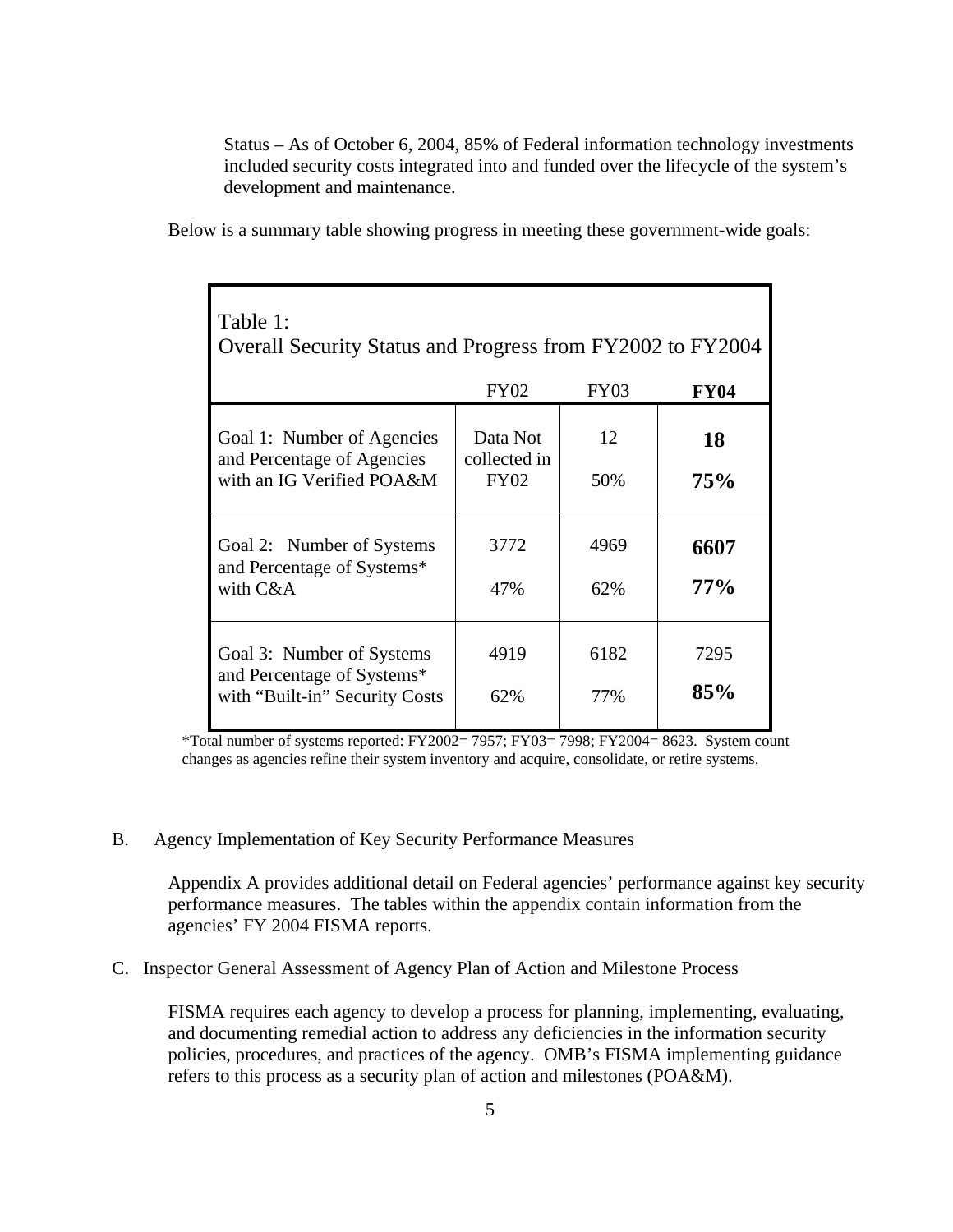Agency Chief Information Officers (CIOs) manage the POA&M process for the agency. Program officials (e.g., system owners) must regularly (at least quarterly) update the CIO on their progress in implementing their POA&Ms. This enables the CIO and IG to monitor agency-wide progress, identify problems, and provide accurate quarterly status updates to OMB.

OMB's FISMA reporting guidance requests that IGs assess whether their agency's POA&M process is adequate for the intended purpose. In FY 2003, IGs verified twelve agency processes met OMB's criteria. In FY 2004, the number rose modestly to eighteen. Table 2 below shows status in this area based on information provided agency IGs.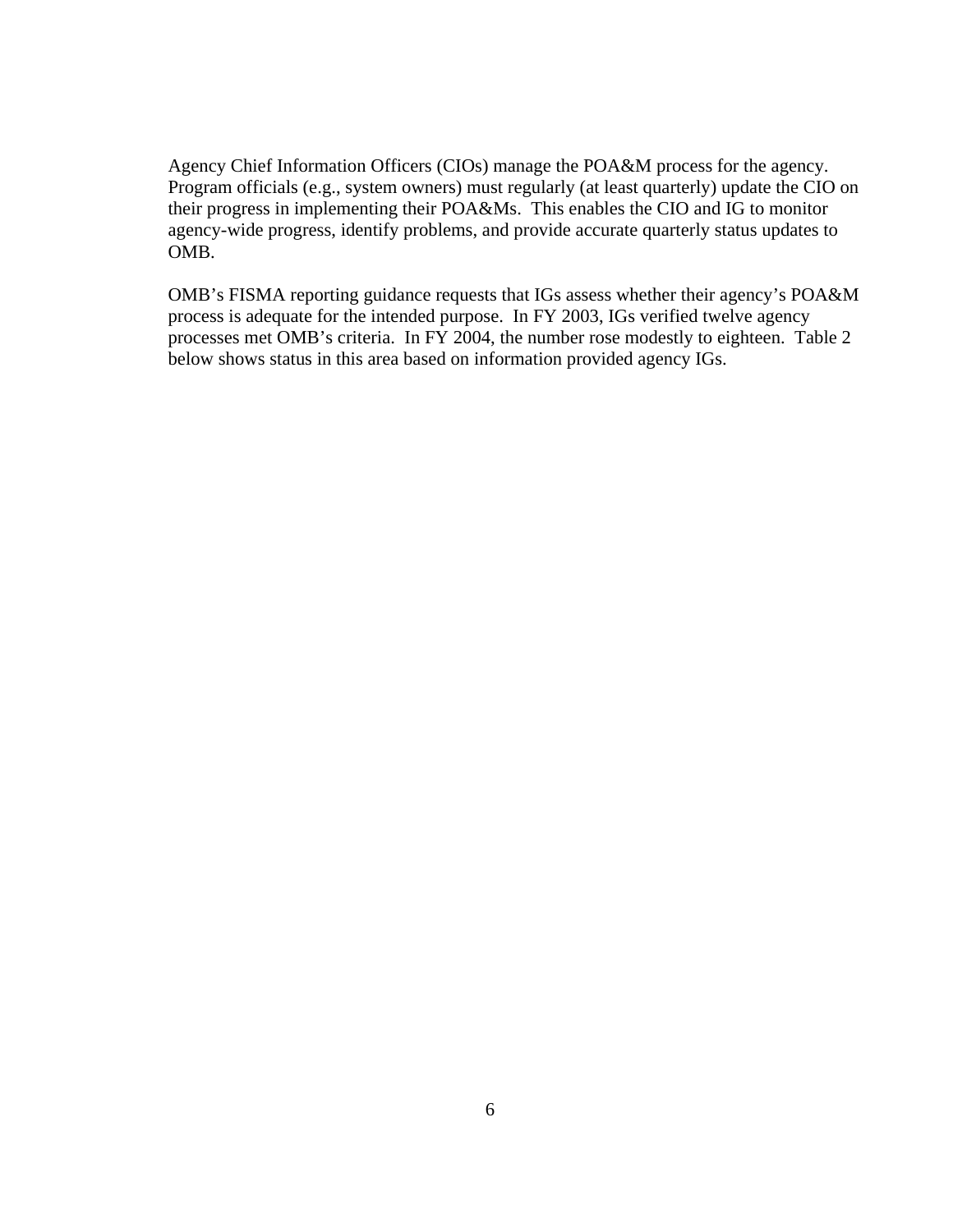Table 2: Agency Inspector Generals were asked several questions to evaluate and verify whether the agency maintains and updates an effective plan of action and milestones (POA&M) process to remediate IT security weaknesses.

| <b>Agency</b>                                                      | Verified (Y/N)  |
|--------------------------------------------------------------------|-----------------|
| <b>Agency for International Development</b>                        | Yes             |
| Department of Agriculture                                          | N <sub>o</sub>  |
| Department of Commerce                                             | Yes             |
| Department of Defense                                              | $\mathrm{No}^*$ |
| Department of Education                                            | Yes             |
| Department of Energy                                               | Yes             |
| <b>Environmental Protection Agency</b>                             | Yes             |
| <b>General Services Administration</b>                             | Yes             |
| <b>Health and Human Services</b>                                   | N <sub>o</sub>  |
| Department of Homeland Security                                    | N <sub>o</sub>  |
| Department of Housing and Urban Development                        | N <sub>o</sub>  |
| Department of Interior                                             | Yes             |
| Department of Justice                                              | Yes             |
| Department of Labor                                                | Yes             |
| National Aeronautics and Space Agency                              | Yes             |
| <b>National Science Foundation</b>                                 | Yes             |
| <b>Nuclear Regulatory Commission</b>                               | Yes             |
| Office of Personnel Management                                     | Yes             |
| <b>Small Business Administration</b>                               | N <sub>o</sub>  |
| Social Security Administration                                     | Yes             |
| <b>State Department</b>                                            | Yes             |
| Department of Transportation                                       | Yes             |
| Department of the Treasury                                         | Yes             |
| Department of Veterans Affairs                                     | Yes             |
| Total "Yes":                                                       | 18              |
| Total "No":                                                        | 5               |
| $*$ DoD's IG provided information on The agency's POA $kM$ process |                 |

DoD's IG provided information on The agency's POA&M process, however, unlike other agency IG submissions, the information was not consistent with what was requested in OMB reporting guidance.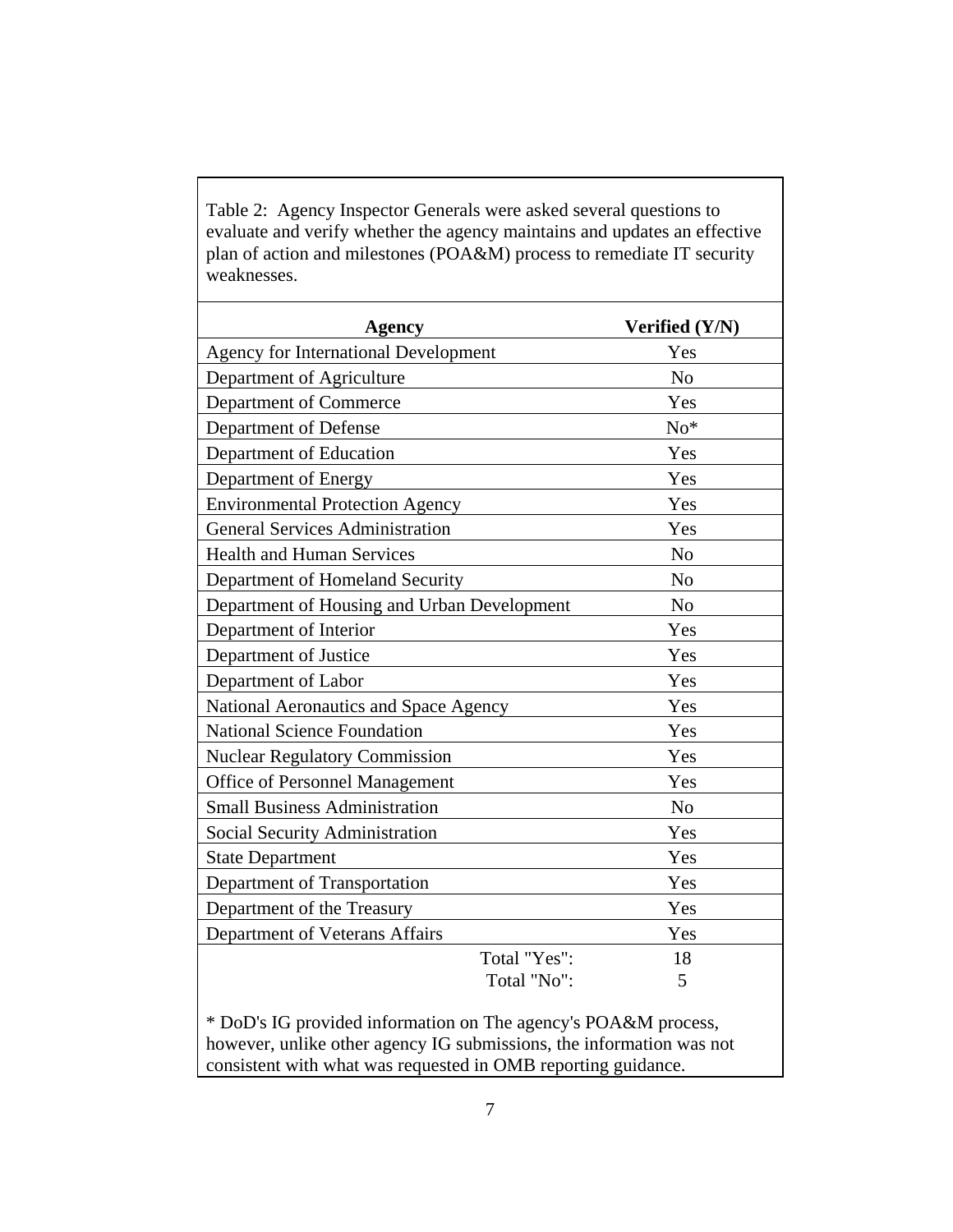# D. Inspector General Assessment of Agency Certification and Accreditation process

Certification and accreditation of Federal information technology systems has been a policy requirement for several decades.<sup>[3](#page-13-0)</sup> Certification is a comprehensive process of assessing the level of security risk, identifying security controls needed to reduce risk and maintain it at an acceptable level, documenting security controls in a security plan, and testing controls to ensure they operate as intended. Accreditation is a written decision by an agency management official authorizing operation of a particular information system (or group of systems). The decision is based upon a review of the certification documents and implementation of the agreed-upon set of security controls. In accrediting an information system, the agency official accepts responsibility and is accountable for continued adequate security of the system. Each system must be certified and accredited every three years, or whenever a significant change occurs to the system, whichever is sooner.

For the first time, in FY 2004, OMB requested IGs to review agency certification and accreditation processes and provide a qualitative assessment of this critical activity. As part of this assessment, IGs were asked to consider the degree to which the agency certification and accreditation process was consistent with NIST guidance.

<span id="page-13-0"></span>Six IGs rated the agency certification and accreditation process as good, nine rated it as satisfactory and seven rated it as poor. None of the IGs rated the certification and accreditation process as failing. Table 3 below shows the outcome of the IGs assessment, listed by agency.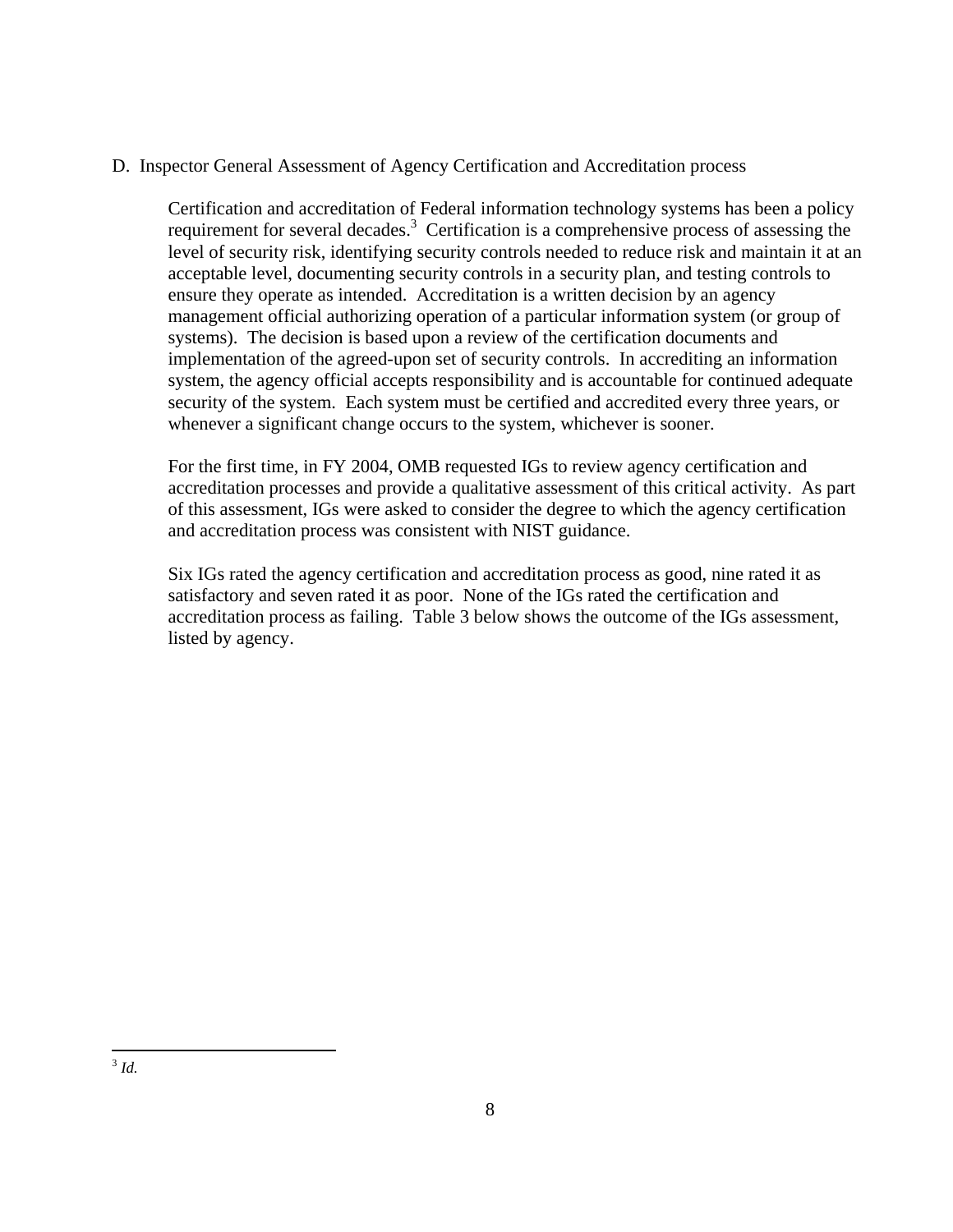| $\mu$ and the accreditation processes. They were given respect<br>choices including: good, satisfactory, poor and failing. |                              |  |
|----------------------------------------------------------------------------------------------------------------------------|------------------------------|--|
| <b>Evaluation</b><br>Agency                                                                                                |                              |  |
| <b>Agency for International Development</b>                                                                                | Good                         |  |
| Department of Agriculture                                                                                                  | <b>Evaluation Incomplete</b> |  |
| Department of Commerce                                                                                                     | Poor                         |  |
| Department of Defense                                                                                                      | Poor                         |  |
| Department of Education                                                                                                    | Poor                         |  |
| Department of Energy                                                                                                       | Satisfactory                 |  |
| <b>Environmental Protection Agency</b>                                                                                     | Satisfactory                 |  |
| <b>General Services Administration</b>                                                                                     | Good                         |  |
| <b>Health and Human Services</b>                                                                                           | Poor                         |  |
| Department of Homeland Security                                                                                            | Poor                         |  |
| Department of Housing and Urban Development                                                                                | Poor                         |  |
| Department of Interior                                                                                                     | Satisfactory                 |  |
| Department of Justice                                                                                                      | Good                         |  |
| Department of Labor                                                                                                        | Satisfactory                 |  |
| National Aeronautics and Space Agency                                                                                      | Poor                         |  |
| <b>National Science Foundation</b>                                                                                         | Good                         |  |
| <b>Nuclear Regulatory Commission</b>                                                                                       | Good                         |  |
| <b>Office of Personnel Management</b>                                                                                      | Satisfactory                 |  |
| <b>Small Business Administration</b>                                                                                       | Satisfactory                 |  |
| Social Security Administration                                                                                             | Satisfactory                 |  |
| <b>State Department</b>                                                                                                    | Satisfactory                 |  |
| Department of Transportation                                                                                               | Satisfactory                 |  |
| Department of the Treasury                                                                                                 | Good                         |  |
| Department of Veterans Affairs                                                                                             | <b>Evaluation Incomplete</b> |  |
|                                                                                                                            |                              |  |
| Total "Good":                                                                                                              | 6                            |  |
| Total "Satisfactory":                                                                                                      | 9                            |  |
| Total "Poor":                                                                                                              | 7                            |  |
| Total "Failing":                                                                                                           | 0                            |  |
| Total "Evaluation Incomplete":                                                                                             | $\overline{2}$               |  |

Table 3: Agency Inspector Generals were asked to evaluate the quality of agency certification and accreditation processes. They were given response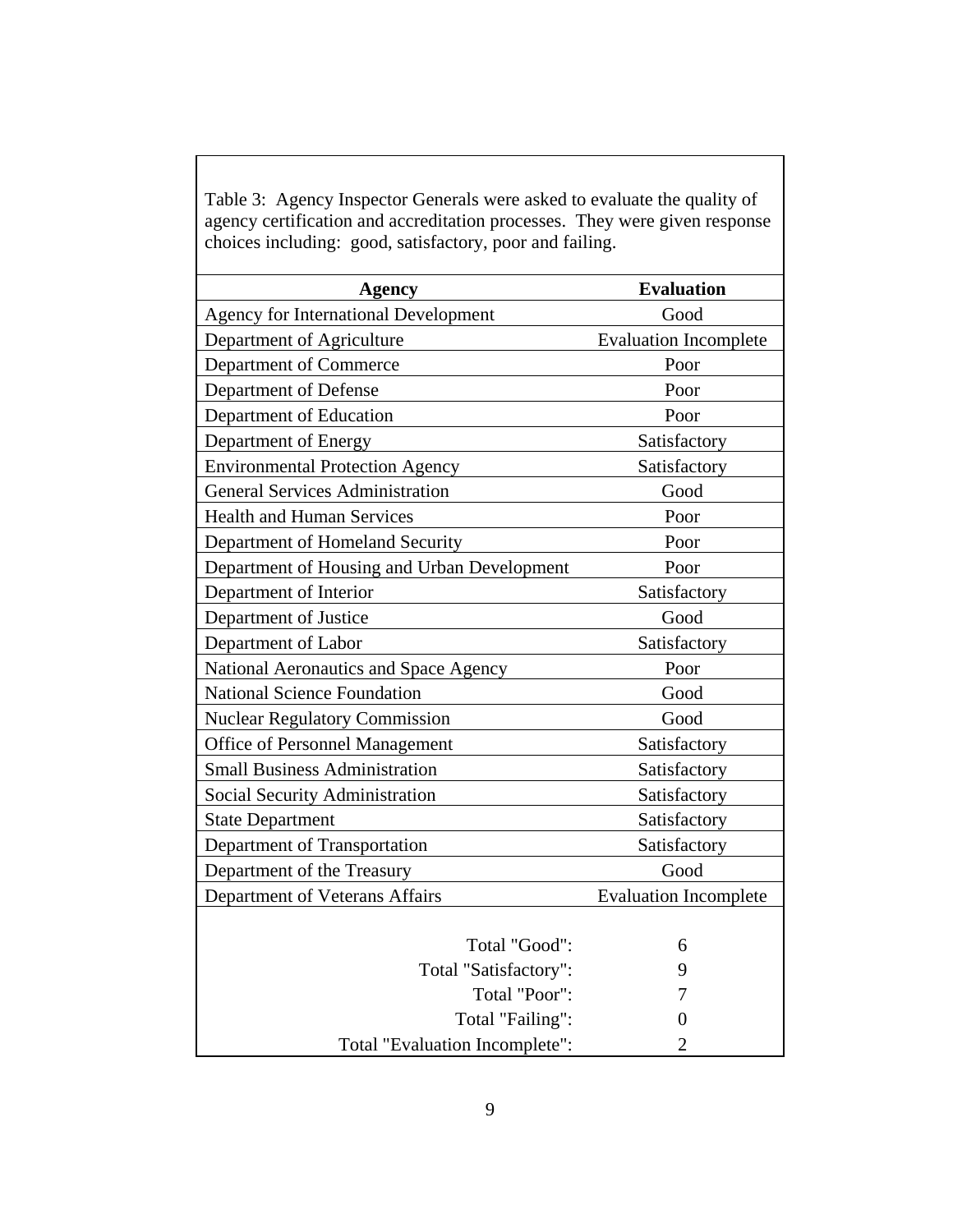## E. OMB Assessment of Agency Incident Handling Programs

-

FISMA requires each agency to document and implement procedures for detecting, reporting and responding to security incidents. Agencies must also notify and consult with the Federal information security incident center operated by the Department of Homeland Security.<sup>4</sup> It also requires OMB oversight of the Federal information security incident center and NIST to issue incident detection and handling guidelines.<sup>5</sup>

By including these requirements, FISMA recognizes the Federal government must protect its systems from external threats and, while strong security controls can help reduce the number of successful attacks, experience shows not all attacks can be prevented. An effective incident response capability is critical to the government-wide security program as well as individual agency programs.

In FY 2004, 2058 incidents were reported to the DHS incident response center. Based on consultation with DHS and the agencies, OMB is concerned with the accuracy, timeliness and completeness of incident reporting. DHS statistics indicate sporadic reporting by some agencies and unusually low levels of reported malicious activity at other agencies. Less than full reporting hampers the government's ability to know whether an incident is isolated at one agency or is part of a larger event, e.g., the widespread propagation of an Internet worm, and thus complicates and delays appropriate response such as distributing security patches or other compensating controls.

In an effort to address this problem, DHS is piloting a tool for automatic transmittal of incident data from agency systems. This tool ensures privacy protection and should considerably improve the government's ability to protect systems and respond to attacks. OMB will continue to work with agencies and DHS to ensure appropriate processes and procedures are in place to prevent, prepare for, effectively respond to, and fully report on security incidents.

<span id="page-15-0"></span><sup>&</sup>lt;sup>4</sup> The Department of Homeland Security's incident response center (i.e., US-CERT) was created in September 2003. It provides timely technical assistance to agencies regarding security threats and vulnerabilities and compiles and analyzes information about security incidents. Additional information is provided in Appendix C of this report.

<span id="page-15-1"></span><sup>&</sup>lt;sup>5</sup> In January 2004, NIST published SP 800-61 "Computer Security Incident Handling Guide". This document discusses the establishment and maintenance of an effective incident response program. The guidelines include recommendations for handling certain types of incidents, such as distributed denial of service attacks and malicious code infections. In addition, the guidelines include a set of sample incident scenarios that can be used to perform incident response team exercises. The guidelines are technology neutral and can be followed regardless of hardware platform, operating system, protocol, or application. Per longstanding OMB policy, agencies must comply with NIST guidance.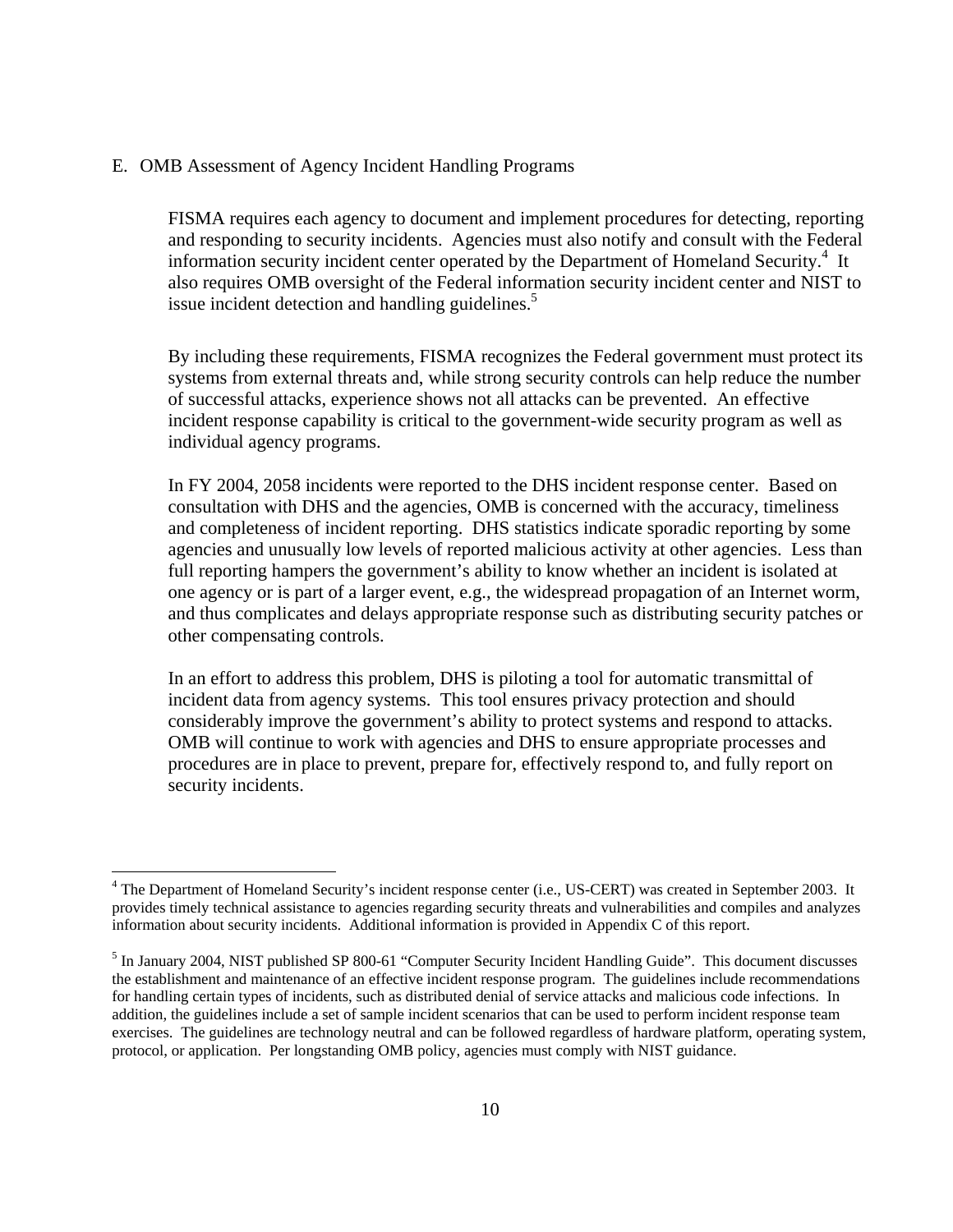## **IV. Plan of Action to Improve Performance**

## A. President's Management Agenda Scorecard

While information technology security clearly has a technical component, it is at its core an essential management function. OMB has increased executive level accountability for security by including it in the President's Management Agenda (PMA) scorecard.

The PMA was launched in August 2001 as a strategy for improving the performance of the Federal government. The PMA includes five government-wide initiatives, including Expanded Electronic Government (E-Government). The goals of the E-Government initiative are to ensure the Federal government's annual investment in information technology significantly improves the government's ability to serve citizens and to ensure systems are secure, delivered on time and on budget.

Each quarter, agencies provide updates to OMB on their efforts to meet government-wide goals. The updates are used to rate agency progress and status as either red (agencies have any one of a number of serious flaws), yellow (agency has achieved intermediate levels of performance in all the criteria) or green (agency meets all the standards for success).

Information technology security is one of a number of critical components agencies must implement to get to green (or yellow) for the E-Government scorecard. If the security criteria are not successfully met, agencies cannot move forward, regardless of their performance against other E-Government criteria. Agencies are publicly accountable for meeting the government-wide goals, and scores are posted quarterly at http://results.gov/agenda/scorecard.html

To "get to green" under the Expanding E-Government Scorecard, agencies must meet the following three security criteria:

- Demonstrate consistent progress in remediation of security weaknesses
- Attain certification and accreditation of ninety percent of their operational systems, and,
- Maintain an IG assessed and verified agency POA&M process

In order to "maintain green," agencies must have by July 1, 2005:

- All systems certified and accredited
- Systems installed and maintained in accordance with security configurations, and,
- Consolidated and/or optimized all agency infrastructure to include providing for continuity of operations

OMB will continue to use the E-Government scorecard to motivate agency managers and highlight areas for improvement.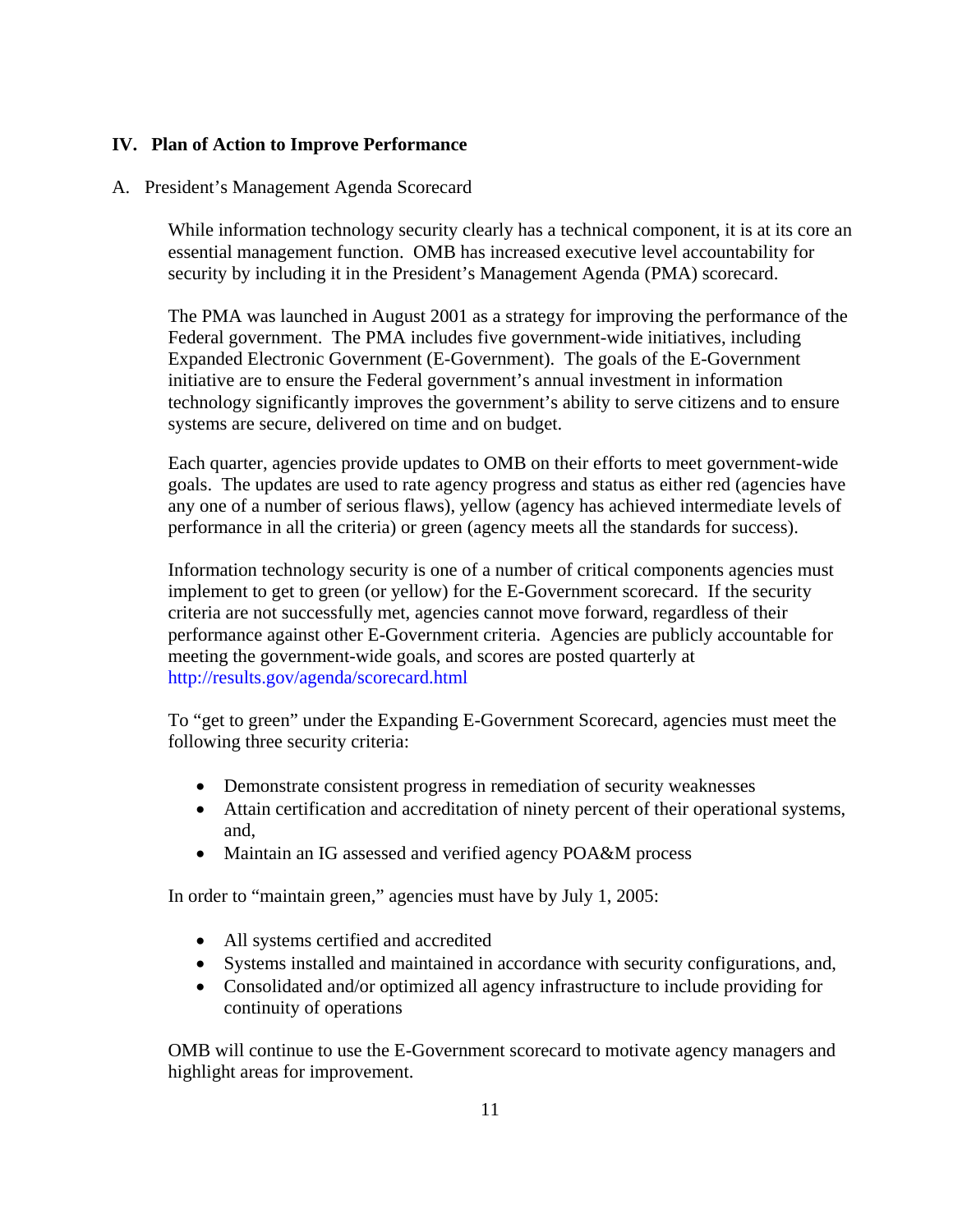## B. Review of Agency Business Cases

Part 7 (Exhibit 300) of OMB Circular A-11 requires agencies to submit a Capital Asset Plan and Business Case justification for major information technology investments. In their justification, agencies must answer a series of security questions and describe how the investment meets the requirements of the FISMA, OMB policy, and NIST guidelines. The justifications are then scored on specific criteria including whether the system's cybersecurity, planned or in place, is appropriate.

### C. Security Line of Business

In FY 2005, OMB will work with the agencies to evaluate whether there is unnecessary duplication of resources used to achieve common government-wide security requirements. Consolidation of commonly used information technology security processes and technologies such as data collection and reporting, security patch management, and certification and accreditation tools may reduce costs and increase security consistency and effectiveness across government.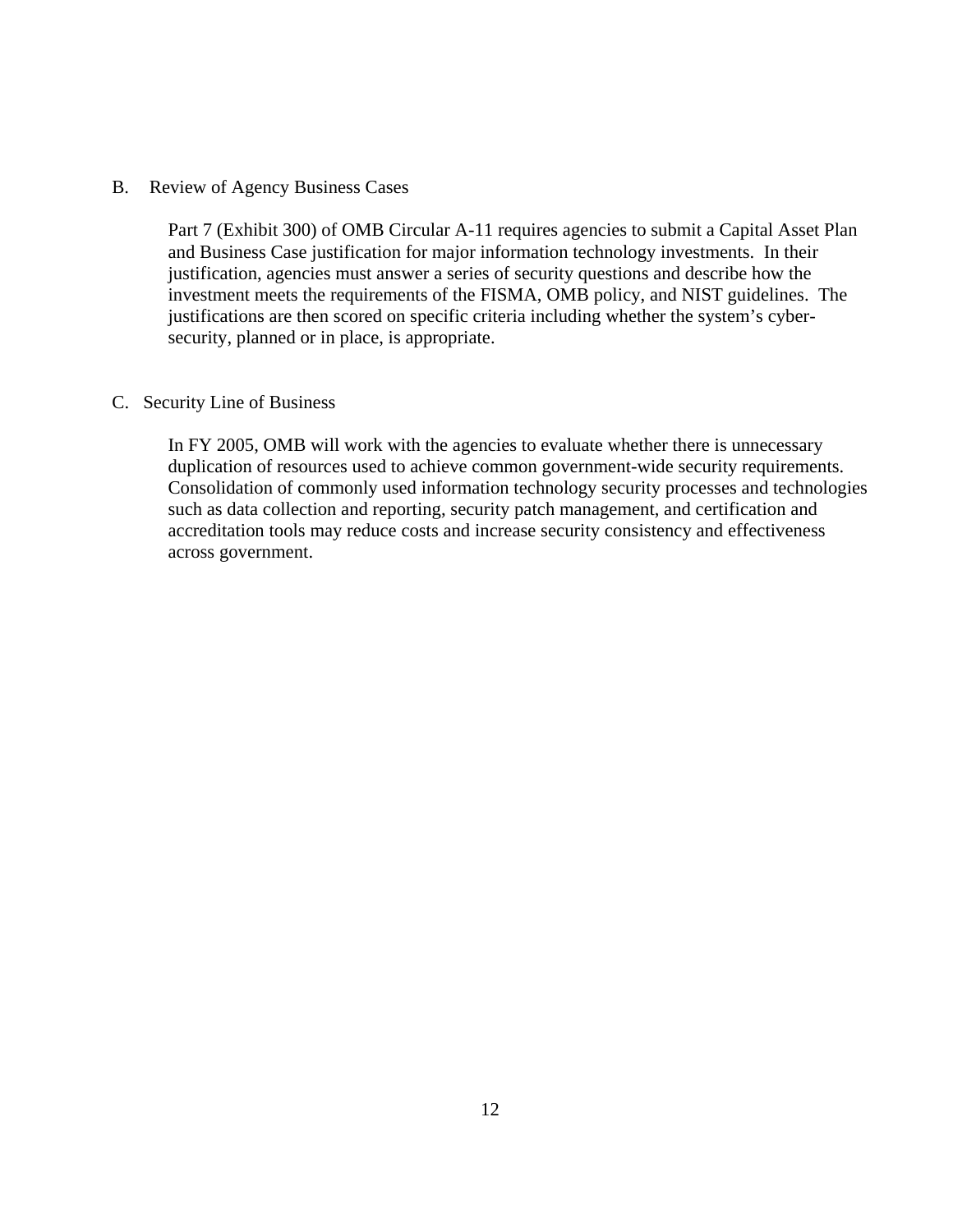# **V.****Conclusion**

Over the past year, agencies made significant progress in closing the Federal government's information technology security performance gaps. Analysis of baseline performance measures indicates the following policy compliance improvements:

- 33% increase in the number of systems certified and accredited, from 4969 to 6607
- 18% increase in the number of systems with "built in" security costs, from 6182 to 7295
- 27% increase in the number of systems with tested security controls, from 5143 to 6515, and,
- 27% increase in the number of systems with tested contingency plans, from 3835 to 4886

However, uneven implementation of security measures across the Federal government leaves vulnerabilities to be corrected. OMB will use existing management processes to promote:

- Compliance with NIST publications including the new Federal Information Processing Standard (FIPS) 199 "Standards for Security Categorization of Information and Information Systems" and its companion document NIST Draft Special Publication 800-53 "Recommended Security Controls for Federal Information Systems"
- Implementation of FISMA requirements including security configuration guidance, completion of agency plans of action and milestones, development of contingency plans to recover information technology services following an emergency or system disruption, and methods used to ensure that contractor provided services are adequately secure, and,
- Quality improvement in agencies' system certification and accreditation processes

OMB's oversight of agencies' information technology security programs ensures FISMA requirements are met, and underscores the Director's commitment to strengthening the security of information technology systems, operations and assets.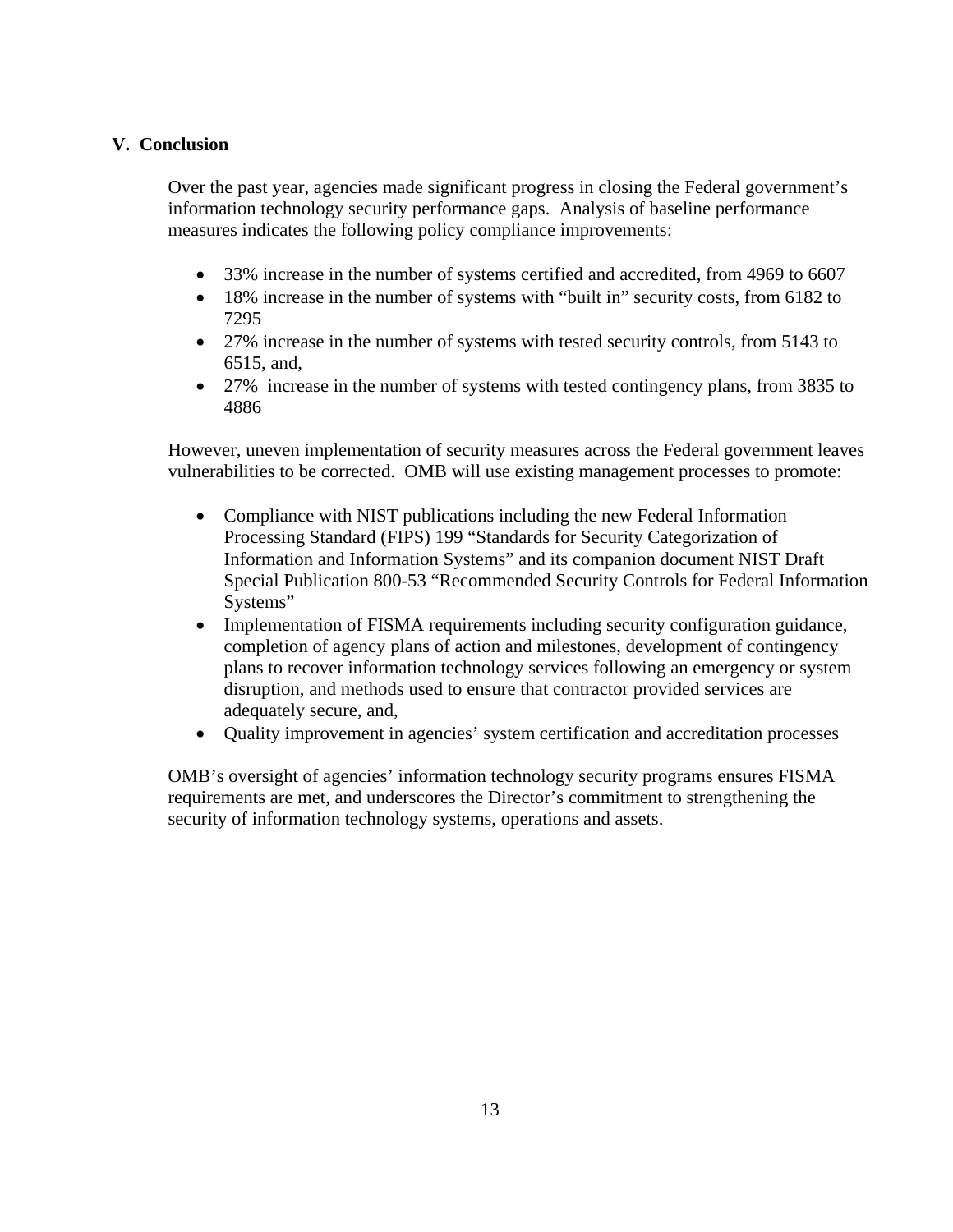# **VI. Additional Information**

- A. Appendix A: Individual Agency Summaries for the 24 CFO Act Agencies
- B. Appendix B: Reporting by Small and Independent Agencies
- C. Appendix C: Federal Government IT Security Program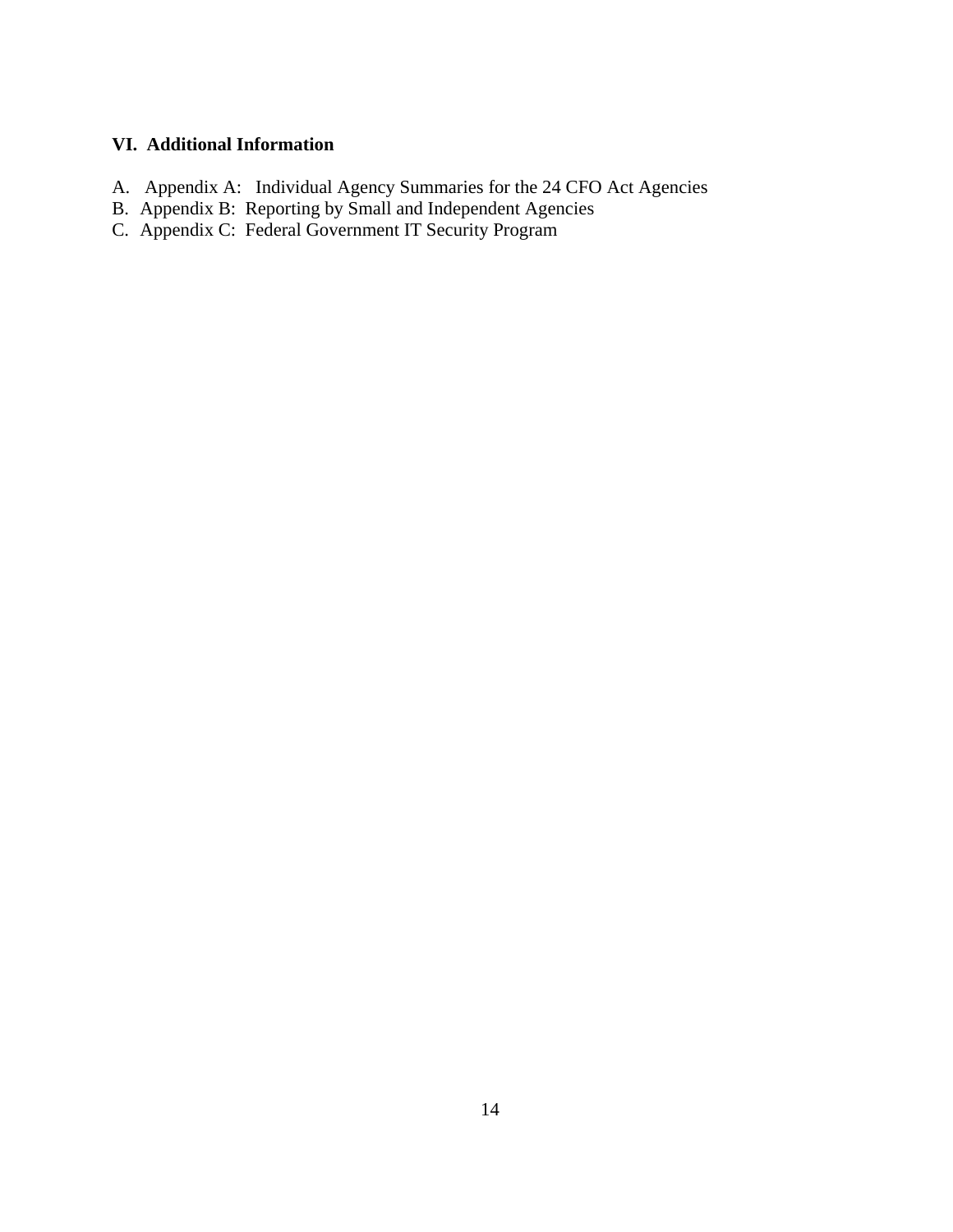# **Appendix A: Individual Agency Summaries for the 24 CFO Agencies**

In FY 2004, all 24 CFO Act agencies submitted FISMA reports and a corresponding evaluation by the agency Inspector General or a designated independent assessor. See attached Excel Spreadsheet for individual agency performance metric summaries.

Information is provided, at the agency specific level, on performance measures collected in the following categories:

- Certification and Accreditation
- Integration of Security Control Costs into the System Lifecycle
- Testing of System Security Controls and Contingency Plans
- Security Awareness, Training and Education
- Configuration Management and Incident Handling Policies
- Agency Plan of Action and Milestones Process
- Security of Contractor Provided Services
- Quality of the Certification and Accreditation Process, and,
- System Inventory Development and Verification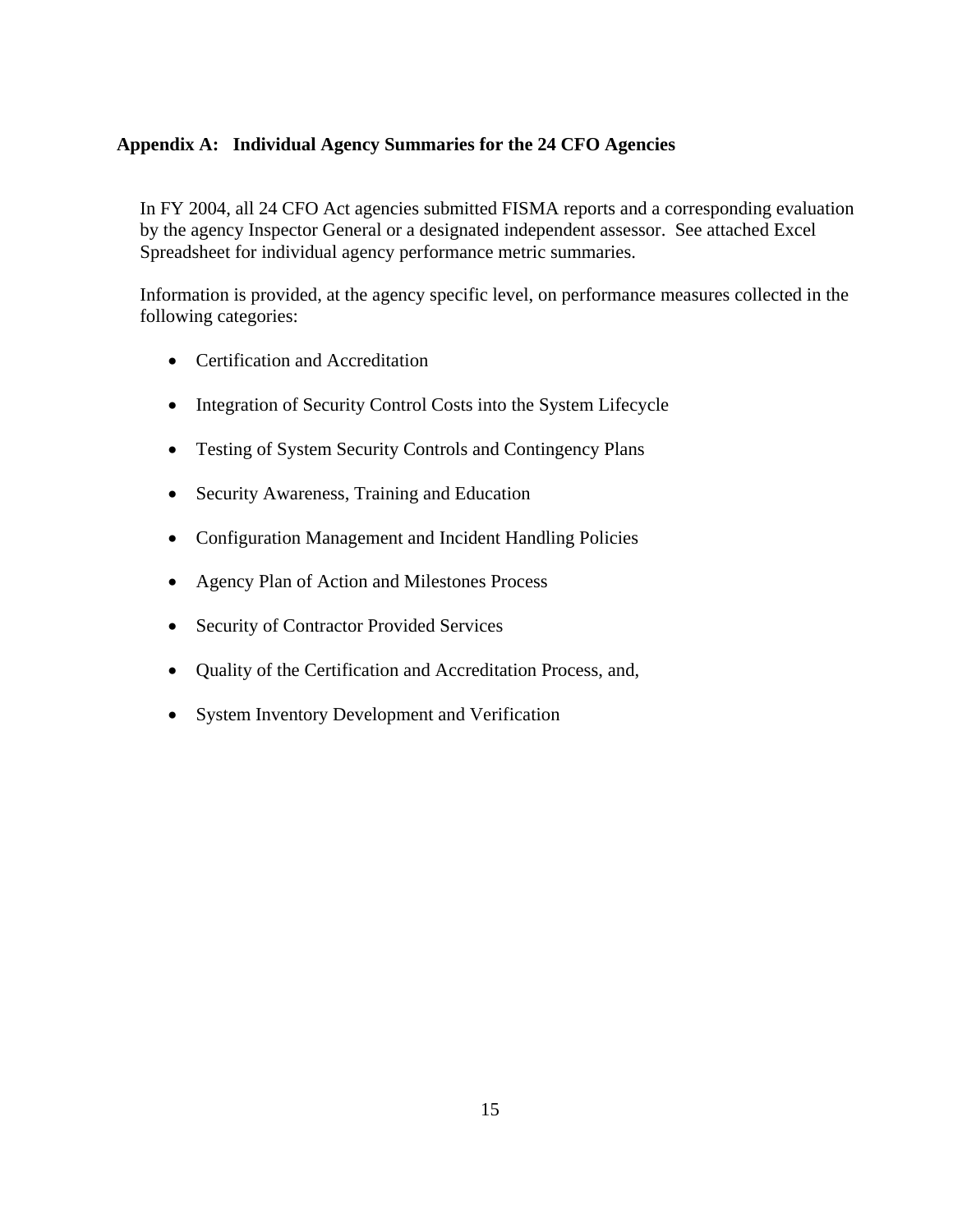# **Summary of Federal Government IT Security Performance Metrics**

| Total Number of systems                                         | 8623                |
|-----------------------------------------------------------------|---------------------|
| <b>Metrics Reported by Agency CIO:</b>                          |                     |
| Effective Security and Privacy Controls (C&A):                  | 77%                 |
| Security Costs Included in the System Lifecycle Costs:          | 85%                 |
| Tested Security Controls:                                       | 76%                 |
| <b>Tested Contingency Plans:</b>                                | 57%                 |
| Percentage of Employees Trained in IT Security:                 | 88%                 |
| Total IT Security Training Costs:                               | \$55,001,002        |
| Cost per employee trained:                                      | \$13.33             |
| <b>Evaluation by the IG:</b>                                    |                     |
| Process to Remediate IT Security Weaknesses is Verified         |                     |
| (POA&M):                                                        | 18 agencies<br>Yes: |
|                                                                 | 6 agencies<br>No:   |
|                                                                 |                     |
|                                                                 |                     |
| The agency has used appropriate methods to                      |                     |
| ensure that contractor provided services are adequately secure: | 16 agencies<br>Yes: |

| The agency maintains an inventory of major IT systems, updates |                  |  |
|----------------------------------------------------------------|------------------|--|
| it at least annually, and, the IG generally agrees with the    |                  |  |
| contents of the inventory:                                     | Yes: 15 agencies |  |
|                                                                | No: 9 agencies   |  |

Quality of agency C&A's: Good: 6 agencies

Satisfactory: 9 agencies Poor: 7 agencies Failing: 0 agencies Evaluation Incomplete: 2 agencies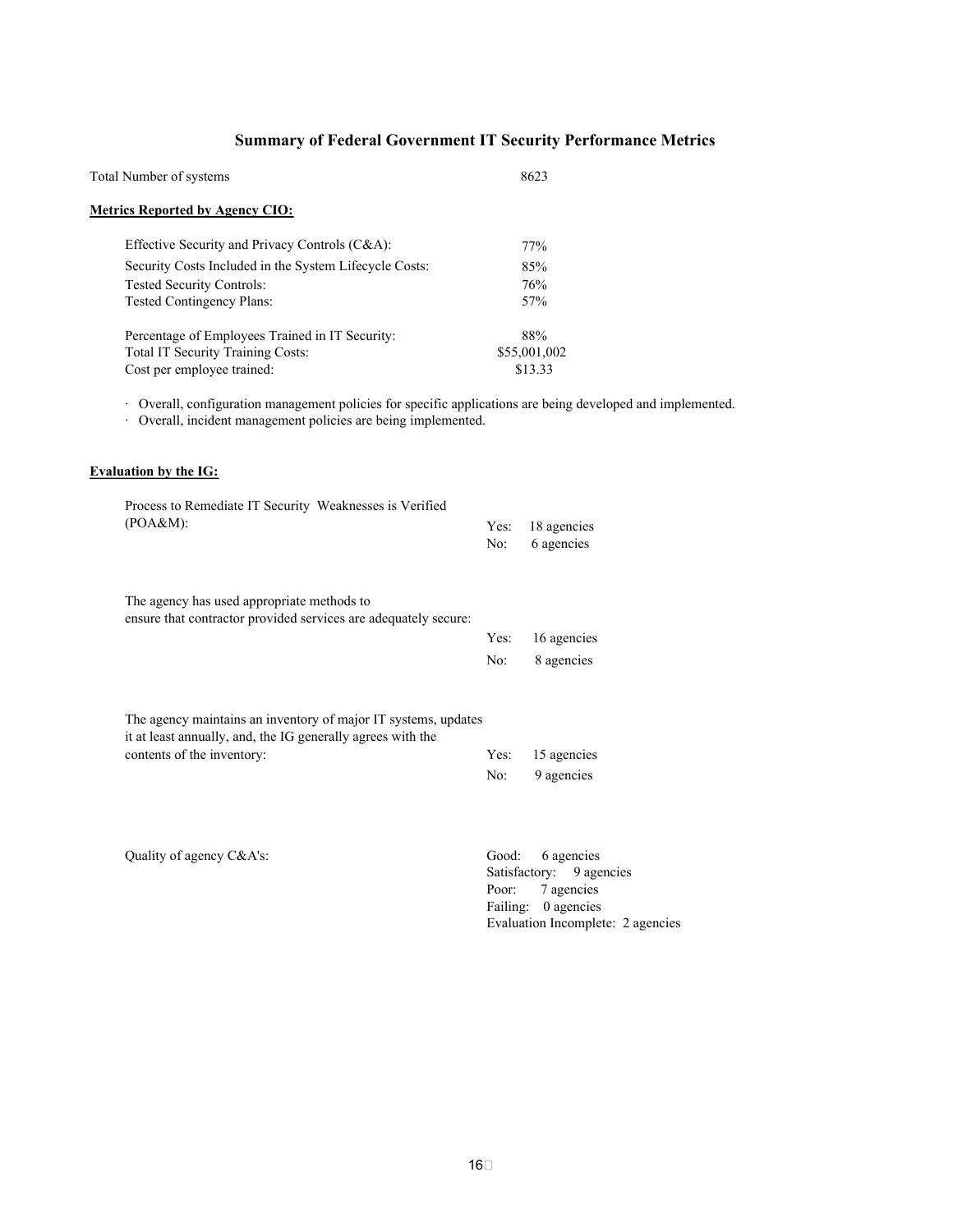#### **Agency for International Development**

Total Number of systems 9

#### **Metrics Reported by Agency CIO:**

| Effective Security and Privacy Controls (C&A):         | $100\%$ |
|--------------------------------------------------------|---------|
| Security Costs Included in the System Lifecycle Costs: | 100%    |
| <b>Tested Security Controls:</b>                       | $100\%$ |
| <b>Tested Contingency Plans:</b>                       | $100\%$ |
| Percentage of Employees Trained in IT Security:        | 99%     |
| Cost per employee trained:                             | \$69.82 |

· Configuration management policies for specific applications are being developed and implemented.

· Incident management policies are being implemented.

#### **Evaluation by the OIG:**

| Process to Remediate IT Security Weaknesses is Verified<br>(POA&M):                                           | Yes  |
|---------------------------------------------------------------------------------------------------------------|------|
| The agency has used appropriate methods to<br>ensure that contractor provided services are adequately secure. | Yes  |
| Quality of agency C&A's:                                                                                      | Good |

· A system inventory is maintained and updated at least annually.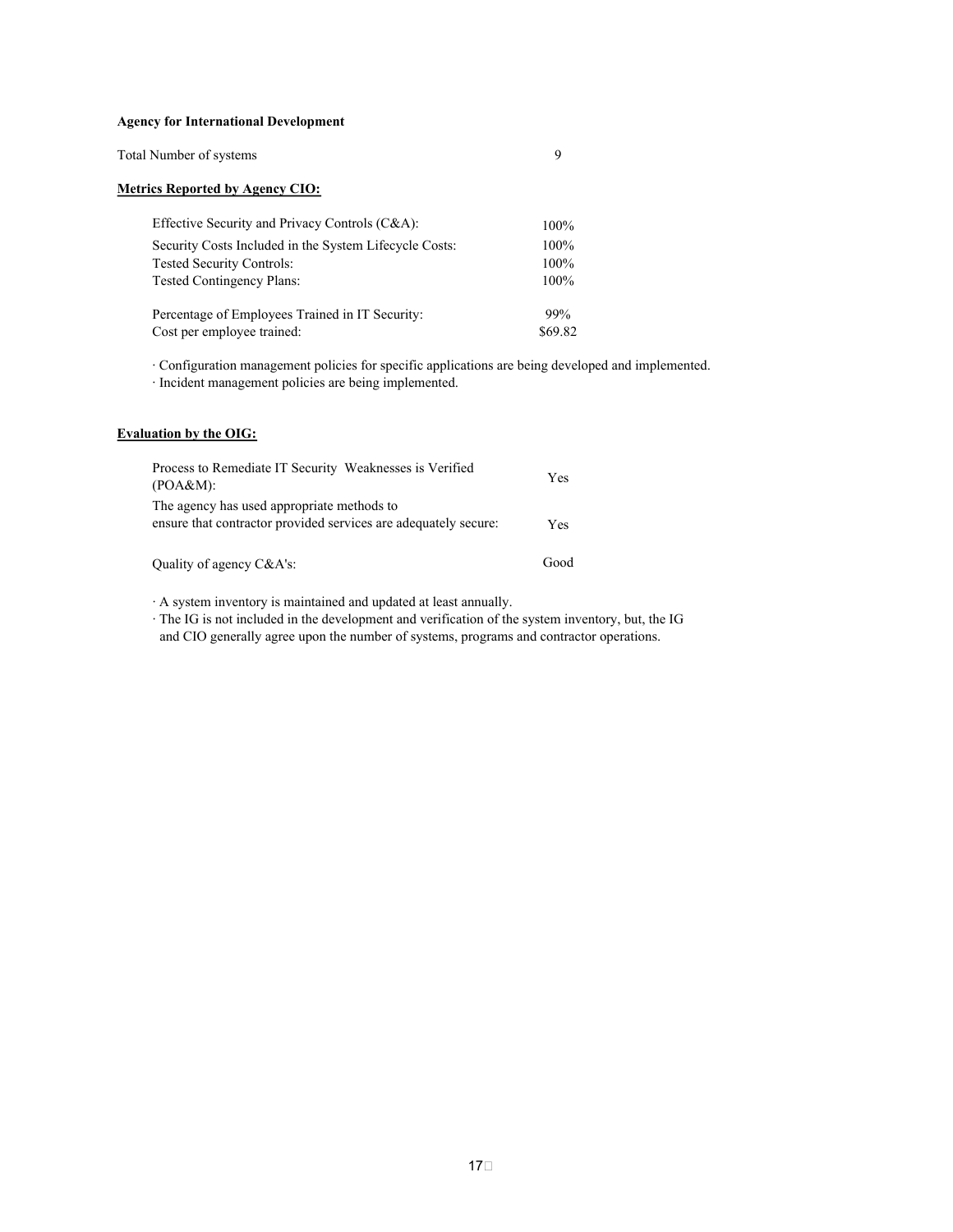#### **Department of Agriculture**

| Total Number of systems |  |
|-------------------------|--|
|-------------------------|--|

#### **Metrics Reported by Agency CIO:**

| Effective Security and Privacy Controls (C&A):         | 93%    |
|--------------------------------------------------------|--------|
| Security Costs Included in the System Lifecycle Costs: | 97%    |
| <b>Tested Security Controls:</b>                       | 94%    |
| <b>Tested Contingency Plans:</b>                       | 17%    |
| Percentage of Employees Trained in IT Security:        | 68%    |
| Cost per employee trained:                             | \$8.19 |

· Configuration management policies for specific applications are being developed and implemented.

· Incident management policies are being implemented.

#### **Evaluation by the OIG:**

| Process to Remediate IT Security Weaknesses is Verified<br>(POA&M):                                           | N <sub>0</sub> |
|---------------------------------------------------------------------------------------------------------------|----------------|
| The agency has used appropriate methods to<br>ensure that contractor provided services are adequately secure. | No.            |

Quality of agency C&A's: Evaluation Incomplete

· A system inventory is not consistently maintained.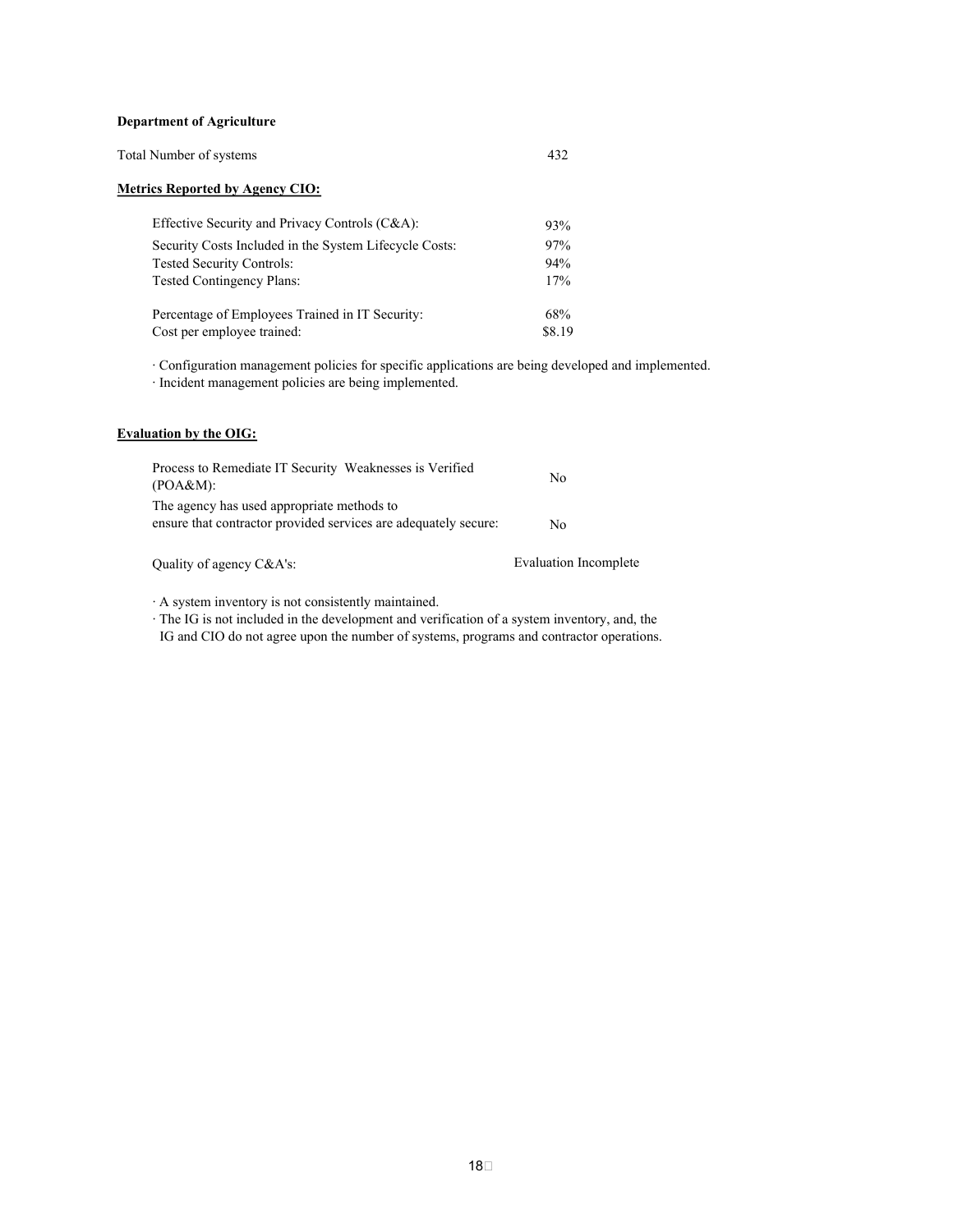#### **Department of Homeland Security**

#### **Metrics Reported by Agency CIO:**

| Effective Security and Privacy Controls (C&A):         | 68%     |
|--------------------------------------------------------|---------|
| Security Costs Included in the System Lifecycle Costs: | 70%     |
| <b>Tested Security Controls:</b>                       | 76%     |
| <b>Tested Contingency Plans:</b>                       | 21%     |
| Percentage of Employees Trained in IT Security:        | 85%     |
| Cost per employee trained:                             | \$43.64 |

· Configuration management policies for specific applications are being developed and implemented.

· Incident management policies are being implemented.

#### **Evaluation by the OIG:**

| Process to Remediate IT Security Weaknesses is Verified<br>(POA&M):                                           | N <sub>0</sub> |
|---------------------------------------------------------------------------------------------------------------|----------------|
| The agency has used appropriate methods to<br>ensure that contractor provided services are adequately secure. | <b>Yes</b>     |
| Quality of agency C&A's:                                                                                      | Poor           |

· A system inventory is not consistently maintained.

· The IG and CIO agree upon the number of systems, programs and contractor operations.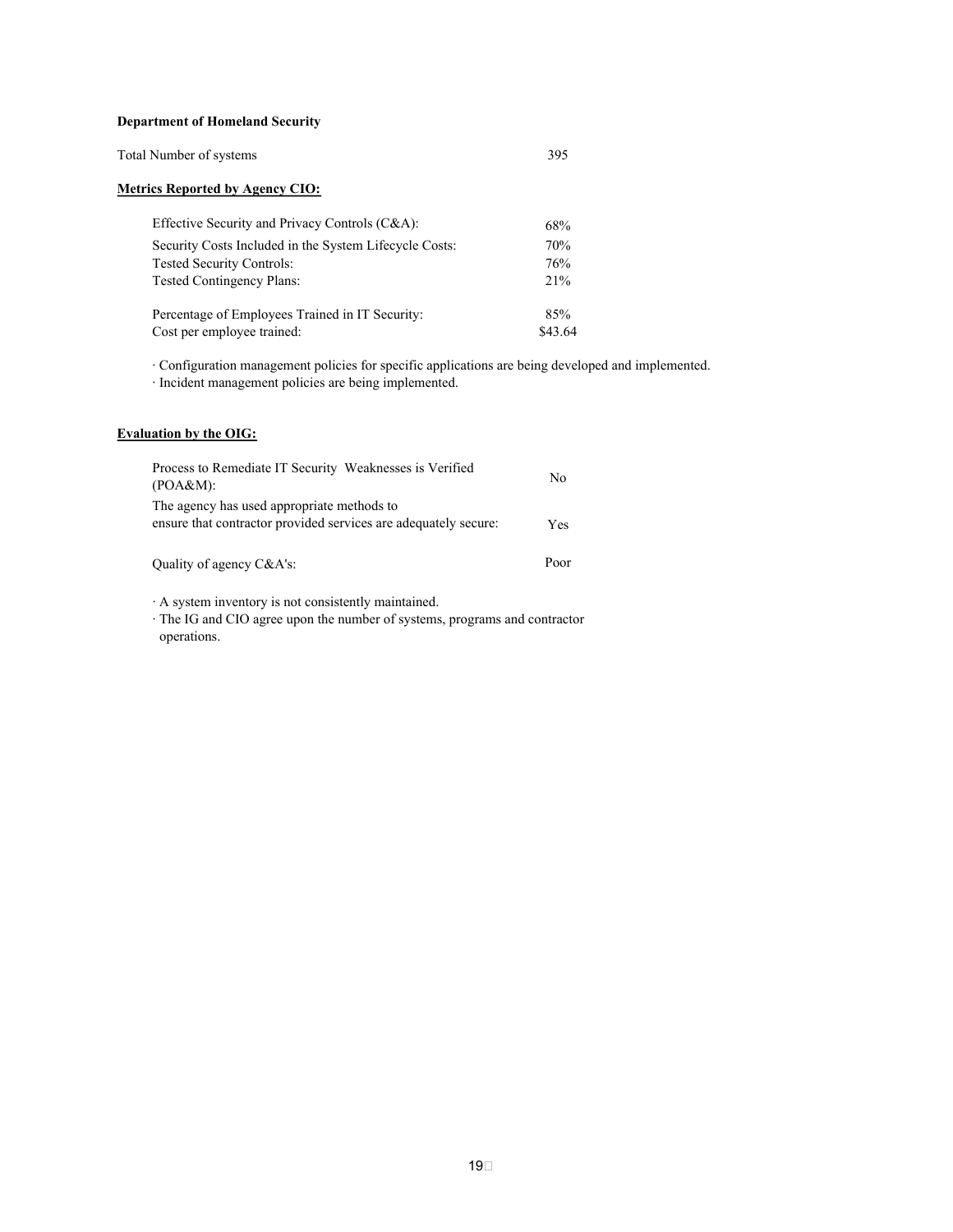#### **Department of Commerce**

| Total Number of systems | 490 |
|-------------------------|-----|
|-------------------------|-----|

#### **Metrics Reported by Agency CIO:**

| Effective Security and Privacy Controls (C&A):         | 98%     |
|--------------------------------------------------------|---------|
| Security Costs Included in the System Lifecycle Costs: | 100%    |
| <b>Tested Security Controls:</b>                       | $100\%$ |
| <b>Tested Contingency Plans:</b>                       | 92%     |
| Percentage of Employees Trained in IT Security:        | 97%     |
| Cost per employee trained:                             | \$30.04 |

· Configuration management policies have not yet been developed and implemented.

· Incident management policies have not been fully implemented.

#### **Evaluation by the OIG:**

| Process to Remediate IT Security Weaknesses is Verified<br>(POA&M):                                           | Yes  |
|---------------------------------------------------------------------------------------------------------------|------|
| The agency has used appropriate methods to<br>ensure that contractor provided services are adequately secure: | Yes  |
| Quality of agency C&A's:                                                                                      | Poor |

· A system inventory is maintained.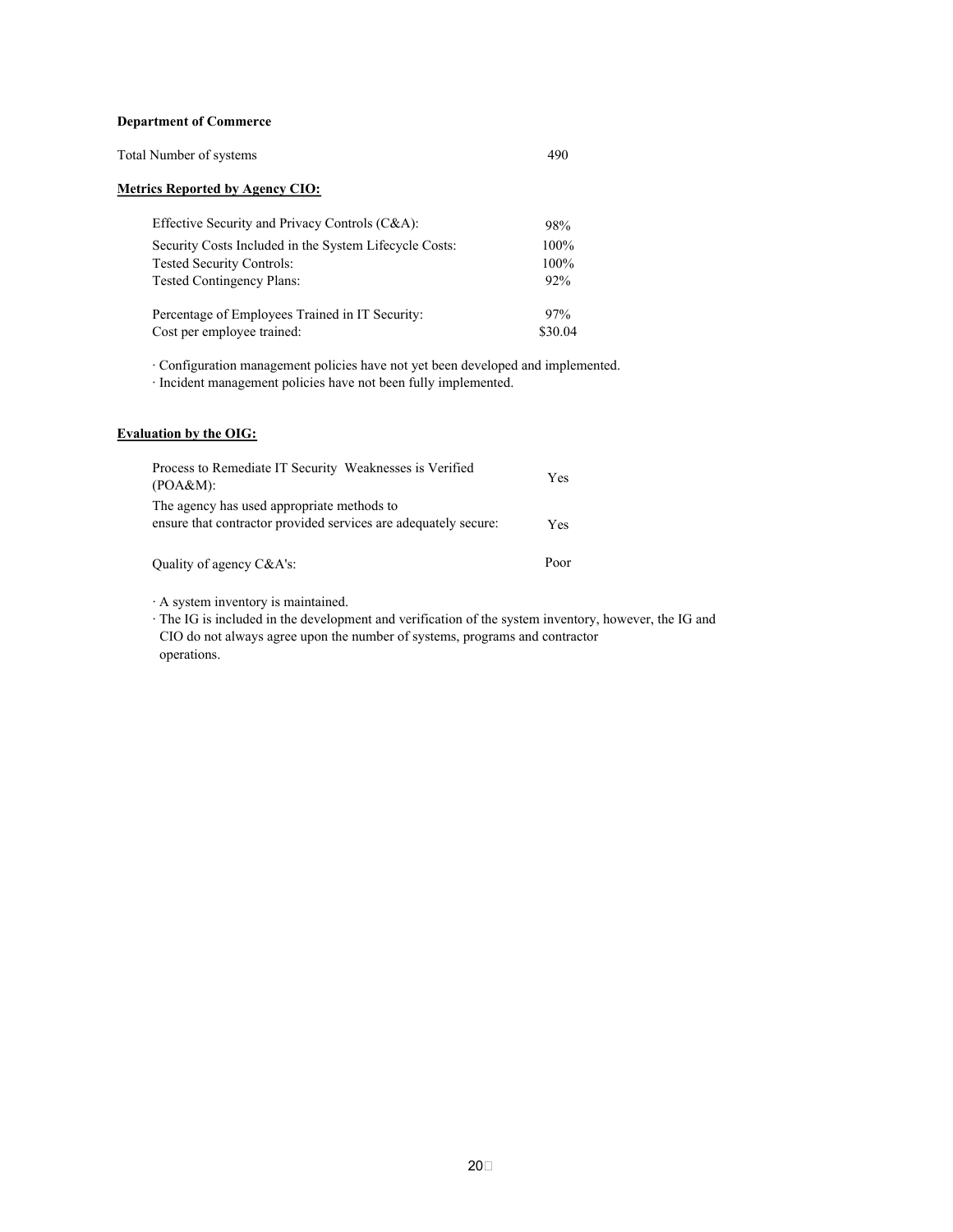#### **Department of Defense**

| Total Number of systems | 2213 |
|-------------------------|------|
|-------------------------|------|

#### **Metrics Reported by Agency CIO:**

| Effective Security and Privacy Controls (C&A):         | $58\%*$ |
|--------------------------------------------------------|---------|
| Security Costs Included in the System Lifecycle Costs: | 69%     |
| <b>Tested Security Controls:</b>                       | 35%     |
| <b>Tested Contingency Plans:</b>                       | 31%     |
| Percentage of Employees Trained in IT Security:        | 88%     |
| Cost per employee trained:                             | \$9.33  |

· Configuration management policies for specific applications are being developed and implemented.

· Incident management policies are being implemented.

#### **Evaluation by the OIG:**

| Process to Remediate IT Security Weaknesses is Verified<br>(POA&M):                                           | $\mathrm{No}^{**}$ |
|---------------------------------------------------------------------------------------------------------------|--------------------|
| The agency has used appropriate methods to<br>ensure that contractor provided services are adequately secure. | $\mathrm{No}^{**}$ |

Quality of agency C&A's: Poor

 · An accurate system inventory is not maintained, and the IG and CIO do not agree upon the number of systems, programs and contractor operations.

\* Per Section 3543(c) of FISMA, the Secretary of Defense develops and oversees the implementation of policies on information security for DOD systems. DOD reports 58% of systems with approval to operate, and an additional 19% of systems with interim approval to operate.

\*\* DoD's IG provided information on the agency's POA&M process, security of contractor provided services, and quality of C&A's separate from their annual report to OMB; however, unlike other agency IG submissions, the information was not consistent with what was requested in OMB reporting guidance.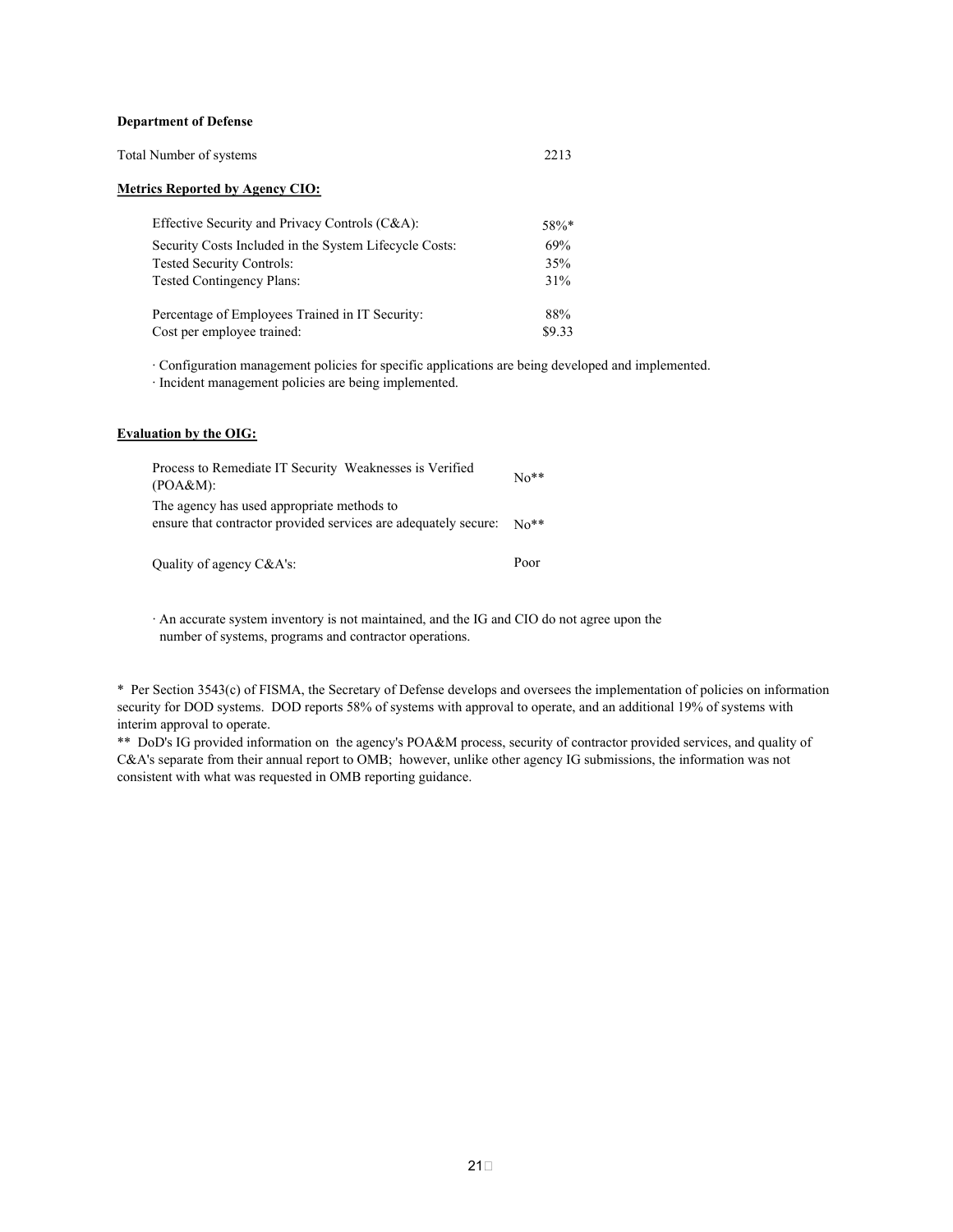#### **Department of Energy**

| Total Number of systems |  |
|-------------------------|--|
|                         |  |

#### **Metrics Reported by Agency CIO:**

| Effective Security and Privacy Controls (C&A):         | 98%     |
|--------------------------------------------------------|---------|
| Security Costs Included in the System Lifecycle Costs: | 81%     |
| <b>Tested Security Controls:</b>                       | 85%     |
| <b>Tested Contingency Plans:</b>                       | 26%     |
| Percentage of Employees Trained in IT Security:        | 96%     |
| Cost per employee trained:                             | \$26.42 |

· Configuration management policies for specific applications are being developed and implemented.

· Incident management policies are being implemented.

### **Evaluation by the OIG:**

| Process to Remediate IT Security Weaknesses is Verified<br>(POA&M):                                           | Yes                  |
|---------------------------------------------------------------------------------------------------------------|----------------------|
| The agency has used appropriate methods to<br>ensure that contractor provided services are adequately secure. | <b>Yes</b>           |
|                                                                                                               | $\sim$ $\sim$ $\sim$ |

Quality of agency C&A's: Satisfactory

· A system inventory is maintained.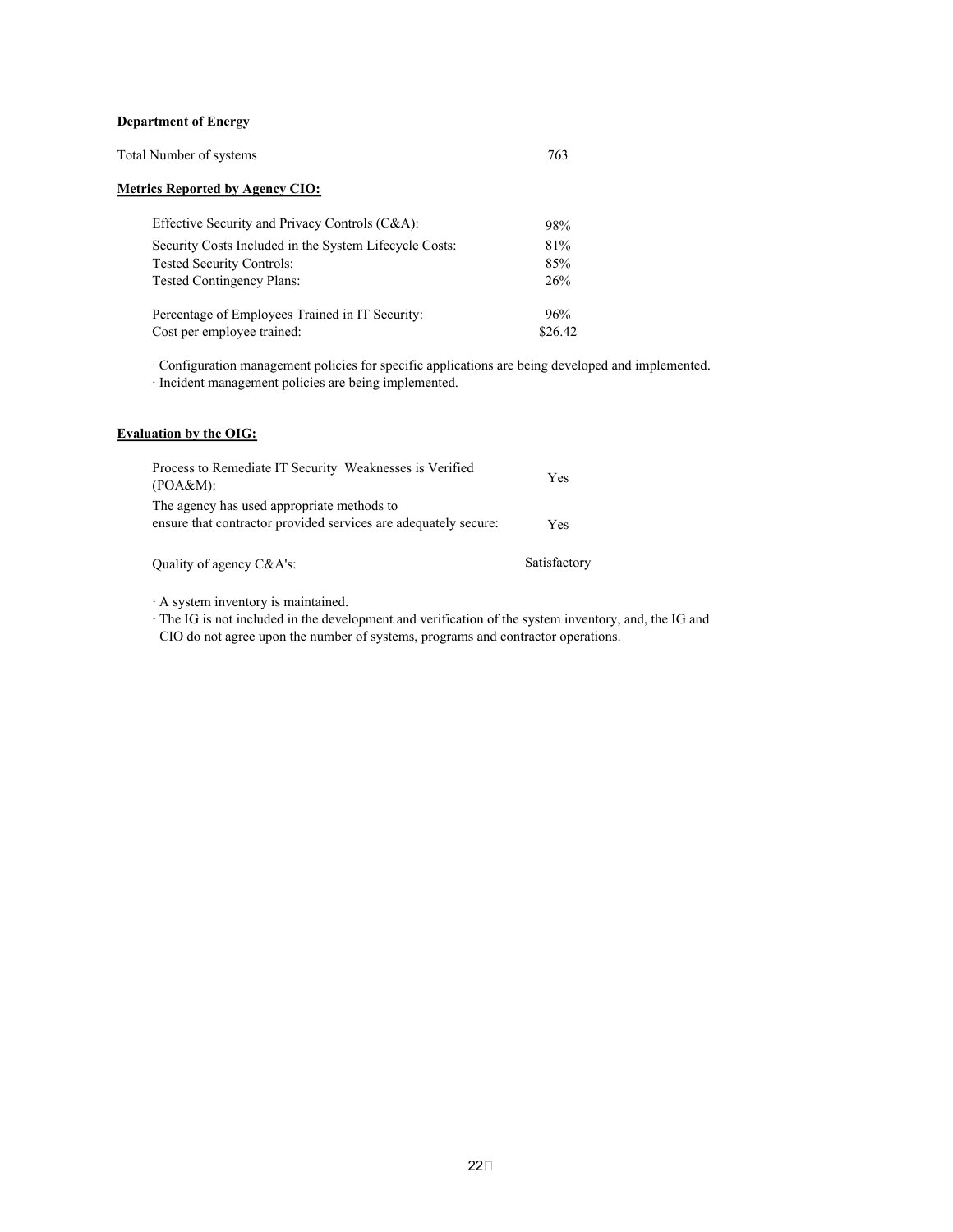#### **Department of the Interior**

| Total Number of systems |  |
|-------------------------|--|
|                         |  |

#### **Metrics Reported by Agency CIO:**

| Effective Security and Privacy Controls (C&A):         | 83%     |
|--------------------------------------------------------|---------|
| Security Costs Included in the System Lifecycle Costs: | 98%     |
| <b>Tested Security Controls:</b>                       | 94%     |
| <b>Tested Contingency Plans:</b>                       | 66%     |
| Percentage of Employees Trained in IT Security:        | 94%     |
| Cost per employee trained:                             | \$23.41 |

· Configuration management policies for specific applications are being developed and implemented.

· Incident management policies are being implemented.

#### **Evaluation by the OIG:**

| Process to Remediate IT Security Weaknesses is Verified<br>(POA&M):                                           | Yes          |
|---------------------------------------------------------------------------------------------------------------|--------------|
| The agency has used appropriate methods to<br>ensure that contractor provided services are adequately secure. | Nο           |
| Quality of agency C&A's:                                                                                      | Satisfactory |

· A system inventory is maintained and updated at least annually.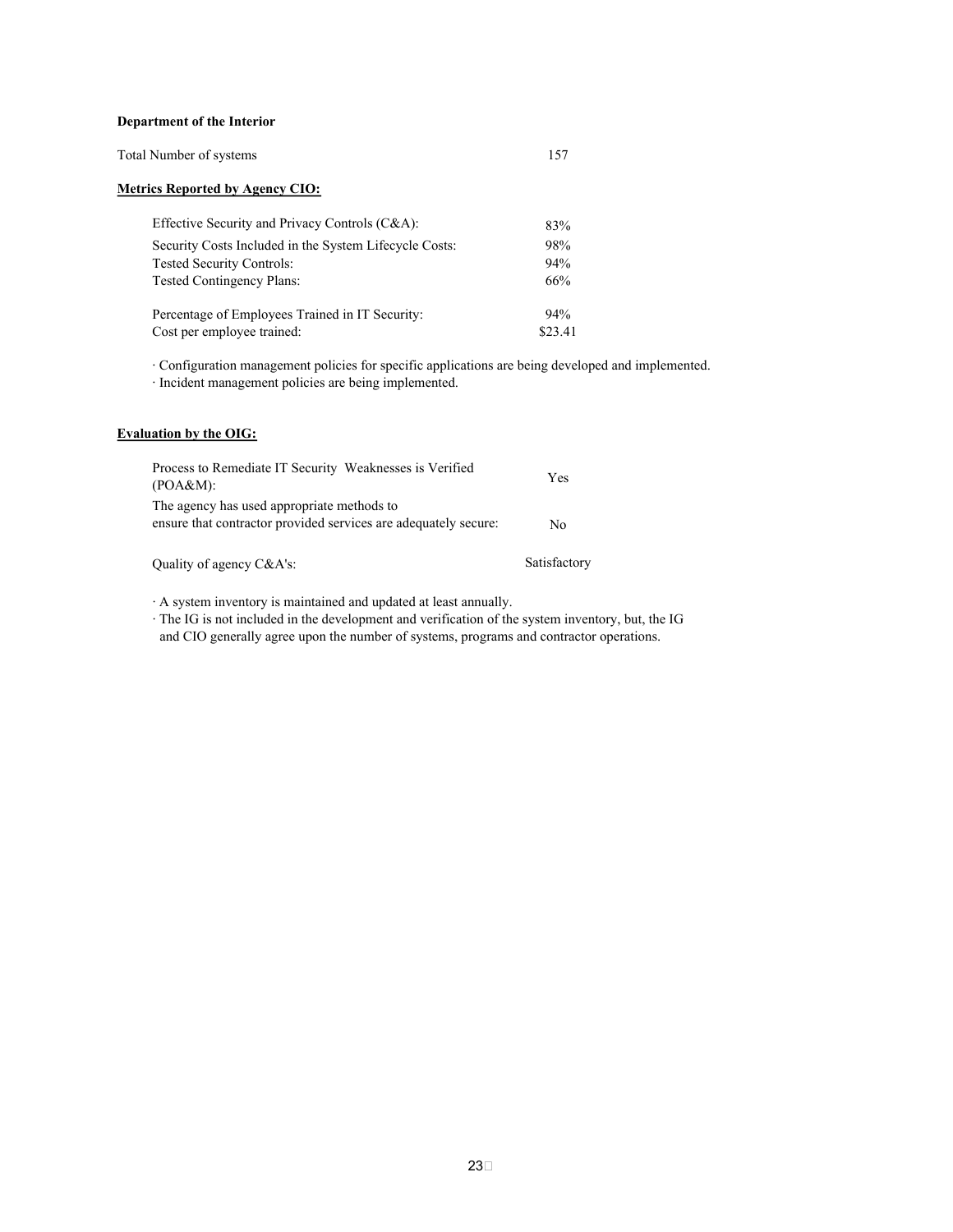#### **Department of Justice**

| Total Number of systems |  |
|-------------------------|--|
|-------------------------|--|

#### **Metrics Reported by Agency CIO:**

| Effective Security and Privacy Controls (C&A):         | 91%     |
|--------------------------------------------------------|---------|
| Security Costs Included in the System Lifecycle Costs: | 100%    |
| <b>Tested Security Controls:</b>                       | 100%    |
| <b>Tested Contingency Plans:</b>                       | 93%     |
| Percentage of Employees Trained in IT Security:        | $91\%$  |
| Cost per employee trained:                             | \$18.91 |

· Configuration management policies for specific applications are being developed and implemented.

· Incident management policies are being implemented.

#### **Evaluation by the OIG:**

| Process to Remediate IT Security Weaknesses is Verified<br>(POA&M):                                           | Yes  |
|---------------------------------------------------------------------------------------------------------------|------|
| The agency has used appropriate methods to<br>ensure that contractor provided services are adequately secure. | Yes. |
| Quality of agency C&A's:                                                                                      | Good |

· A system inventory is maintained.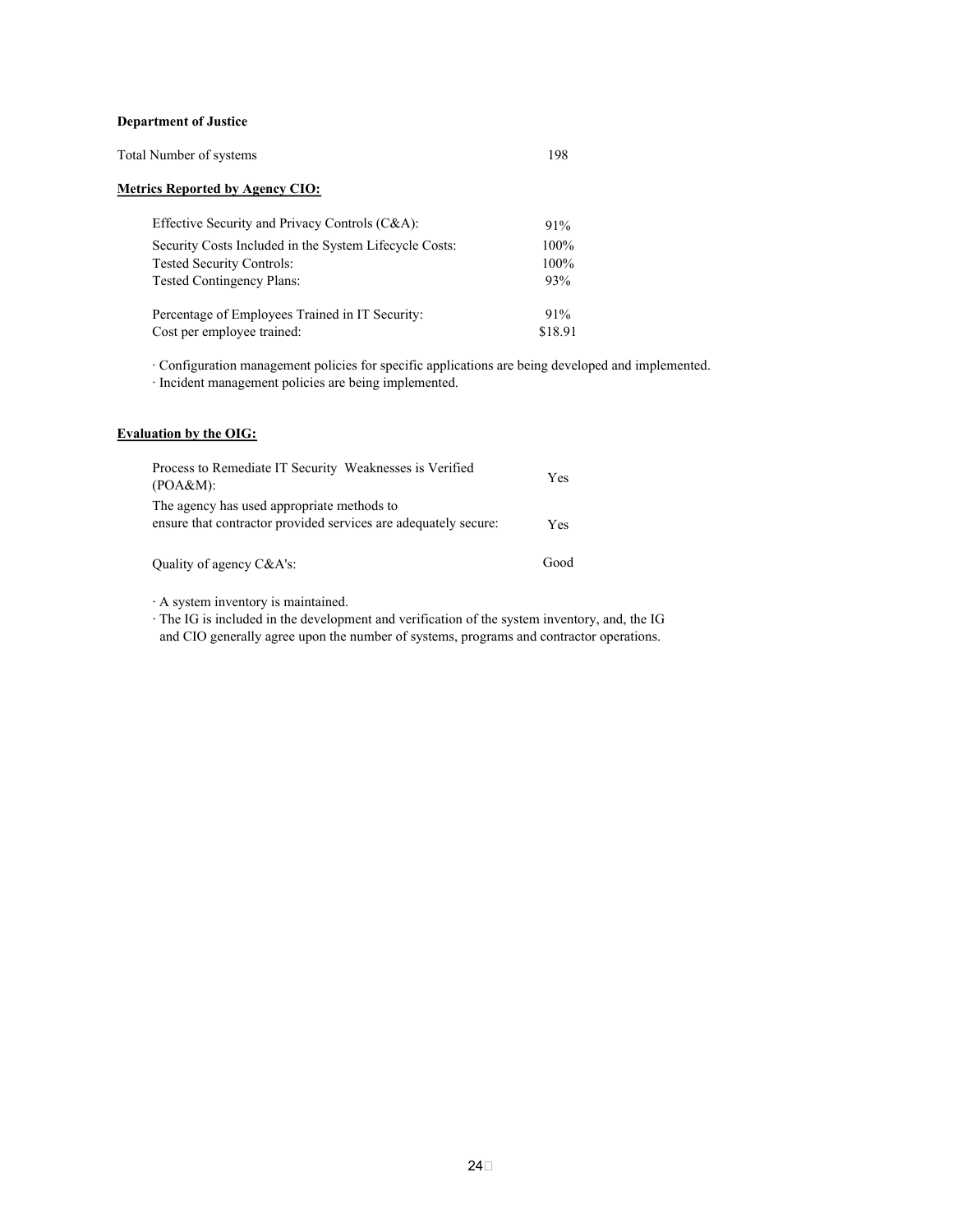#### **Department of Labor**

| Total Number of systems |  |
|-------------------------|--|
|-------------------------|--|

#### **Metrics Reported by Agency CIO:**

| Effective Security and Privacy Controls (C&A):         | 96%     |
|--------------------------------------------------------|---------|
| Security Costs Included in the System Lifecycle Costs: | 100%    |
| <b>Tested Security Controls:</b>                       | 91%     |
| <b>Tested Contingency Plans:</b>                       | 73%     |
| Percentage of Employees Trained in IT Security:        | 99%     |
| Cost per employee trained:                             | \$26.74 |

· Configuration management policies for specific applications are being developed and implemented.

· Incident management policies are being implemented.

#### **Evaluation by the OIG:**

| Process to Remediate IT Security Weaknesses is Verified<br>(POA&M):                                           | <b>Yes</b>   |
|---------------------------------------------------------------------------------------------------------------|--------------|
| The agency has used appropriate methods to<br>ensure that contractor provided services are adequately secure. | Yes          |
| Quality of agency C&A's:                                                                                      | Satisfactory |

· A system inventory is maintained.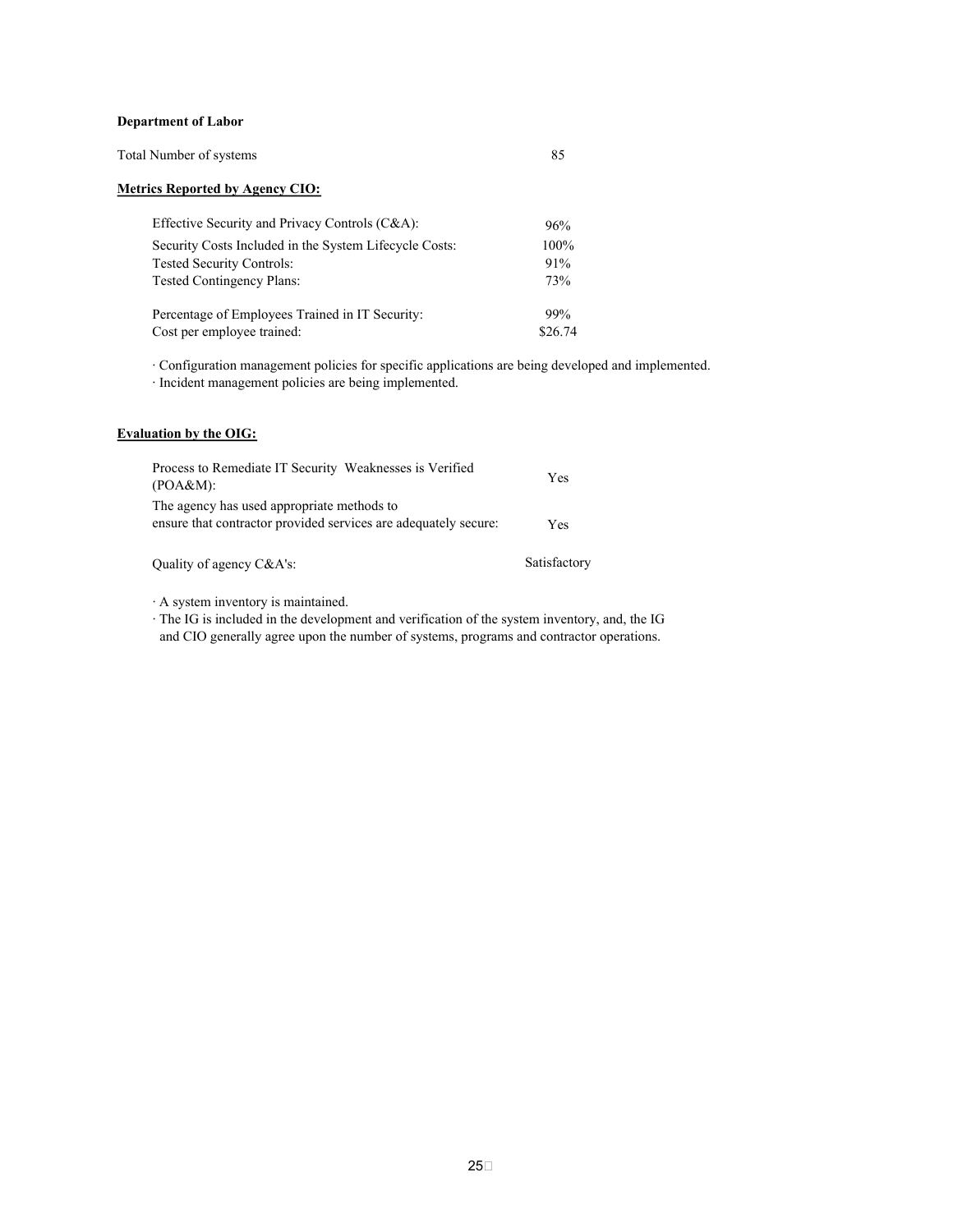#### **Department of Transportation**

| Total Number of systems |  |
|-------------------------|--|
|-------------------------|--|

#### **Metrics Reported by Agency CIO:**

| Effective Security and Privacy Controls (C&A):         | 98%   |
|--------------------------------------------------------|-------|
| Security Costs Included in the System Lifecycle Costs: | 98%   |
| <b>Tested Security Controls:</b>                       | 98%   |
| <b>Tested Contingency Plans:</b>                       | 89%   |
| Percentage of Employees Trained in IT Security:        | 98%   |
| Cost per employee trained:                             | \$794 |

· Configuration management policies for specific applications are being developed and implemented.

· Incident management policies are being implemented.

#### **Evaluation by the OIG:**

| Process to Remediate IT Security Weaknesses is Verified<br>(POA&M):                                           | <b>Yes</b>   |
|---------------------------------------------------------------------------------------------------------------|--------------|
| The agency has used appropriate methods to<br>ensure that contractor provided services are adequately secure. | Yes          |
| Quality of agency C&A's:                                                                                      | Satisfactory |

· A system inventory is maintained.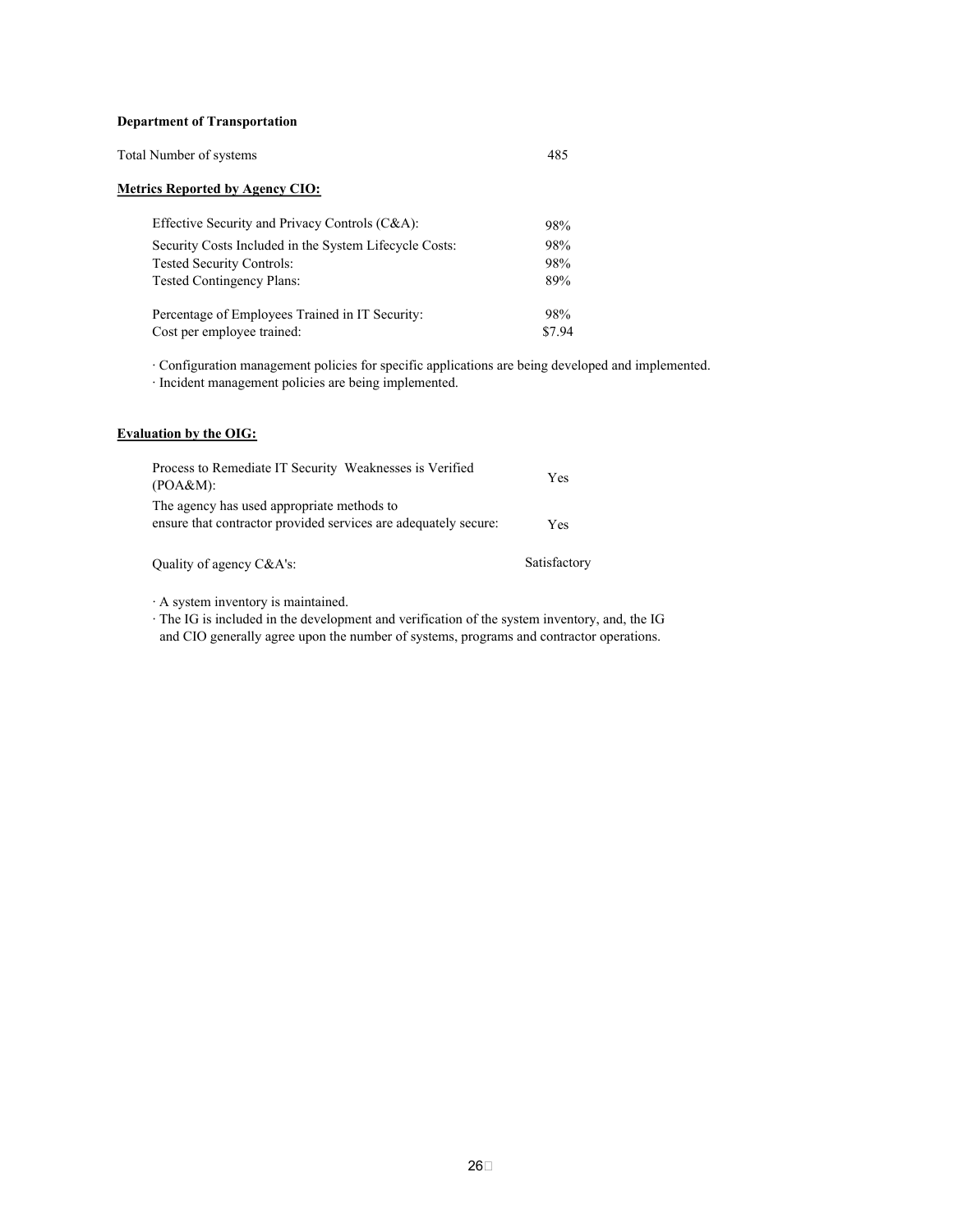#### **Department of Education**

| Total Number of systems |  |
|-------------------------|--|
|-------------------------|--|

#### **Metrics Reported by Agency CIO:**

| Effective Security and Privacy Controls (C&A):         | 88%     |
|--------------------------------------------------------|---------|
| Security Costs Included in the System Lifecycle Costs: | 96%     |
| <b>Tested Security Controls:</b>                       | 93%     |
| <b>Tested Contingency Plans:</b>                       | 75%     |
| Percentage of Employees Trained in IT Security:        | 80%     |
| Cost per employee trained:                             | \$18.63 |

· Configuration management policies for specific applications are being developed and implemented.

· Incident management policies are being implemented.

## **Evaluation by the OIG:**

| Process to Remediate IT Security Weaknesses is Verified<br>(POA&M):                                           | Yes  |
|---------------------------------------------------------------------------------------------------------------|------|
| The agency has used appropriate methods to<br>ensure that contractor provided services are adequately secure: | Yes  |
| Quality of agency C&A's:                                                                                      | Poor |

· A system inventory is maintained.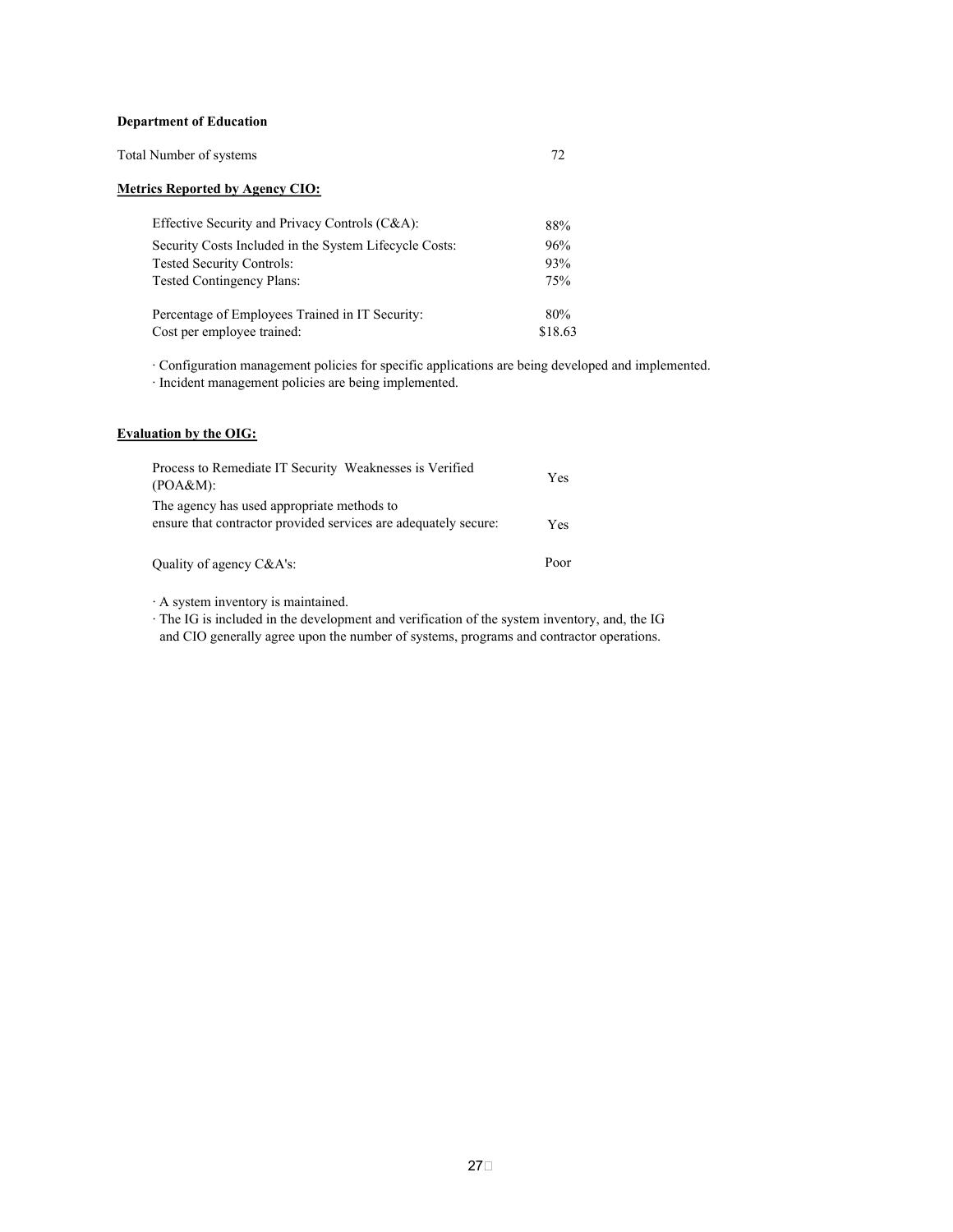#### **Environmental Protection Agency**

| Total Number of systems |  |
|-------------------------|--|
|                         |  |

#### **Metrics Reported by Agency CIO:**

| Effective Security and Privacy Controls (C&A):         | 92%     |
|--------------------------------------------------------|---------|
| Security Costs Included in the System Lifecycle Costs: | 92%     |
| <b>Tested Security Controls:</b>                       | 90%     |
| <b>Tested Contingency Plans:</b>                       | 80%     |
| Percentage of Employees Trained in IT Security:        | 90%     |
| Cost per employee trained:                             | \$22.68 |

· Configuration management policies for specific applications are being developed and implemented.

· Incident management policies are being implemented.

#### **Evaluation by the OIG:**

| Process to Remediate IT Security Weaknesses is Verified<br>(POA&M):                                           | Yes          |
|---------------------------------------------------------------------------------------------------------------|--------------|
| The agency has used appropriate methods to<br>ensure that contractor provided services are adequately secure. | Yes          |
| Quality of agency C&A's:                                                                                      | Satisfactory |

· A system inventory is maintained.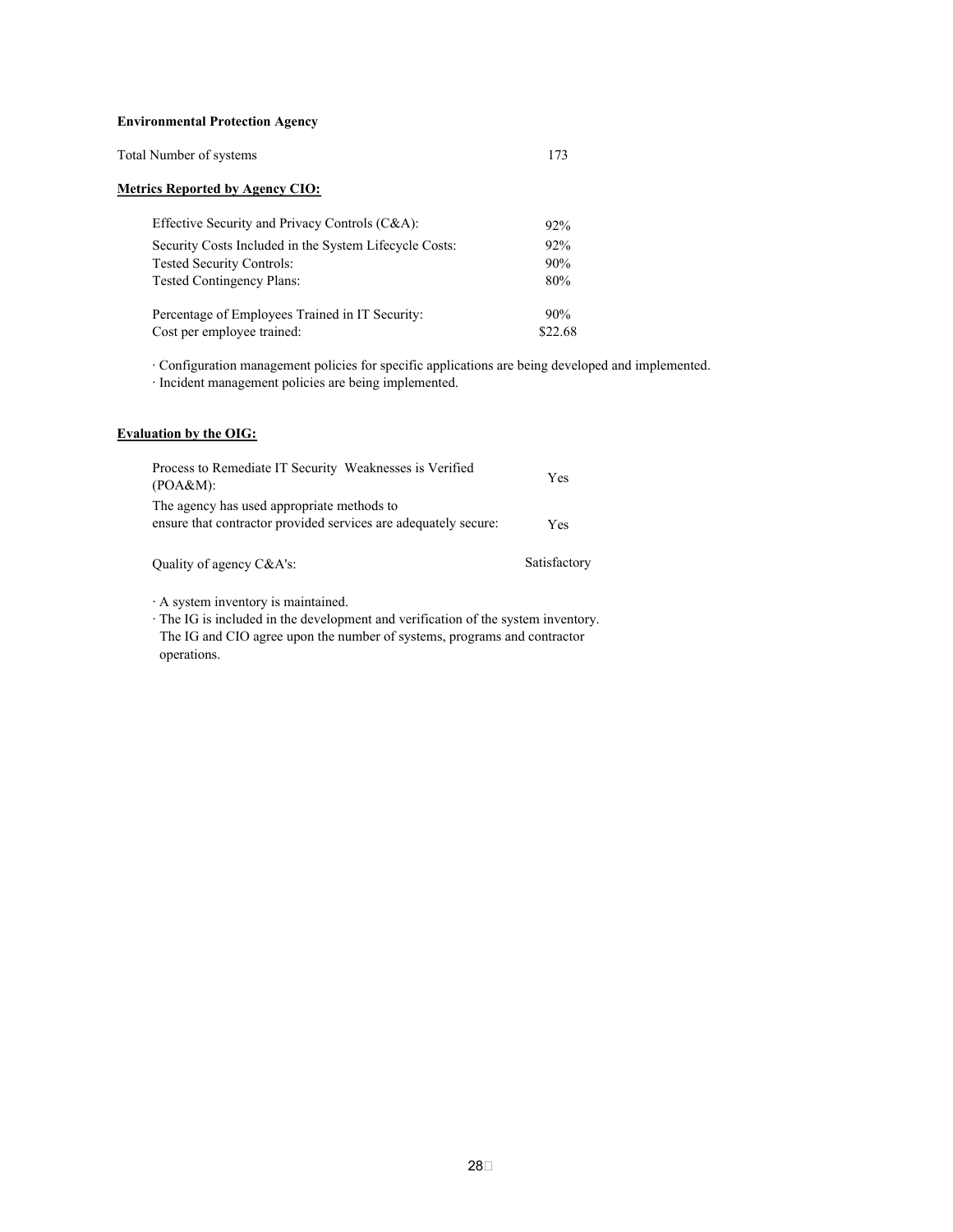#### **General Services Administration**

| Total Number of systems |  |
|-------------------------|--|
|-------------------------|--|

#### **Metrics Reported by Agency CIO:**

| Effective Security and Privacy Controls (C&A):         | 93%     |
|--------------------------------------------------------|---------|
| Security Costs Included in the System Lifecycle Costs: | 100%    |
| <b>Tested Security Controls:</b>                       | 97%     |
| <b>Tested Contingency Plans:</b>                       | 62%     |
| Percentage of Employees Trained in IT Security:        | $100\%$ |
| Cost per employee trained:                             | \$3.83  |

· Configuration management policies for specific applications are being developed and implemented.

· Incident management policies are being implemented.

#### **Evaluation by the OIG:**

| Process to Remediate IT Security Weaknesses is Verified<br>(POA&M):                                           | Yes  |
|---------------------------------------------------------------------------------------------------------------|------|
| The agency has used appropriate methods to<br>ensure that contractor provided services are adequately secure: | Yes. |
| Quality of agency C&A's:                                                                                      | Good |

· A system inventory is maintained.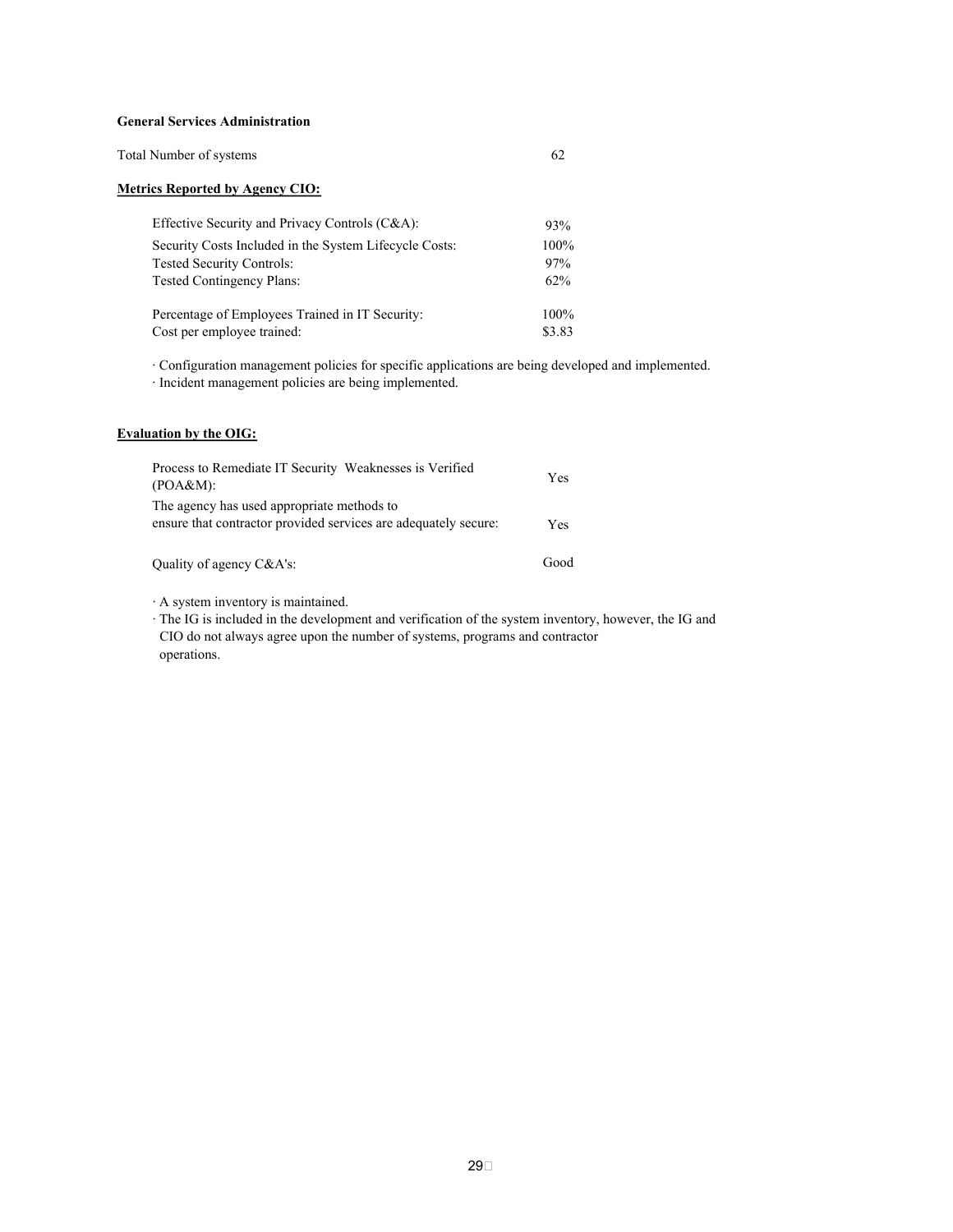#### **Department of Health and Human Services**

| Total Number of systems                                | 172     |
|--------------------------------------------------------|---------|
| Metrics Reported by Agency CIO:                        |         |
| Effective Security and Privacy Controls (C&A):         | 97%     |
| Security Costs Included in the System Lifecycle Costs: | 90%     |
| <b>Tested Security Controls:</b>                       | 94%     |
| Tested Contingency Plans:                              | 30%     |
| Percentage of Employees Trained in IT Security:        | 99%     |
| Cost per employee trained:                             | \$10.50 |

· Configuration management policies for specific applications are being developed and implemented.

· Incident management policies are being implemented, however, HHS should strengthen internal reporting policies.

#### **Evaluation by the OIG:**

| Process to Remediate IT Security Weaknesses is Verified<br>(POA&M):                                           | No   |
|---------------------------------------------------------------------------------------------------------------|------|
| The agency has used appropriate methods to<br>ensure that contractor provided services are adequately secure: | No   |
| Quality of agency C&A's:                                                                                      | Poor |

· A system inventory is maintained.

· The IG is not included in the development and verification of the system inventory, and, the IG and

CIO do not always agree upon the number of systems, programs and contractor operations.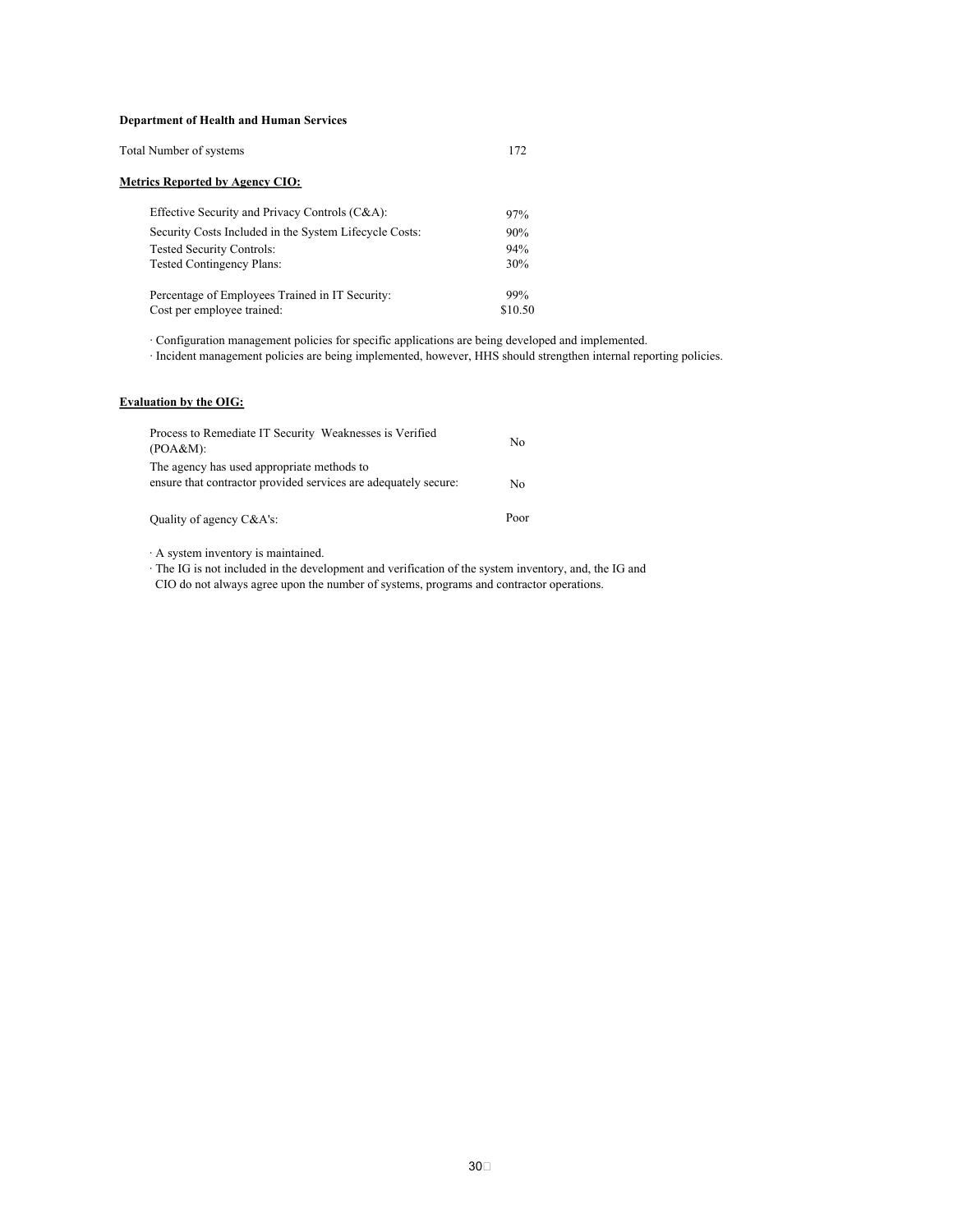#### **Department of Housing and Urban Development**

| Total Number of systems |  |
|-------------------------|--|
|                         |  |

#### **Metrics Reported by Agency CIO:**

| Effective Security and Privacy Controls (C&A):         | 24%      |
|--------------------------------------------------------|----------|
| Security Costs Included in the System Lifecycle Costs: | 28%      |
| <b>Tested Security Controls:</b>                       | 37%      |
| <b>Tested Contingency Plans:</b>                       | $1\%$    |
| Percentage of Employees Trained in IT Security:        | 83%      |
| Cost per employee trained:                             | \$122.93 |

· Configuration management policies for specific applications are being developed and implemented.

· Incident management policies are being implemented.

#### **Evaluation by the OIG:**

| Process to Remediate IT Security Weaknesses is Verified<br>(POA&M):                                           | No   |
|---------------------------------------------------------------------------------------------------------------|------|
| The agency has used appropriate methods to<br>ensure that contractor provided services are adequately secure. | No.  |
| Quality of agency C&A's:                                                                                      | Poor |

· A system inventory is maintained.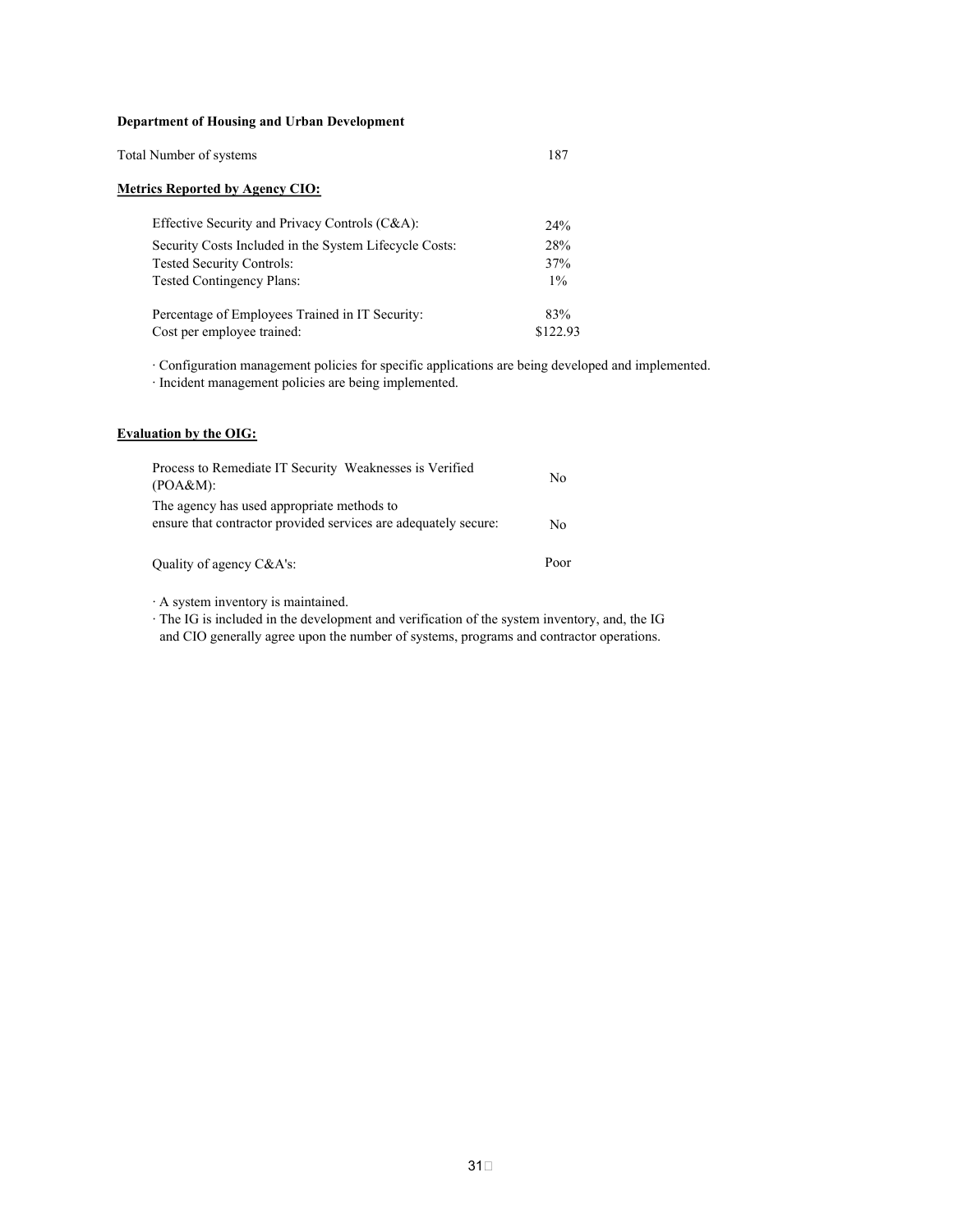#### **National Aeronautics and Space Agency**

| Total Number of systems | 1489 |
|-------------------------|------|
|                         |      |

#### **Metrics Reported by Agency CIO:**

| Effective Security and Privacy Controls (C&A):         | 98%     |
|--------------------------------------------------------|---------|
| Security Costs Included in the System Lifecycle Costs: | 99%     |
| <b>Tested Security Controls:</b>                       | 95%     |
| <b>Tested Contingency Plans:</b>                       | 91%     |
| Percentage of Employees Trained in IT Security:        | 100%    |
| Cost per employee trained:                             | \$22.40 |

· Configuration management policies for specific applications are being developed and implemented.

· Incident management policies are being implemented.

#### **Evaluation by the OIG:**

| Process to Remediate IT Security Weaknesses is Verified<br>(POA&M):                                           | Yes  |
|---------------------------------------------------------------------------------------------------------------|------|
| The agency has used appropriate methods to<br>ensure that contractor provided services are adequately secure. | Yes  |
| Quality of agency C&A's:                                                                                      | Poor |

· A system inventory is maintained.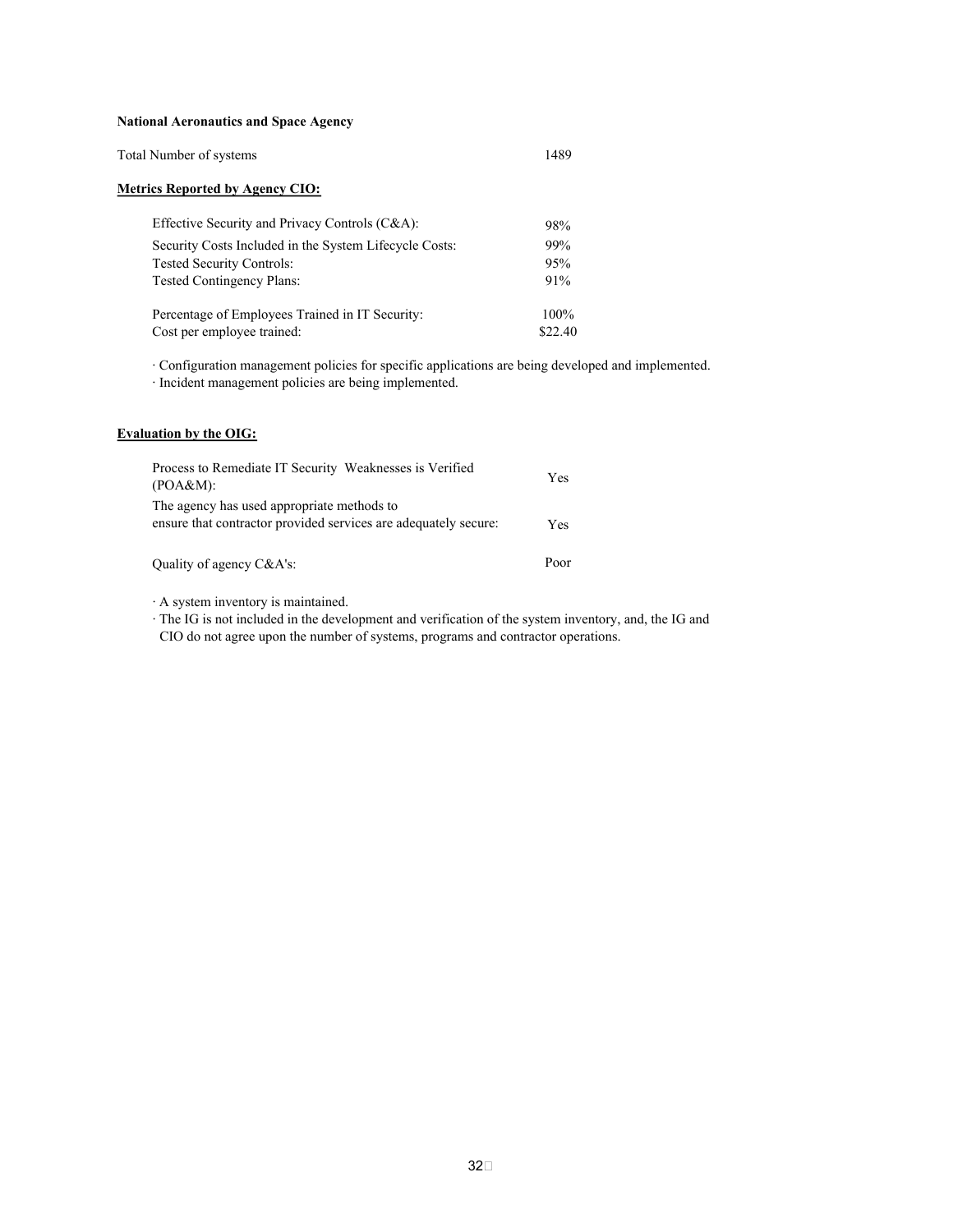#### **Nuclear Regulatory Commission**

| Total Number of systems |  |
|-------------------------|--|
|                         |  |

#### **Metrics Reported by Agency CIO:**

| Effective Security and Privacy Controls (C&A):         | $100\%$ |
|--------------------------------------------------------|---------|
| Security Costs Included in the System Lifecycle Costs: | 100%    |
| <b>Tested Security Controls:</b>                       | 94%     |
| <b>Tested Contingency Plans:</b>                       | 94%     |
| Percentage of Employees Trained in IT Security:        | 87%     |
| Cost per employee trained:                             | \$15.32 |

· Configuration management policies for specific applications are being developed and implemented.

· Incident management policies are being implemented.

#### **Evaluation by the OIG:**

| Process to Remediate IT Security Weaknesses is Verified<br>(POA&M):                                           | Yes  |
|---------------------------------------------------------------------------------------------------------------|------|
| The agency has used appropriate methods to<br>ensure that contractor provided services are adequately secure. | Yes. |
| Quality of agency C&A's:                                                                                      | Good |

· A system inventory is maintained.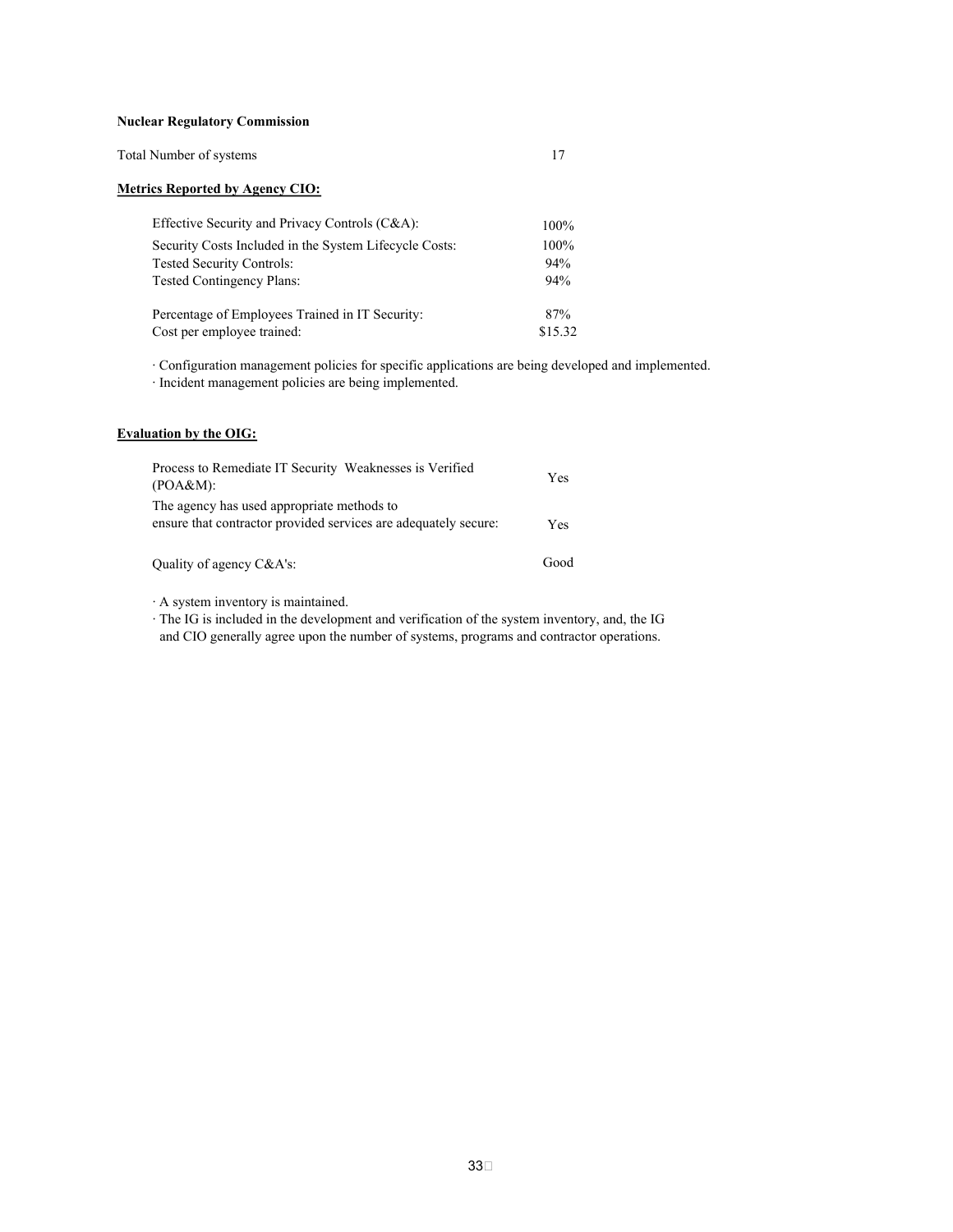#### **National Science Foundation**

| Total Number of systems |  |
|-------------------------|--|
|-------------------------|--|

#### **Metrics Reported by Agency CIO:**

| Effective Security and Privacy Controls (C&A):         | 90%     |
|--------------------------------------------------------|---------|
| Security Costs Included in the System Lifecycle Costs: | 100%    |
| <b>Tested Security Controls:</b>                       | 90%     |
| <b>Tested Contingency Plans:</b>                       | 76%     |
| Percentage of Employees Trained in IT Security:        | 96%     |
| Cost per employee trained:                             | \$18.60 |

· Configuration management policies for specific applications are being developed and implemented.

· Incident management policies are being implemented.

#### **Evaluation by the OIG:**

| Process to Remediate IT Security Weaknesses is Verified<br>(POA&M):                                           | Yes  |
|---------------------------------------------------------------------------------------------------------------|------|
| The agency has used appropriate methods to<br>ensure that contractor provided services are adequately secure: | Yes  |
| Quality of agency C&A's:                                                                                      | Good |

· A system inventory is maintained.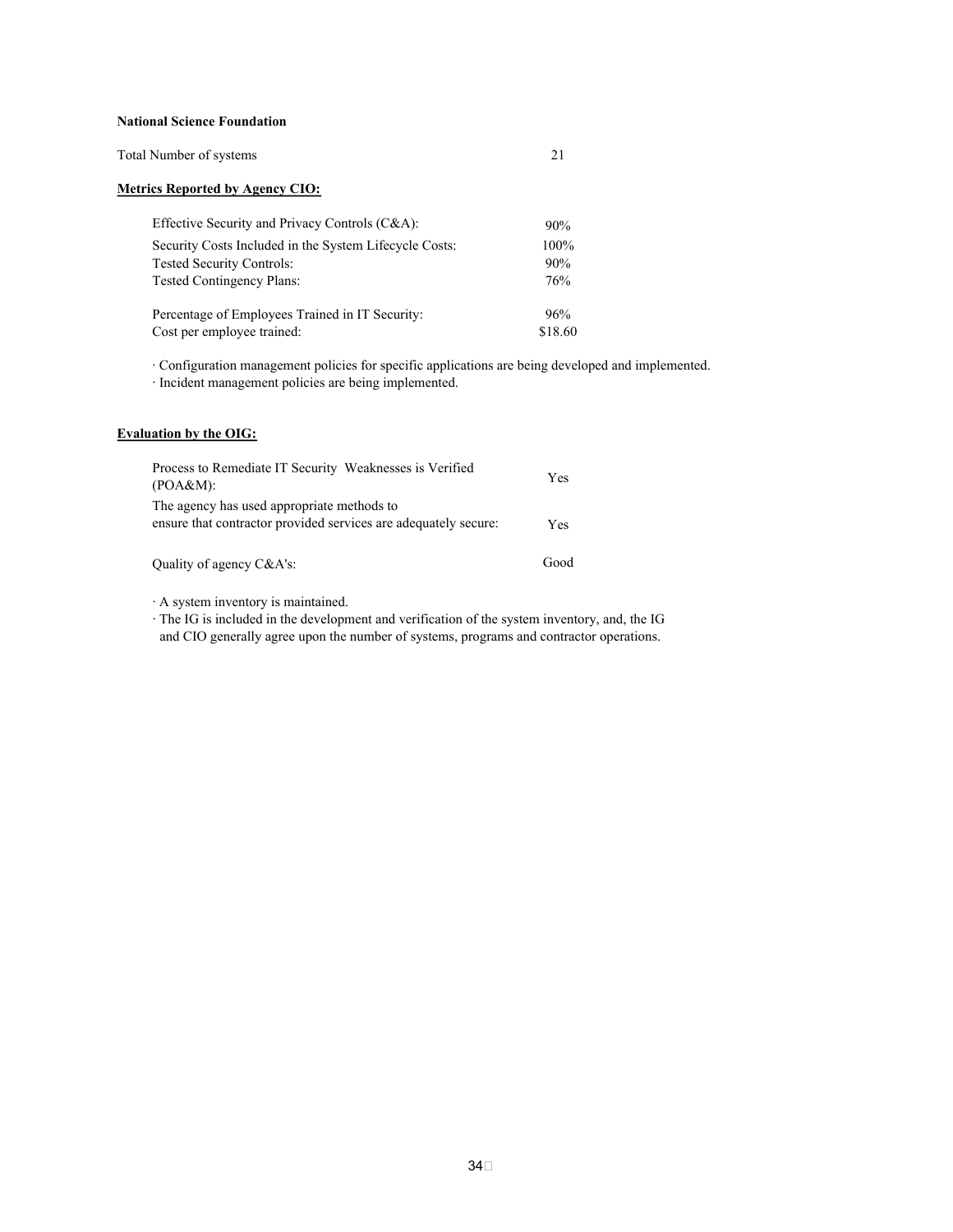#### **Office of Personnel Management**

| Total Number of systems |  |
|-------------------------|--|
|-------------------------|--|

#### **Metrics Reported by Agency CIO:**

| Effective Security and Privacy Controls (C&A):         | 98%     |
|--------------------------------------------------------|---------|
| Security Costs Included in the System Lifecycle Costs: | 34%     |
| <b>Tested Security Controls:</b>                       | 94%     |
| <b>Tested Contingency Plans:</b>                       | 28%     |
| Percentage of Employees Trained in IT Security:        | $100\%$ |
| Cost per employee trained:                             | \$9.98  |

· Configuration management policies for specific applications are being developed and implemented.

· Incident management policies are being implemented.

#### **Evaluation by the OIG:**

| Process to Remediate IT Security Weaknesses is Verified<br>(POA&M):                                           | <b>Yes</b>   |
|---------------------------------------------------------------------------------------------------------------|--------------|
| The agency has used appropriate methods to<br>ensure that contractor provided services are adequately secure. | Yes          |
| Quality of agency C&A's:                                                                                      | Satisfactory |

· A system inventory is maintained.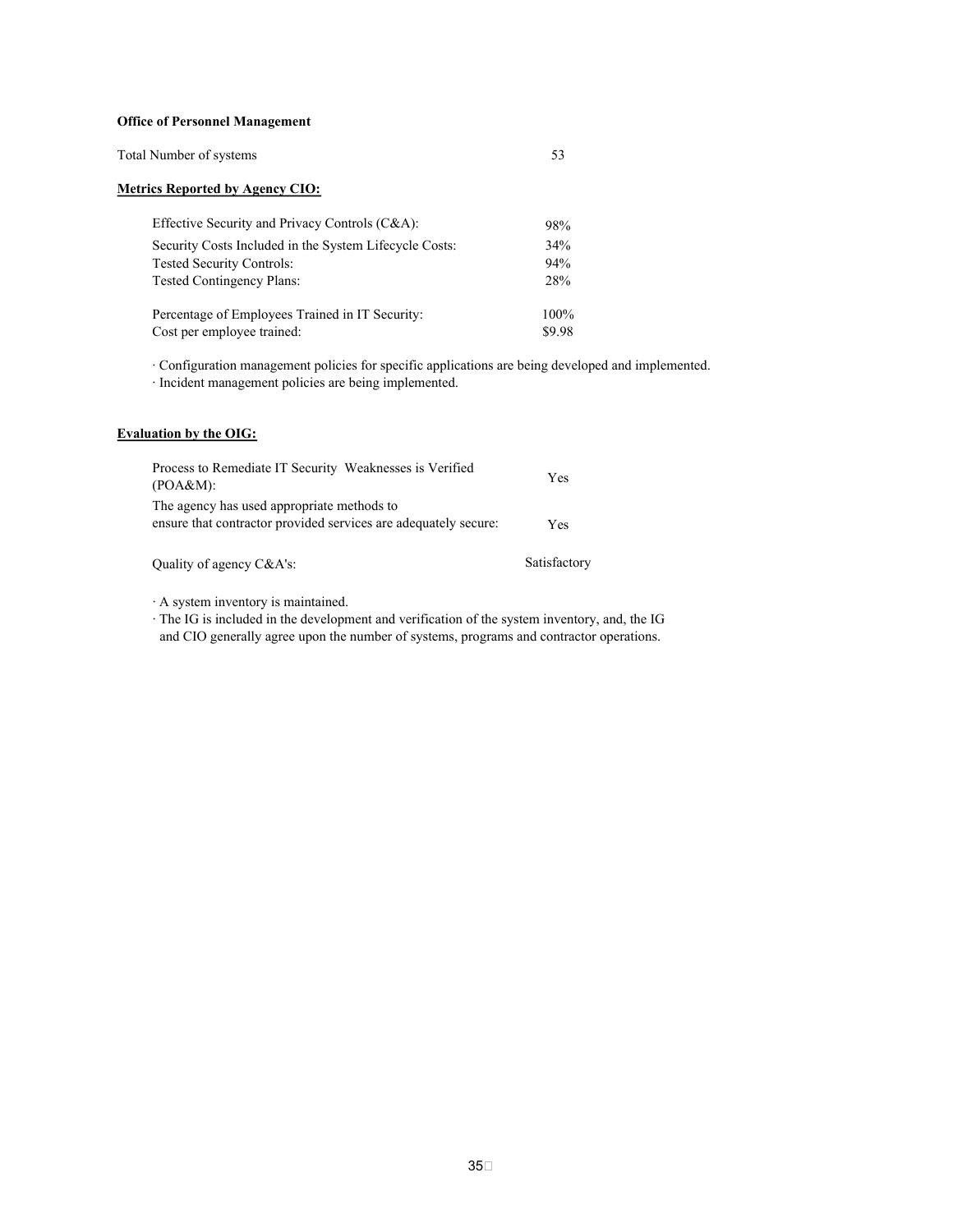#### **Small Business Administration**

| Total Number of systems |  |
|-------------------------|--|
|-------------------------|--|

#### **Metrics Reported by Agency CIO:**

| Effective Security and Privacy Controls (C&A):         | 97%    |
|--------------------------------------------------------|--------|
| Security Costs Included in the System Lifecycle Costs: | 97%    |
| <b>Tested Security Controls:</b>                       | 62%    |
| <b>Tested Contingency Plans:</b>                       | 70%    |
| Percentage of Employees Trained in IT Security:        | 97%    |
| Cost per employee trained:                             | \$9.88 |

· Configuration management policies for specific applications are being developed and implemented.

· Incident management policies are being implemented.

#### **Evaluation by the OIG:**

| Process to Remediate IT Security Weaknesses is Verified<br>(POA&M):                                           | N <sub>0</sub> |
|---------------------------------------------------------------------------------------------------------------|----------------|
| The agency has used appropriate methods to<br>ensure that contractor provided services are adequately secure. | Yes            |
| Quality of agency C&A's:                                                                                      | Satisfactory   |

· A system inventory is maintained.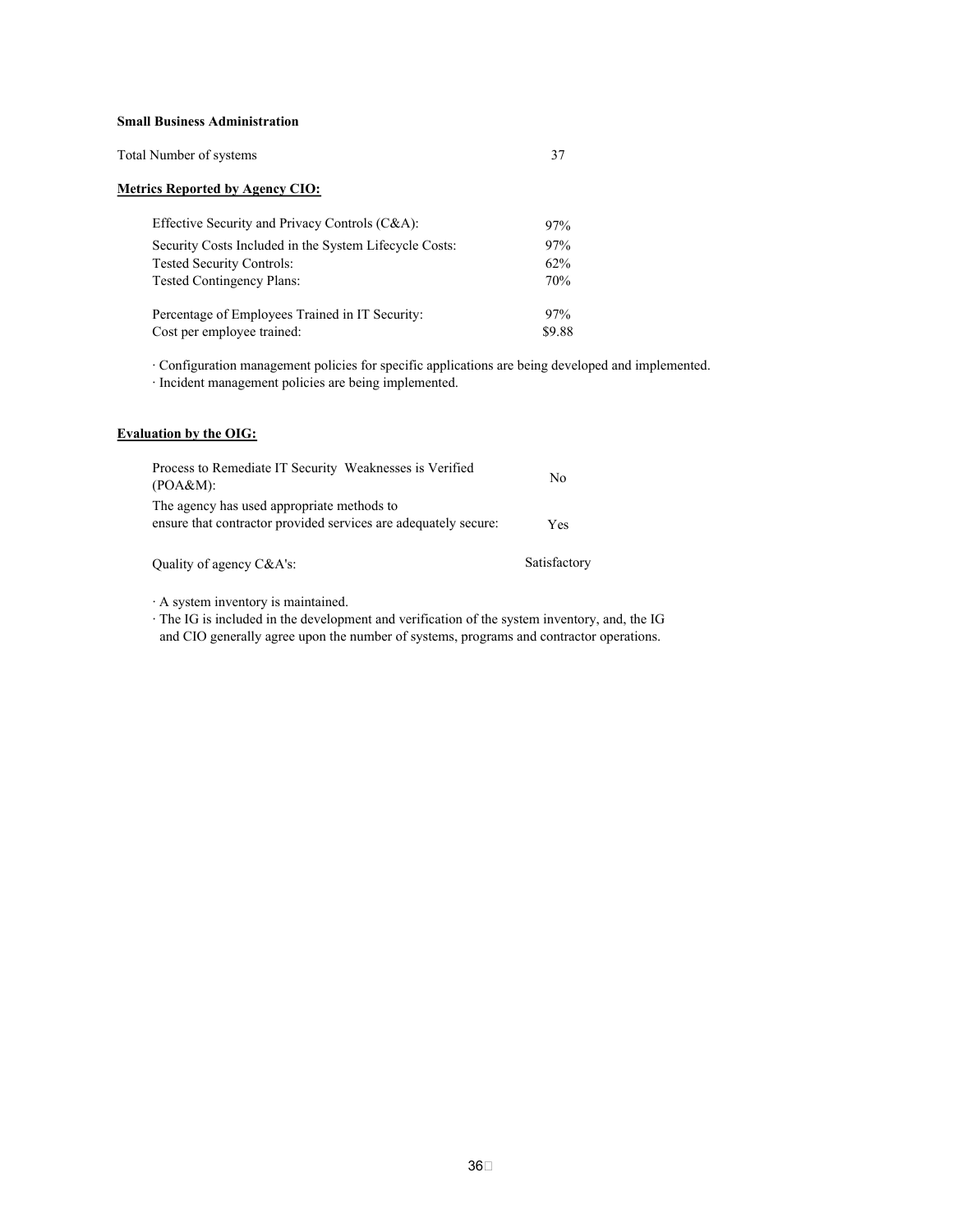#### **Social Security Administration**

| Total Number of systems |  |
|-------------------------|--|
|-------------------------|--|

#### **Metrics Reported by Agency CIO:**

| Effective Security and Privacy Controls (C&A):         | $100\%$ |
|--------------------------------------------------------|---------|
| Security Costs Included in the System Lifecycle Costs: | 100%    |
| <b>Tested Security Controls:</b>                       | $100\%$ |
| <b>Tested Contingency Plans:</b>                       | 95%     |
| Percentage of Employees Trained in IT Security:        | $100\%$ |
| Cost per employee trained:                             | \$9.25  |

· Configuration management policies for specific applications are being developed and implemented.

· Incident management policies are being implemented.

#### **Evaluation by the OIG:**

| Process to Remediate IT Security Weaknesses is Verified<br>(POA&M):                                           | Yes  |
|---------------------------------------------------------------------------------------------------------------|------|
| The agency has used appropriate methods to<br>ensure that contractor provided services are adequately secure. | Yes. |

Quality of agency C&A's: Satisfactory

· A system inventory is maintained.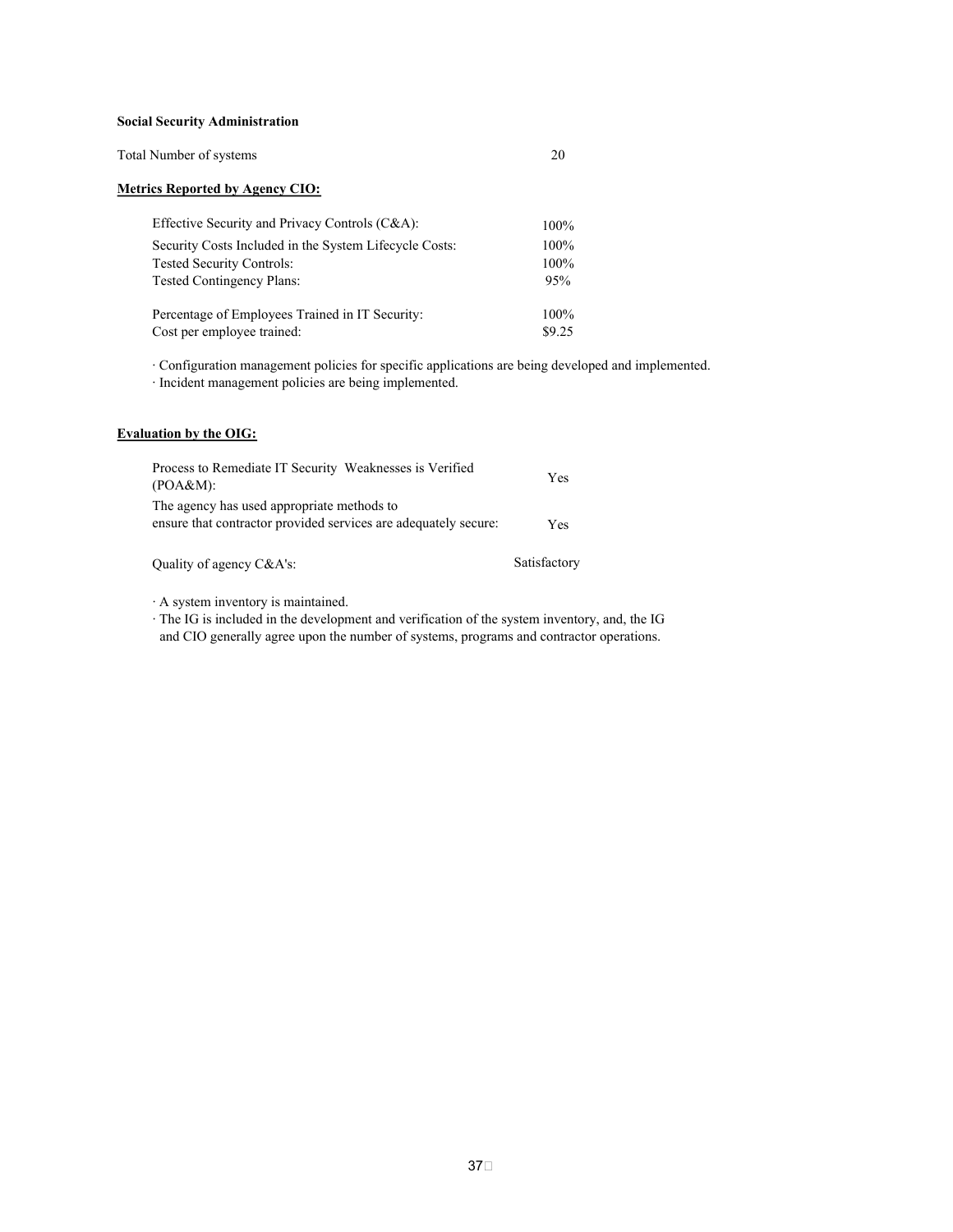#### **Department of State**

| Total Number of systems |  |
|-------------------------|--|
|                         |  |

#### **Metrics Reported by Agency CIO:**

| Effective Security and Privacy Controls (C&A):         | 92%     |
|--------------------------------------------------------|---------|
| Security Costs Included in the System Lifecycle Costs: | 88%     |
| <b>Tested Security Controls:</b>                       | 92%     |
| <b>Tested Contingency Plans:</b>                       | 92%     |
| Percentage of Employees Trained in IT Security:        | 99%     |
| Cost per employee trained:                             | \$46.54 |

· Configuration management policies for specific applications are being developed and implemented.

· Incident management policies are being implemented.

#### **Evaluation by the OIG:**

| Process to Remediate IT Security Weaknesses is Verified<br>(POA&M):                                           | <b>Yes</b>     |
|---------------------------------------------------------------------------------------------------------------|----------------|
| The agency has used appropriate methods to<br>ensure that contractor provided services are adequately secure: | N <sub>0</sub> |
| Quality of agency C&A's:                                                                                      | Satisfactory   |

· A system inventory is not consistently maintained.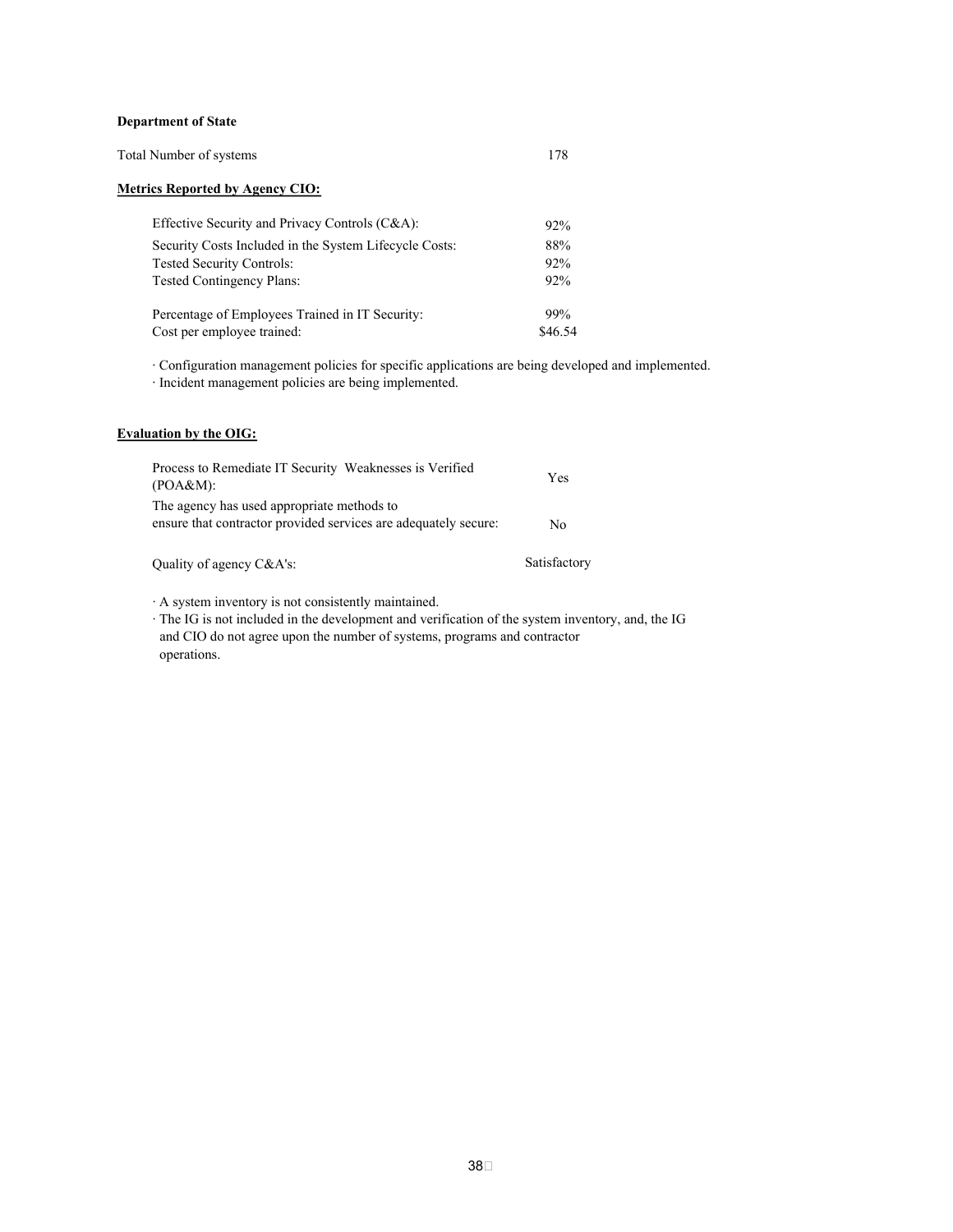#### **Department of the Treasury**

| Total Number of systems |  |
|-------------------------|--|
|-------------------------|--|

#### **Metrics Reported by Agency CIO:**

| Effective Security and Privacy Controls (C&A):         | 86%     |
|--------------------------------------------------------|---------|
| Security Costs Included in the System Lifecycle Costs: | 95%     |
| <b>Tested Security Controls:</b>                       | 92%     |
| <b>Tested Contingency Plans:</b>                       | 66%     |
| Percentage of Employees Trained in IT Security:        | 99%     |
| Cost per employee trained:                             | \$12.83 |

· Configuration management policies for specific applications are being developed and implemented.

· Incident management policies are being implemented.

#### **Evaluation by the OIG:**

| Process to Remediate IT Security Weaknesses is Verified<br>(POA&M):                                           | Yes |
|---------------------------------------------------------------------------------------------------------------|-----|
| The agency has used appropriate methods to<br>ensure that contractor provided services are adequately secure. | N٥  |
|                                                                                                               |     |

Quality of agency C&A's: Good

· A system inventory is maintained.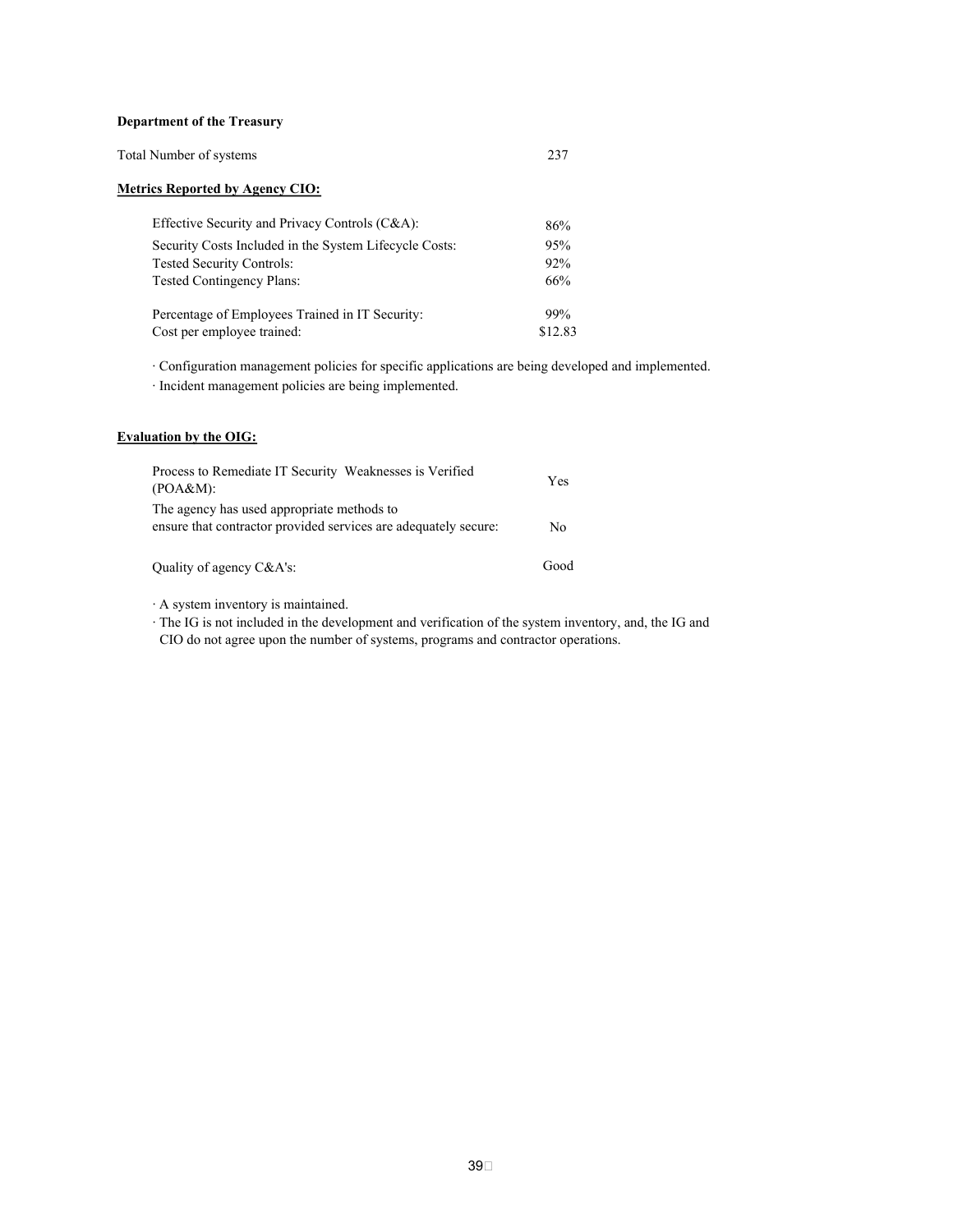#### **Department of Veterans Affairs**

| Total Number of systems |  |
|-------------------------|--|
|-------------------------|--|

#### **Metrics Reported by Agency CIO:**

| Effective Security and Privacy Controls (C&A):         | 14%     |
|--------------------------------------------------------|---------|
| Security Costs Included in the System Lifecycle Costs: | 86%     |
| <b>Tested Security Controls:</b>                       | 83%     |
| <b>Tested Contingency Plans:</b>                       | 82%     |
| Percentage of Employees Trained in IT Security:        | 77%     |
| Cost per employee trained:                             | \$12.77 |

· Configuration management policies for specific applications are being developed and implemented.

· Incident management policies are being implemented.

#### **Evaluation by the OIG:**

| Process to Remediate IT Security Weaknesses is Verified<br>(POA&M):                                           | Yes |
|---------------------------------------------------------------------------------------------------------------|-----|
| The agency has used appropriate methods to<br>ensure that contractor provided services are adequately secure. | Yes |

Quality of agency C&A's: Evaluation Incomplete

· A system inventory is maintained.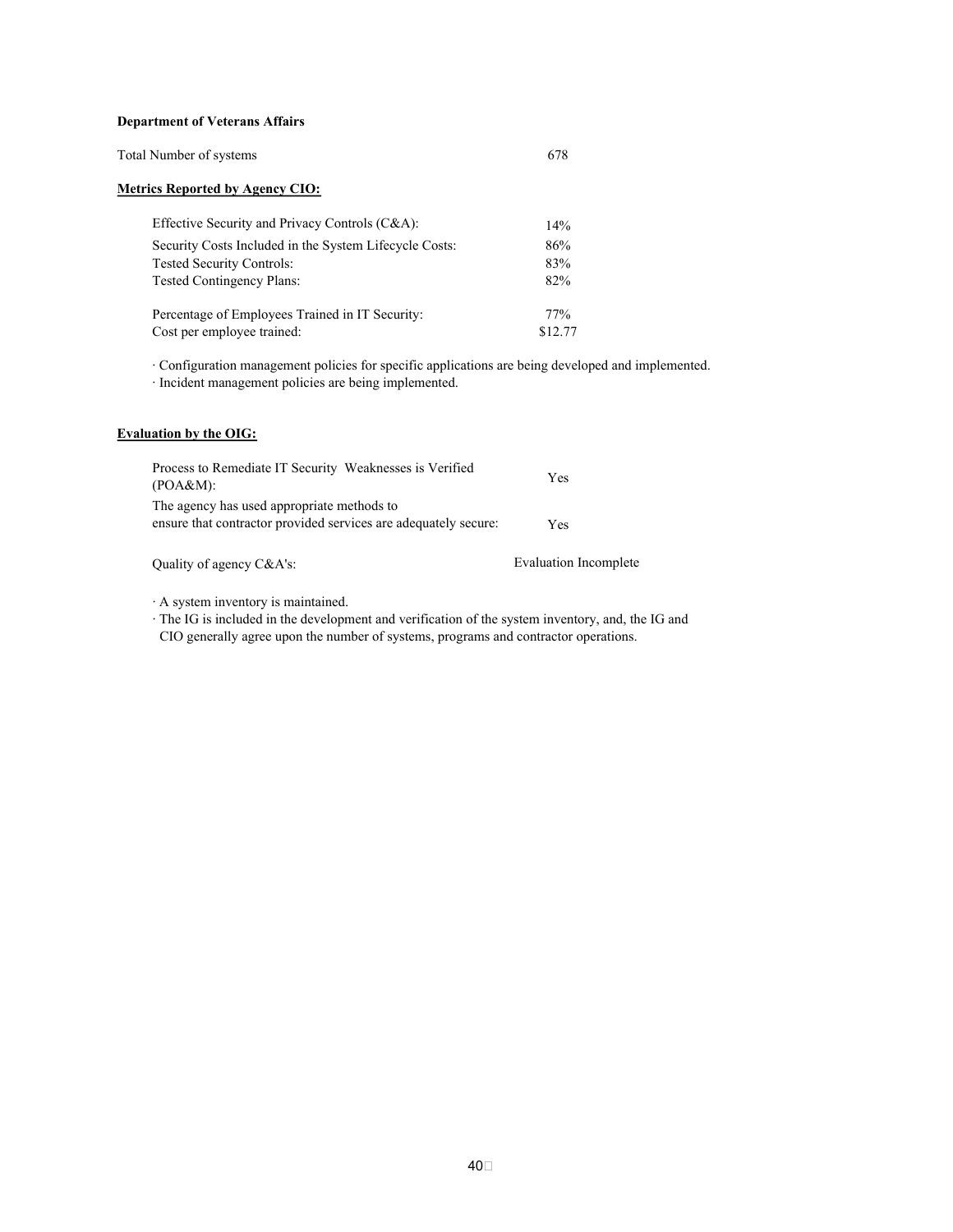## **Appendix B: Reporting by Small and Independent Agencies**

## Background

Small and independent agencies manage a variety of Federal programs. Their responsibilities include issues concerning commerce and trade, energy and science, transportation, national security, and finance and culture. Almost half of the small and independent agencies have regulatory or enforcement roles. The remaining half are largely grant-making, advisory, and uniquely chartered organizations. A listing of small and independent agencies is included at the end of this appendix.

A "small agency" generally has less than six thousand employees; most have fewer than five hundred staff, and the smallest, called micro-agencies, have less than one hundred. Altogether these agencies employ about fifty thousand Federal workers and manage billions of taxpayer dollars.

Chief Information Officers (CIO) from the small and independent agencies participate in the Small Agency CIO Council which in turn is represented on the Federal CIO Council chaired by OMB. During FY 2004, the Small Agency CIO Council worked with OMB to assist small agencies in complying with FISMA. In June 2004, the Council held a special FISMA workshop with small agency CIOs and IGs. The workshop featured speakers from OMB and NIST, and allowed individual agency IGs to discuss best practices for conducting FISMA reviews at small agencies. The Council also worked with OMB to develop streamlined FISMA reporting for micro-agencies to compensate for their smaller size and limited resources.

## FISMA Reporting Requirements and Results

FISMA applies to all agencies regardless of size. Except for micro agencies, small and independent agencies follow the same reporting requirements as the large agencies.

In FY 2004, 57 small and independent agencies submitted FISMA reports. Of the 57 agencies submitting reports, 16 did not include an independent assessment meeting FISMA requirements.

This appendix contains an aggregated summary of reported performance metrics for those 57 agencies that submitted FISMA reports.

• Integration of Security Control Costs into the System Lifecycle. To date, 31 small and independent agencies have integrated their security control costs into the system lifecycle.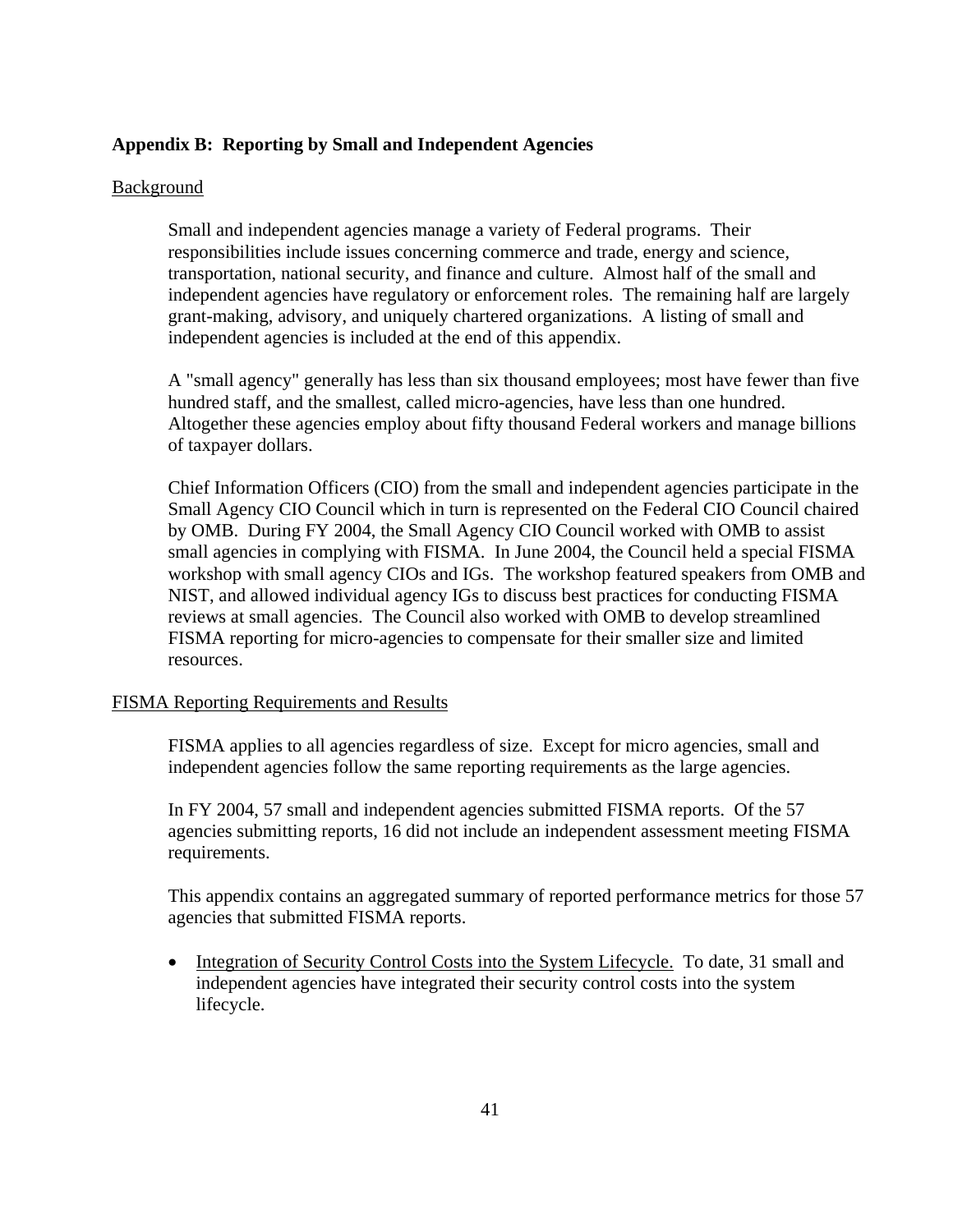- Certification and Accreditation. Seventeen small and independent agencies have certified and accredited all of their systems. The lack of certification and accreditation at the 40 remaining small and independent agencies is a significant concern.
- Testing of Agency Security Controls. Twenty-five agencies reported they tested security controls annually for each of their systems. Thirteen agencies reported no such testing.
- Incident Handling Programs. Although almost all small and independent agencies have policies requiring incident reporting to DHS, some fail to characterize abnormal system activity as reportable incidents. In FY 2004, the small and independent agencies reported 195 incidents to DHS.
- Security Awareness, Training and Education. Agencies described various types of security awareness material for their employees, including self instructed web based programs, videos, e-mail alerts and employee newsletters.

*For All Agency Employees Including Contractors.* Twenty-two agencies reported they provided security training in FY 2004 for one hundred percent of their staff. Fourteen trained less than ten percent of their personnel. The remaining agencies reported their security education, training and awareness programs reached a moderate number of their workforce.

*For Employees with Significant Security Responsibilities.* The agencies reported, on average, 61% of employees with significant security responsibilities received training in FY 2004. Specialized instruction was provided in practices such as network sniffer operation, firewall administration, and application software configuration.

• Contingency Planning. Although 29 agencies developed contingency plans for all of their IT systems, 7 agencies had done no contingency planning. The remaining agencies had prepared plans for selected systems.

*Testing.* Contingency plans which are periodically tested are more viable than those not tested. Fourteen of the agencies serve as role models, having tested 100% of their contingency plans.In general, testing of contingency plans remains a concern, with only 34 agencies conducting any testing.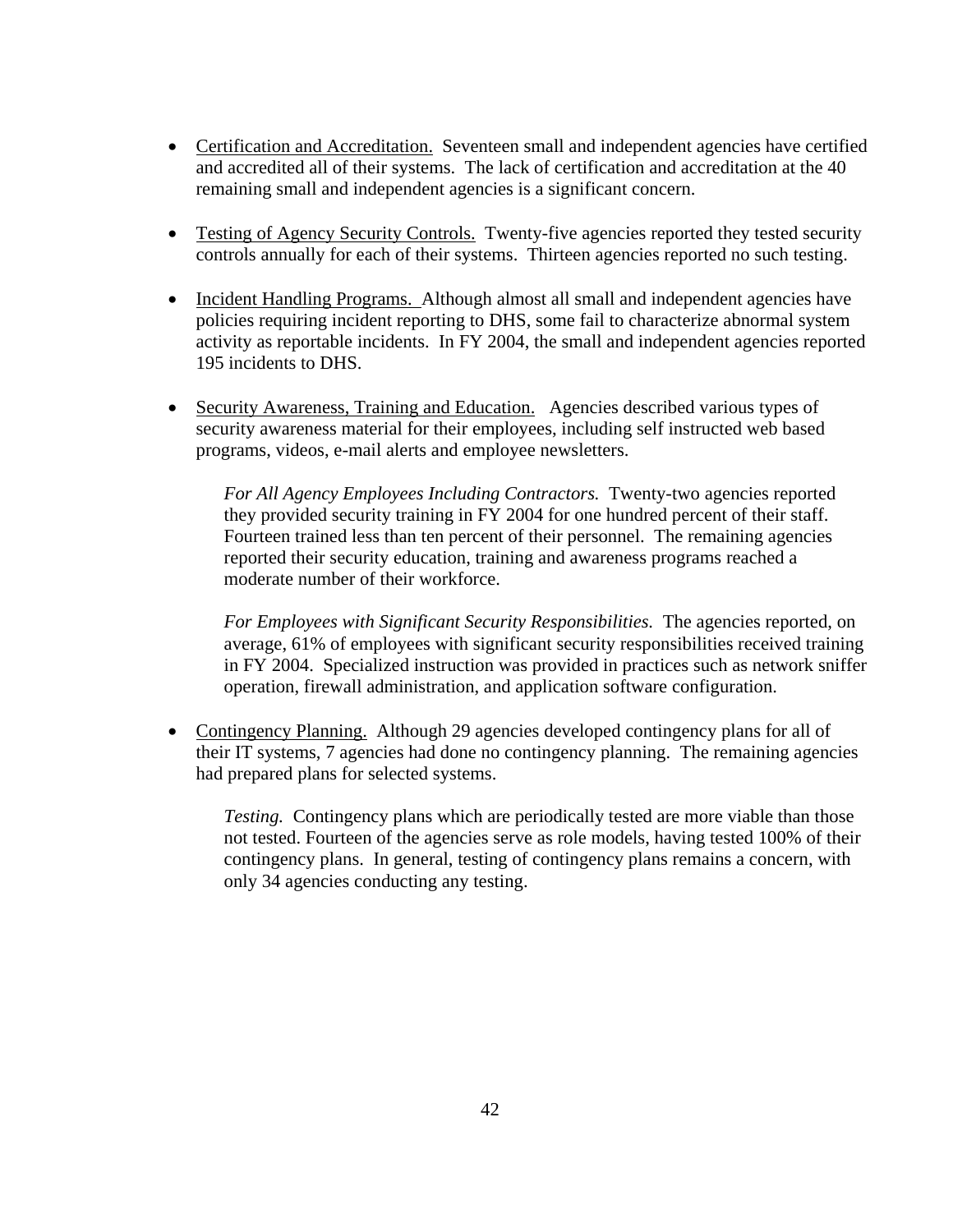Small and Independent Agencies Submitting FISMA Reports in FY 2004

- 1. African Development Foundation
- 2. American Battle Monuments Commission
- 3. Appalachian Regional Commission
- 4. Barry Goldwater Scholarship and Excellence in Education Foundation
- 5. Broadcasting Board of Governors
- 6. Christopher Columbus Fellowship Foundation
- 7. Corporation for National and Community Service
- 8. Court Services and Offender Supervision Agency
- 9. Defense Nuclear Facilities Safety Board
- 10. Executive Office of the President, Office of Administration
- 11. Export/Import Bank of the United States
- 12. Farm Credit Administration
- 13. Federal Communications Commission
- 14. Federal Deposit Insurance Corporation
- 15. Federal Energy Regulatory Commission
- 16. Federal Housing Finance Board
- 17. Federal Labor Relations Authority
- 18. Federal Maritime Commission
- 19. Federal Reserve System
- 20. Federal Trade Commission
- 21. Inter-American Foundation
- 22. Institute of Museum and Library Services
- 23. Japan-US Friendship Commission
- 24. James Madison Memorial Fellowship Foundation
- 25. Millennium Challenge Corporation
- 26. Morris K. Udall Foundation
- 27. National Archives and Records Administration
- 28. National Credit Union Administration
- 29. National Endowment for the Arts
- 30. National Endowment for the Humanities
- 31. National Gallery of Art
- 32. National Labor Relations Board
- 33. National Mediation Board
- 34. Occupational Safety and Health Review Commission
- 35. Office of Federal Housing Enterprise Oversight
- 36. Office of Special Counsel
- 37. Overseas Private Investment Corporation
- 38. Peace Corps
- 39. Pension Benefit Guaranty Corporation
- 40. Postal Rate Commission
- 41. Railroad Retirement Board
- 42. Securities and Exchange Commission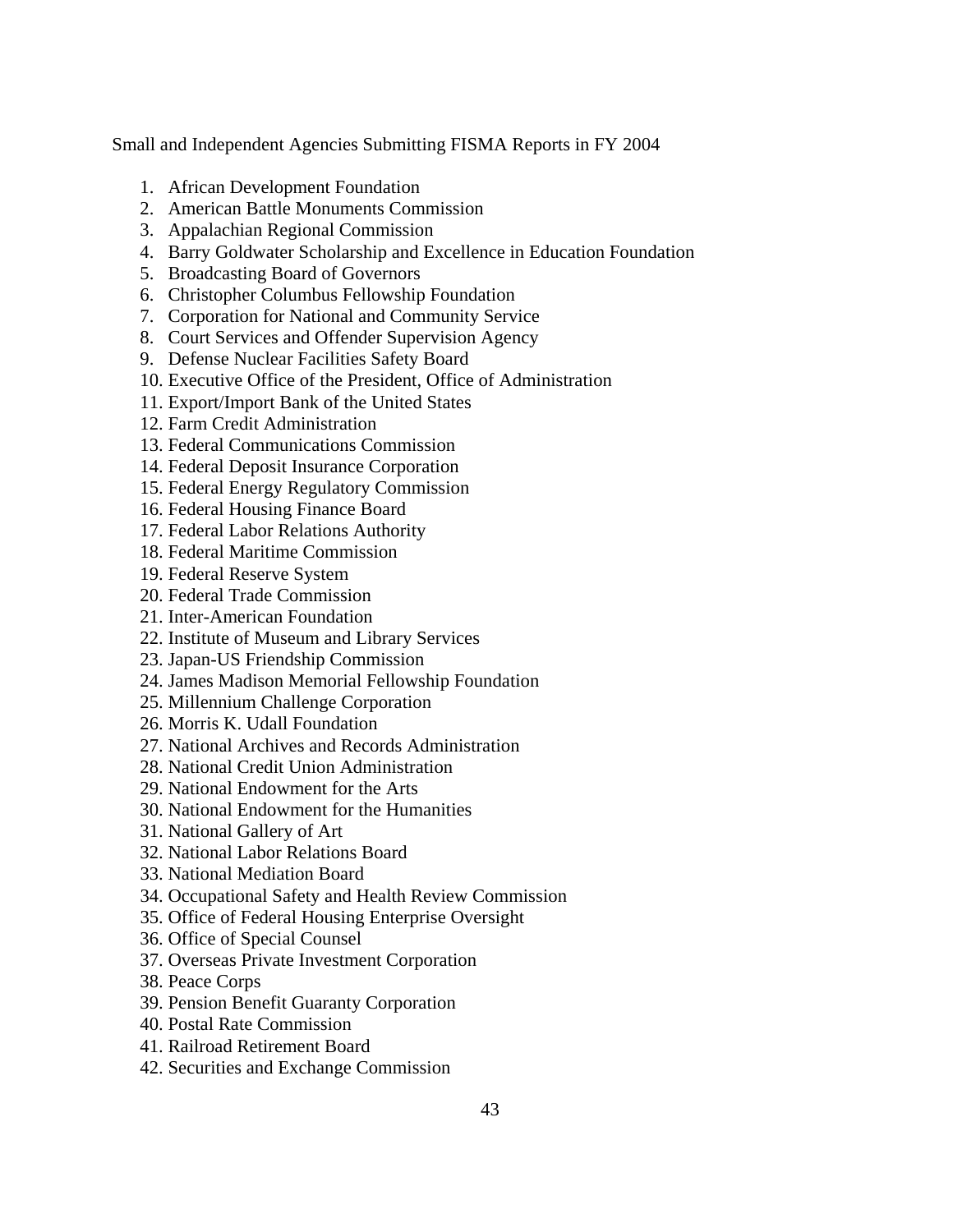- 43. Selective Service System
- 44. Smithsonian Institution
- 45. Tennessee Valley Authority
- 46. The Committee for Purchase from People who are Blind or Severely Disabled
- 47. U.S. Chemical Safety and Hazard Investigation Board
- 48. U.S. Commission of Fine Arts
- 49. U.S. Commodity Futures Trading Commission
- 50. U.S. Consumer Product Safety Commission
- 51. U.S. Equal Employment Opportunity Commission
- 52. U.S. Holocaust Memorial Museum
- 53. U.S. International Trade Commission
- 54. U.S. Merit Systems Protection Board
- 55. U.S. Nuclear Waste Technical Review Board
- 56. U.S. Trade and Development Agency
- 57. U.S. Office of Government Ethics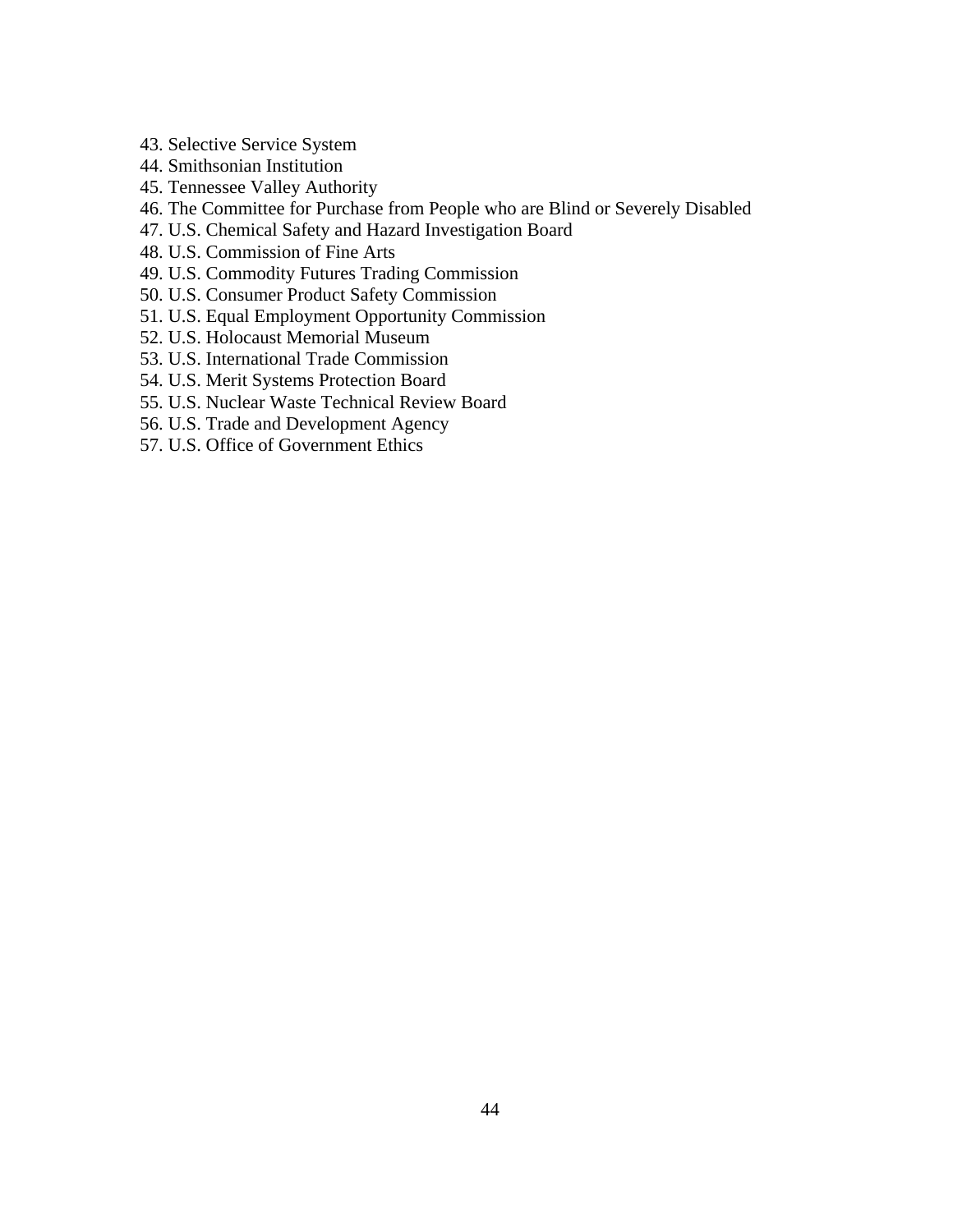## **Appendix C: Federal Government's Information Technology Security Program**

The Federal government's information technology security program has evolved over the past two decades and applies to both unclassified systems and national security systems. For both types of systems, the same management and evaluation requirements apply. The difference between the two programs is limited to policy setting authorities. For unclassified systems, OMB and NIST set policies and guidance. For national security systems, the interagency Committee on National Security Systems, established under National Security Directive 42 sets policies.

This appendix focuses on the Federal government's information technology security program for unclassified systems. Applicable laws include:

- The Paperwork Reduction Act of 1995. The Paperwork Reduction Act established a comprehensive information resources management framework and subsumed preexisting agency, NIST and OMB responsibilities under the Computer Security Act.
- The Clinger-Cohen Act of 1996. The Clinger-Cohen Act linked OMB and agency security responsibilities to the information resources management, capital planning, and budget process and replaced most of the Computer Security Act.
- The Federal Information Security Management Act of 2002. FISMA reauthorized the provisions found in the Government Information Security Reform Act and amended the Paperwork Reduction Act of 1995. FISMA generally codifies OMB's security policies and continues the framework established in prior statute, while requiring annual agency program and system reviews, independent IG evaluations, annual agency reports to OMB, and an annual OMB report to Congress. It also requires OMB to annually approve or disapprove agency programs. Additionally, FISMA emphasizes accountability for agency officials' security responsibilities. For example, the role of agency program officials in ensuring the systems supporting their operations and assets are appropriately secure.

## Federal Agencies with Specific Information Technology Security Responsibilities

Beyond securing their own systems, federal agencies with information technology security responsibilities can be divided into two types – those with policy and guidance authorities and those with assistance, advice, and operational authorities. For the Federal government's unclassified information technology security program, OMB and NIST issue policy and guidance. In the area of assistance, advice, and operations, DHS' Information Analysis and Infrastructure Protection Directorate provides government-wide assistance regarding intrusion detection and response, issues cyber alerts and warnings, and partners with other organizations to protect our nation's critical cyber operations and assets.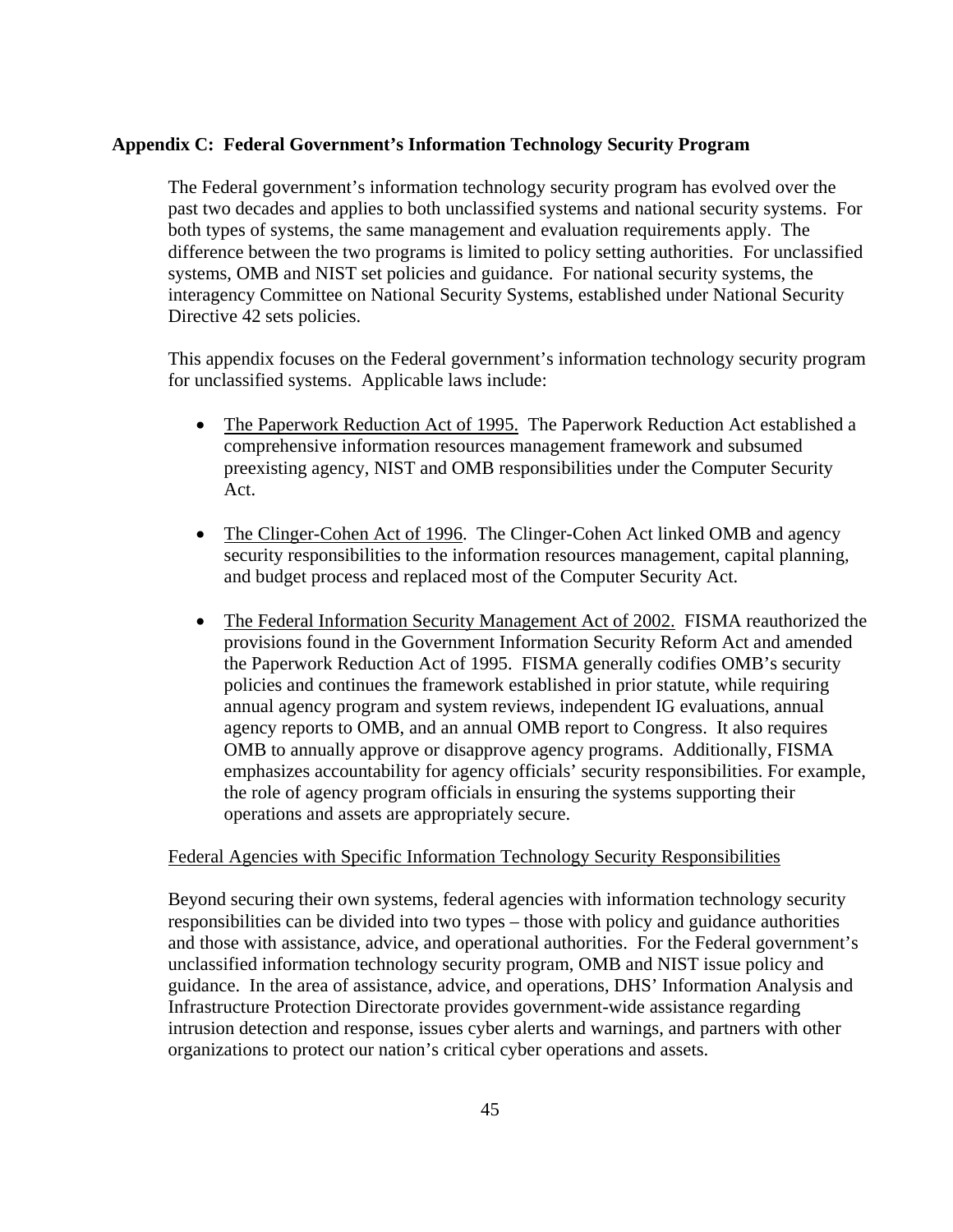1. Policy and Guidance Authorities

*Office of Management and Budget -* OMB is responsible for developing and overseeing the implementation of government-wide policies, principles, standards, and guidance for the Federal government's information technology security program.

Within the statutory framework described earlier, OMB issues information technology security policies (e.g., OMB Circular A-130, Appendix III, "Security of Federal Automated Information Resources"). OMB oversight and enforcement is achieved in the following ways:

- Information technology budget submissions, such as the agency budget exhibit 53 and business case justifications for major information technology investments
- Annual agency and IG FISMA reports to OMB
- Agency remediation efforts as demonstrated through their development, prioritization, and implementation of program and system level plans of action and milestones (POA&Ms)
- Quarterly updates from agencies to OMB on their progress in remediating security weaknesses through completion of POA&Ms
- Ouarterly updates from agencies to OMB on their performance against key security measures
- Quarterly assessment of agencies security status and progress through their E-Government Scorecard under the President's Management Agenda, and,
- Annual OMB report to Congress

OMB fulfills its policy and oversight role through the Office of E-Government, working with the Office of Information and Regulatory Affairs.

*National Institute of Standards and Technology -* NIST, under the Department of Commerce, is responsible for developing technical security standards and guidelines for unclassified Federal information systems. NIST publications are designed to:

- Promote, measure, and validate security in systems and services
- Educate consumers, and,
- Establish minimum security requirements for Federal systems

NIST performs its statutory responsibilities through the Computer Security Division of the Information Technology Laboratory.

In accordance with FISMA, NIST must prepare an annual report describing activities completed in the previous year as well as detailing future actions to carry out FISMA responsibilities.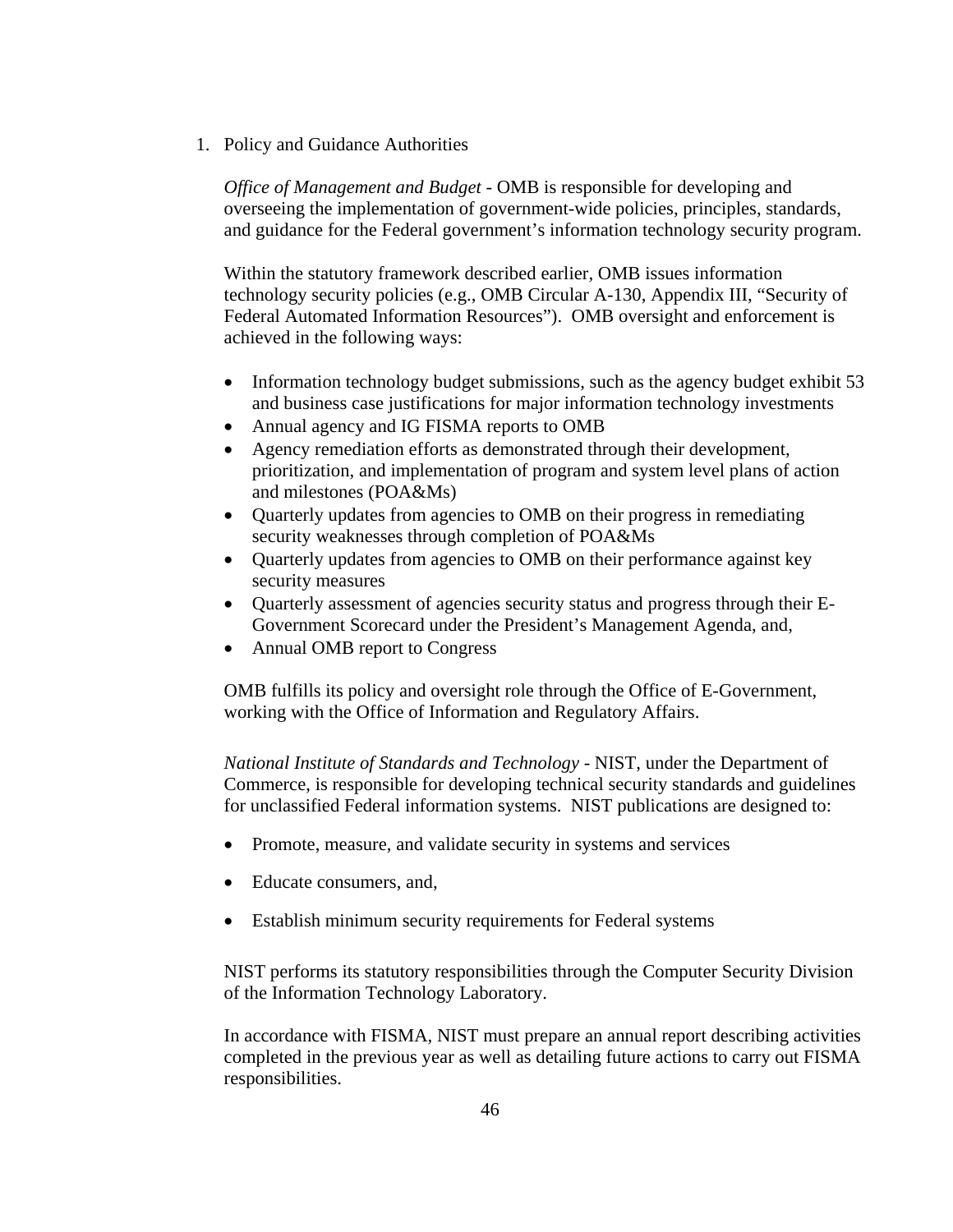NIST's report can be found at: [http://csrc.nist.gov/publications/nistir/IR7111-](http://csrc.nist.gov/publications/nistir/IR7111-CSDAnnualReport.pdf) [CSDAnnualReport.pdf](http://csrc.nist.gov/publications/nistir/IR7111-CSDAnnualReport.pdf) The FY 2003 annual report highlights the publication of standards and guidelines which provide the foundation for strong information security programs at agencies. In addition, the report discusses NIST's outreach program to promote the understanding of IT security vulnerabilities and corrective measures.

In FY 2004, the Computer Security Division was actively engaged in the following activities:

• Publication of security guidelines. NIST published guidelines on a variety of topics. These included: certification and accreditation, incident handling, implementation of security controls, and standards for security categorization of Federal information systems.

 NIST has published the specific standards and guidelines mandated by FISMA. These are:

- o Special Publication 800-59 "Guideline for Identifying an Information System as a National Security System," August 2003
- o FIPS 199 "Standards for Security Categorization of Federal Information and Information Systems," December 2003
- o Special Publication 800-61 "Computer Security Incident Handling Guide," January 2004
- o Special Publication 800-60 "Guide for Mapping Types of Information and Information Systems to Security Categories," June 2004, and,
- o Special Publication 800-53 (Draft), "Recommended Security Controls for Federal Information Systems," January 2005
- Outreach activities. NIST conducts numerous outreach activities in order to assist agencies in implementing security guidelines. These outreach activities include presentations to the Federal Information Systems Security Educators' Association; leadership of the Federal Computer Security Program Managers' Forum, and management of the Program Review for Information Security Management Assistance.
- Common Criteria Project. NIST participates in the development of "Common" Criteria" to evaluate information technology security. The security requirements are then used by private-sector laboratories, accredited by NIST, for the voluntary evaluation of commercial products. This work is undertaken in cooperation with NSA under NIST's National Information Assurance Partnership.
- Development of minimum security standards. NIST published the first public draft of *The NIST Security Configuration Checklists Program* in August 2004.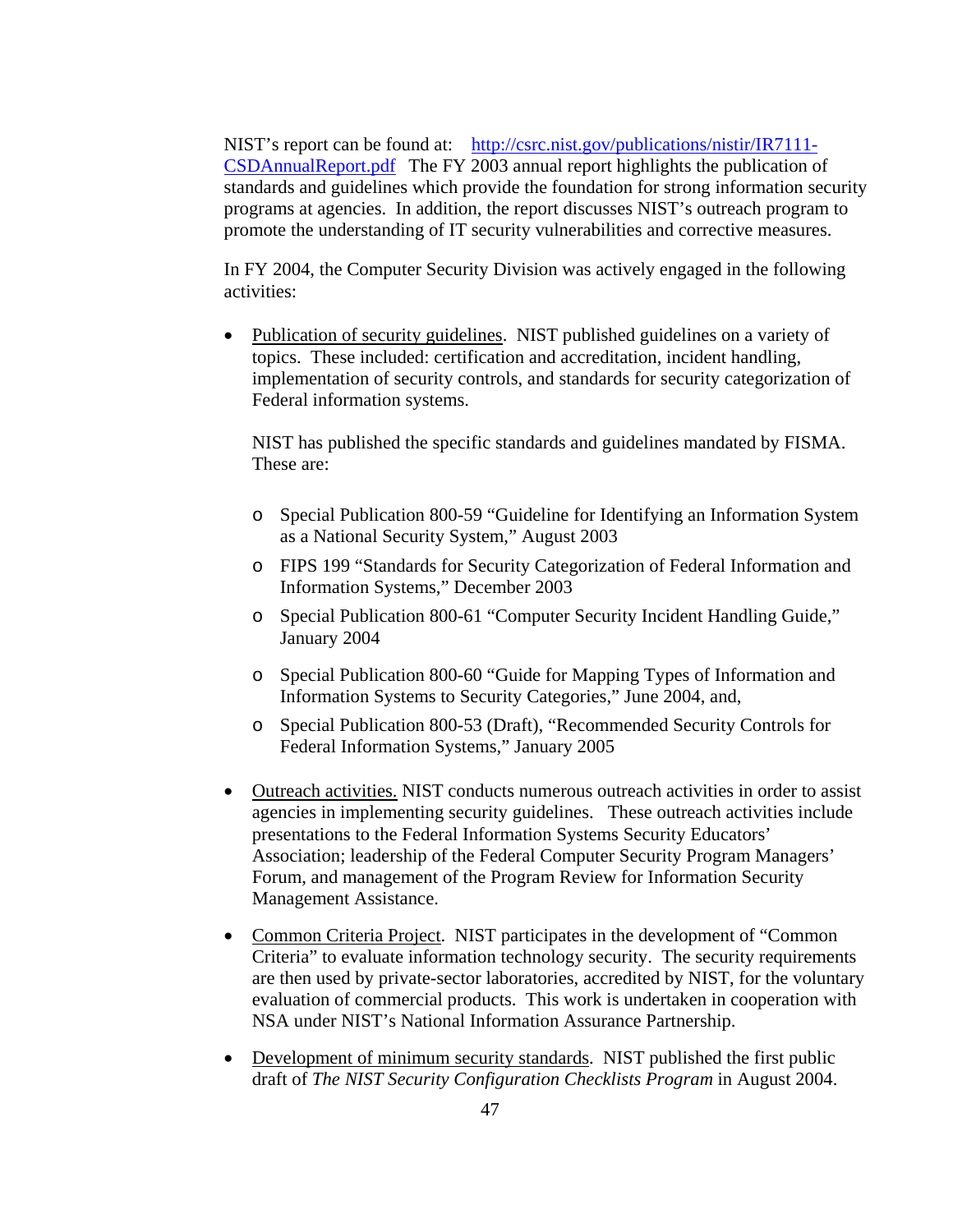## NIST's draft *Guidance for Securing Microsoft Windows XP Systems for IT Professionals* was published in July 2004.

- Security Research. NIST security research has continued in areas such as smart card specifications, quantum cryptographic-based protocols, approaches to more efficient and secure authorization techniques, as well as security of wireless and personal digital devices. NIST has also participated in the Critical Information Infrastructure Protection Working Group and provided input to the draft Federal Plan for Cyber Security Research and Development.
- Repository for Federal agency security practices. NIST hosts a growing repository of Federal Agency security practices, public/private security practices, and security configuration checklists for information technology products.
- Cryptographic Standards. NIST's Computer Security Division, in conjunction with the Government of Canada's Communications Security Establishment leads the Cryptographic Module Validation Program (CMVP). The Common Criteria Evaluation Validated Scheme (CCEVS) and CMVP facilitate security testing of information technology products useable by the Federal government.
- Coordination with the National Security Agency. NIST regularly engages with its counterparts in the national security community to help ensure a free flow of information, avoid duplication of effort and promote consistent approaches where appropriate and practicable. NIST officials participate as observers on the Committee for National Security Systems and national security officials also participate at meetings of NIST's Computer Security Program Managers' Forum. Under terms of a NIST-NSA Memorandum of Understanding, NSA and NIST jointly chair a Technical Working Group to support the development of cryptographic-based standards. Although developed and/or approved by NIST for unclassified systems, many of these have also been adopted for the protection of classified systems, under specific conditions, such as the Advanced Encryption Standard.
- 2. Assistance, Advice and Operations

*Department of Homeland Security -* DHS's National Cyber Security Division (NCSD) was created in June 2003 to serve as a national focal point for the public and private sectors to address cyber security issues and to coordinate the implementation of the President's *National Strategy to Secure Cyberspace*. In September 2003, NCSD created the United States Computer Emergency Readiness Team (US-CERT) as its operational component. US-CERT provides a national capability to link public and private response efforts, facilitates information sharing across all government agencies and infrastructure sectors, and helps protect and maintain the continuity of our Nation's cyber infrastructure.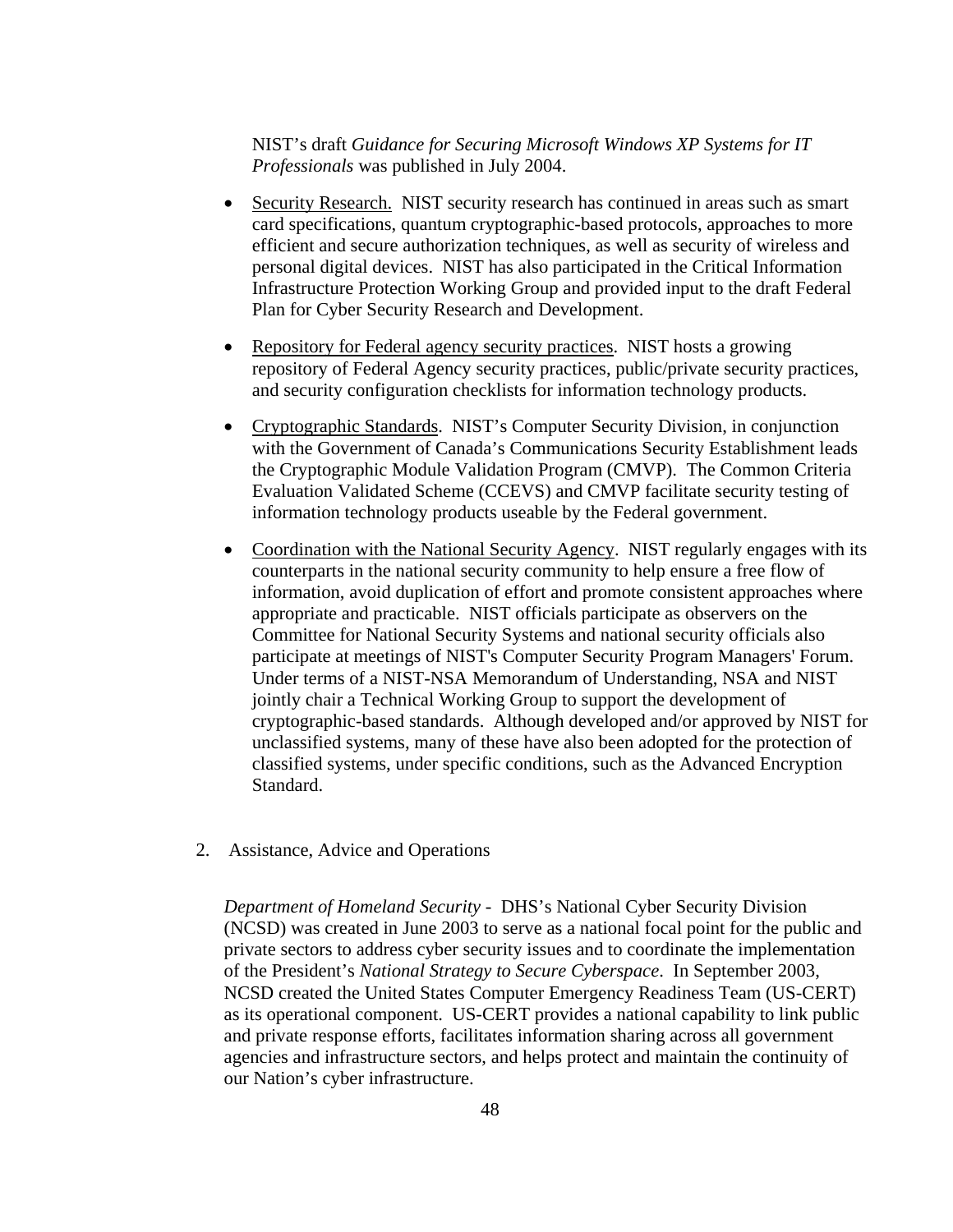FISMA defines the following public sector responsibilities for US-CERT:

- Inform operators of agency information systems about current and potential information security threats and vulnerabilities. In FY 2004, US-CERT issued twenty-two technical cyber security alerts regarding the presence of security vulnerabilities in commercial software. Agency officials were provided a description of the vulnerability, its impact, and the actions required to prevent exploitation of the weakness. US-CERT also issued seven Federal information bulletins warning agencies of specific threats from hackers and writers of malicious code. The information bulletins provided an assessment of the severity of the threat and recommended actions to limit exposure. Additionally, US-CERT published numerous cyber security bulletins and tips discussing security issues.
- Compile and analyze information about incidents that threaten information security. US-CERT maintains a close working relationship with the major software manufacturers, Carnegie Mellon's Computer Emergency Response Team (CERT) and the law enforcement and intelligence communities. These parties work together to analyze malicious code and attribute attacks. In FY 2004, agencies reported 2058 incidents. US-CERT shared information regarding these incidents with Federal agencies, including members of the Government Forum of Incident Response and Security Teams (GFIRST). DHS created GFIRST in January 2004 as a community of Federal agency emergency computer response teams.
- Provide timely technical assistance regarding security incidents. NCSD maintains a 24x7 emergency hotline to advise agencies on preventing attacks and to respond to technical questions about compromised computers. In addition, NCSD uses the US-CERT Portal to communicate with members on a 24x7 basis about emerging cyber threats and vulnerabilities. The portal contains a set of tools to provide alert notification, secure e-mail messaging, live chat, document libraries, and a contact locator feature. The portal allows instant access to the US-CERT Operations team, the US-CERT Cyber Daily Briefing, and updated cyber event information.
- Consult with NIST and agencies operating national security systems regarding information security incidents. NCSD works closely with the intelligence community to understand emerging threat information. To do this, US-CERT conducts a daily conference call with the National Security Agency's National Security Incident Response Center, the Central Intelligence Agency's Intelligence Community Incident Response Center, DHS's Information Assurance Threat Analysis component and DOD's Joint Task Force-Global Network Operations to discuss classified cyber activity. In addition, NCSD has personnel on loan from the National Security Agency in its Law Enforcement and Intelligence liaison section. NCSD maintains a close working relationship with NIST and will